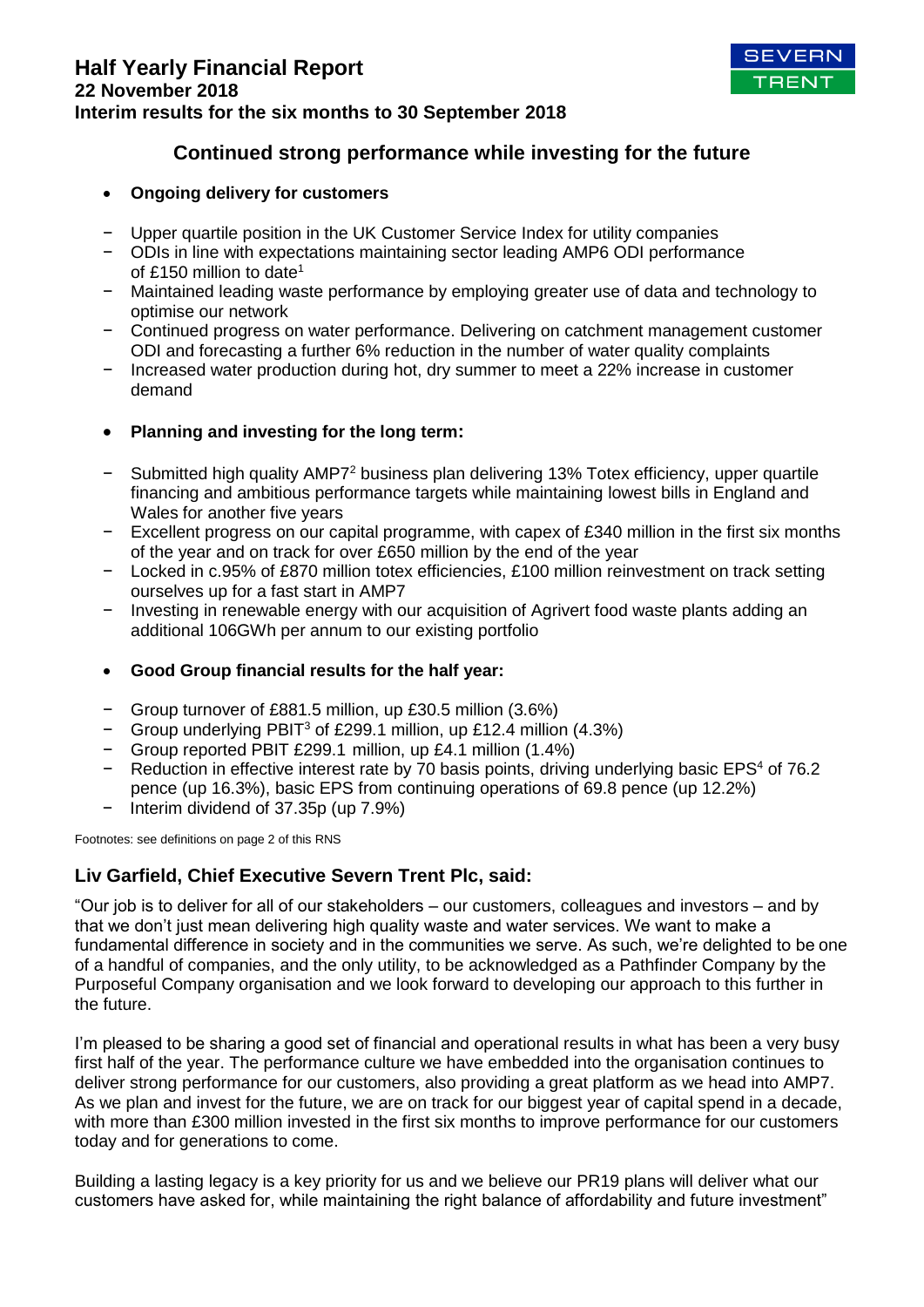## **Group results from continuing operations**

| 2018            | 2017<br>(resated) <sup>5</sup> | Increase |
|-----------------|--------------------------------|----------|
| £m              | £m                             | %        |
| 881.5           | 851.0                          | 3.6      |
| 299.1           | 286.7                          | 4.3      |
| pence/<br>share | pence/<br>share                |          |
| 76.2            | 65.5                           | 16.3     |
| 37.35           | 34.63                          | 7.9      |
|                 |                                |          |

### **Reported results**

| Six months ended 30 September        | 2018            | 2017<br>(resated) <sup>5</sup> | Increase |
|--------------------------------------|-----------------|--------------------------------|----------|
|                                      | £m              | £m                             | %        |
| Group turnover                       | 881.5           | 851.0                          | 3.6      |
| <b>Group PBIT</b>                    | 299.1           | 295.0                          | 1.4      |
|                                      | pence/<br>share | pence/<br>share                |          |
| Basic EPS from continuing operations | 69.8            | 62.2                           | 12.2     |

#### **Footnotes to pages 1 & 2 of this RNS**

1. Pre-tax in 2012/13 prices. Subject to outcome of Ofwat consultation

- 2. AMP7: the 2020-2025 regulatory period
- 3. Underlying Profit before interest and tax (PBIT) excludes exceptional operating items see note 4 to the financial statements

4. Underlying Earnings per Share (EPS) – see note 9 to the financial statements

5. Restated for adoption of IFRS 15 – see note 1 to the financial statements

#### **Note: Technical guidance is included in the Chief Financial Officer's section of this announcement**

| <b>Enquiries</b>                                                                             |                               |                      |
|----------------------------------------------------------------------------------------------|-------------------------------|----------------------|
| <b>Investors &amp; Analysts</b><br><b>Richard Eadie</b><br><b>Head of Investor Relations</b> | Severn Trent Plc              | +44 (0) 788 980 6578 |
| <b>Rachel Martin</b><br><b>Investor Relations Manager</b>                                    | Severn Trent Plc              | +44 (0) 782 462 4011 |
| Media<br>Jonathan Sibun                                                                      | <b>Tulchan Communications</b> | +44 (0) 207 353 4200 |
| <b>Press Office</b>                                                                          | Severn Trent Plc              | +44 (0) 247 771 5640 |

### **Interim Results Presentation and Webcast**

There will be a presentation of these results at 9:30am GMT on Thursday 22 November 2018 at the Rothschild Sky Pavilion, New Court, St Swithin's Lane, London EC4N 8AL. This presentation will be available as a simultaneous webcast on the Severn Trent website (www.severntrent.com) and will remain on the website for subsequent viewing.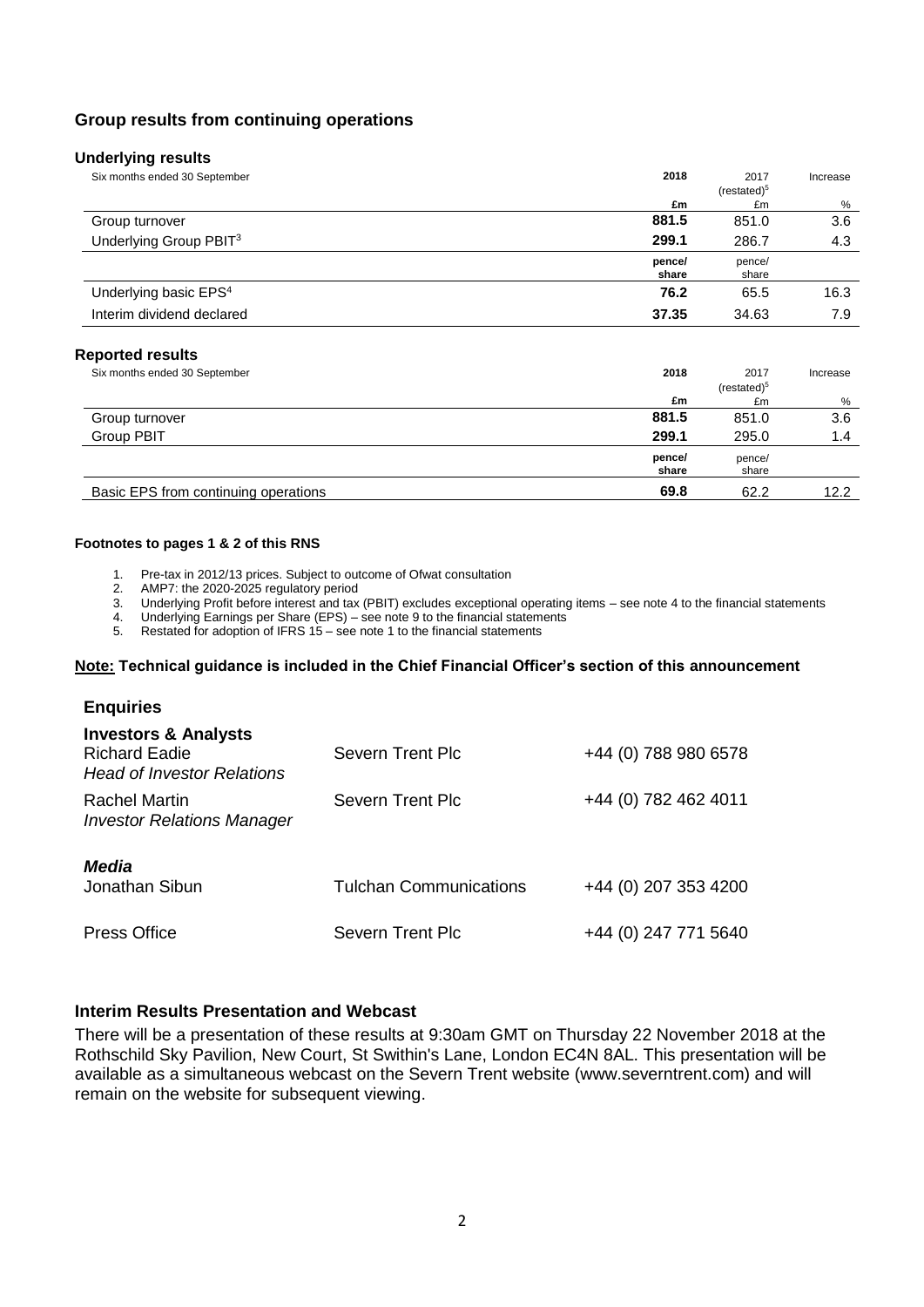## **Chief Executive's Review**

Having engaged with thousands of customers while developing our business plans for 2020 to 2025, we have a very strong sense of what they want to see from our company in the future and where we are on that journey. It is our ambition to be a company that truly listens to customers and delivers what they want. In doing so, we believe we will earn the trust of not just customers but also a broad set of stakeholders who can share in the success we deliver. We are proud of what we have achieved through operational performance, customer ODI delivery and totex efficiency to date and will continue to explore further opportunities to improve.

June and July of this year were operationally challenging. The prolonged hot, dry weather over this period placed a significant strain on our assets and our people. While not perfect, I am hugely proud of our response to this event, demonstrating resilience and flexibility in our network to respond to a 22% increase in demand for water from our customers. The activity to support our performance has cost in the region of £10 million in the first half of the year. We expect to absorb a similar amount of cost in the second half of the year to support the operational recovery required from such an event.

In Business Services, we completed a key milestone in our ambition to deliver £100 million of property profits by 2027 with the sale of land near Nottingham, generating a profit of £18 million and enabling 830 new homes to be built in our area. We also announced the acquisition of Agrivert Holdings Limited, a leading energy from food waste business, for a total consideration of £120 million, and are on track to complete the transaction in the next month. Both transactions reflect our strategic focus on Operating Services in the UK, Renewable Energy and Property Development, delivering sustainable returns for investors outside of the regulated business.

A great deal of thought and effort has gone into creating ambitious, but deliverable business plans for Severn Trent Water and Hafren Dyfrdwy for 2020 to 2025. The two plans respond to the unique customer expectations in each region, but have the same sense of societal purpose at their core. In each plan we have carefully considered how to balance affordability with the right levels of investment needed to meet stretching performance commitments, while ensuring we go far beyond the base requirements of what a business is expected to deliver for the communities it serves. Both plans have the lowest bills in England and Wales and we plan to keep it that way for the years to come.

Reflecting on the engagement we have with our stakeholders, it is clear that the relationship between business and communities is evolving. The work we have done to date and our plans for the future show the first steps of how businesses with strong social purpose can deliver better outcomes for all stakeholders. As such, we are delighted to be one of only seven UK companies, and the only utility, to be acknowledged as a Pathfinder company by the Purposeful Company Task Force. We look forward to working with other like-minded companies to continue to develop our approach in the future.

Our strategic priorities remain consistent with this approach:

- − Embedding customers at the heart of all we do
- − Driving operational excellence and continuous innovation
- − Investing responsibly for sustainable growth
- − Changing the market for the better
- − Creating an awesome place to work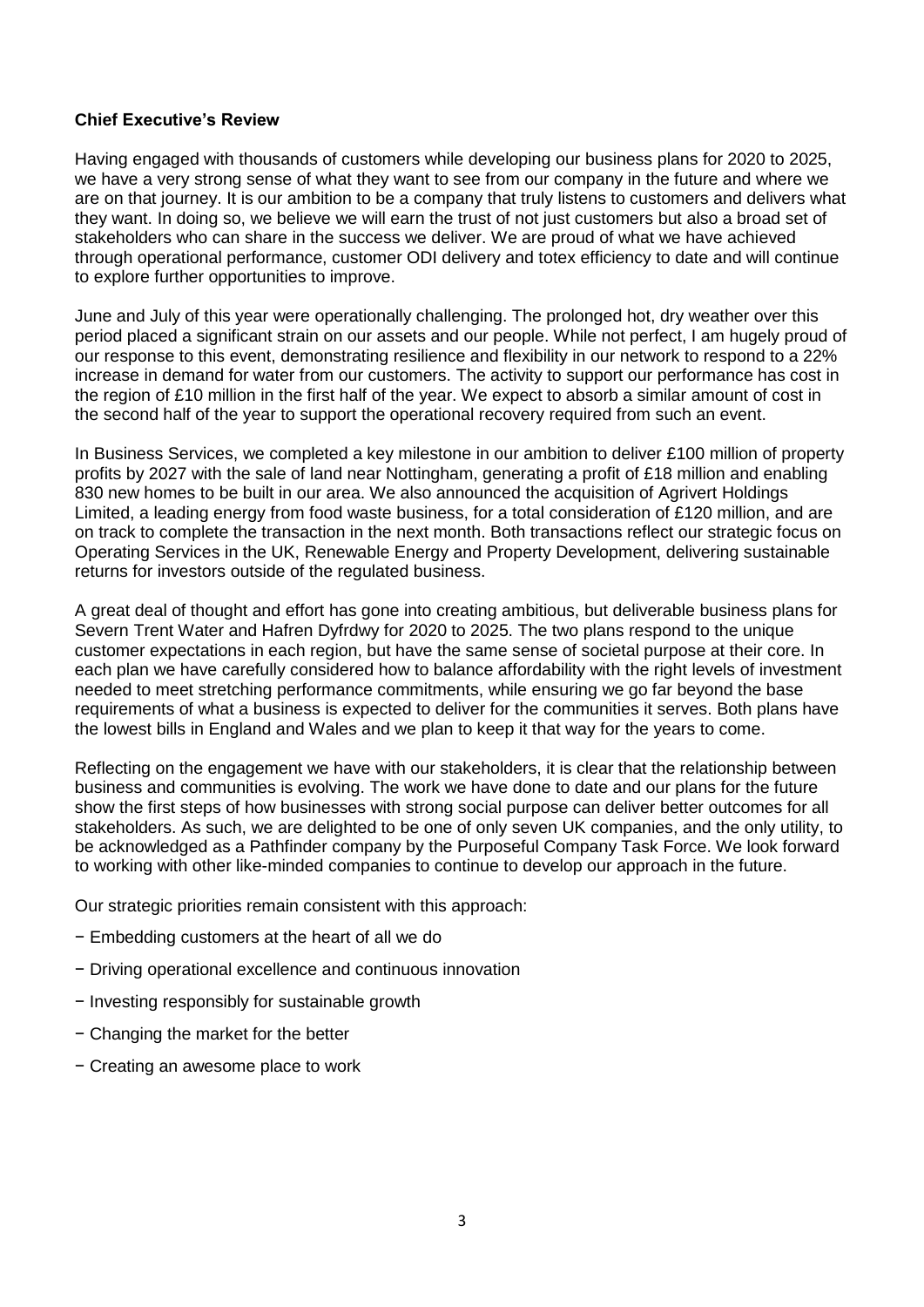## **Embedding customers at the heart of all we do**

In the period where we have submitted our business plans for 2020 to 2025, the expectations of our customers have never been fresher in our minds. Our plans are based on the most extensive, in-depth and diverse customer engagement we have ever had. We continue to build our business around how we can better serve our customers and communities every day, in the innovations we bring, and in the long-term investment decisions we take.

We are proud to have the lowest average combined bills in England and Wales, which is set to continue until at least 2025, and we remain committed to ensuring our bills are affordable for all, which means helping those customers who struggle to pay their bill, temporarily or otherwise. Bad debt as a percentage of regulated revenue is currently 2.1% which, while down on the previous year-end, is higher than levels seen earlier in the AMP, reflecting the tougher financial climate some of our customers find themselves in. This year we are again on track to exceed our target for the number of customers we support, with bigger and bolder ambitions heading into AMP7.

We continue to be in the top quartile of utility companies in the UK Consumer Service Index, which we believe is a good barometer for what our performance might look like when the new customer service measure (C-MeX) is introduced in AMP7. We have a number of new initiatives underway to continue our improvement journey on SIM, the current customer service measure, including offering a video calling service that allows our customers to speak face-to-face with an engineer when they report an issue, enabling faster and more accurate diagnosis of the problem.

We have also launched our new customer campaign – Wonderful on Tap – with the aim of embedding behavioural change around water consumption, and celebrating the role that water plays in everyday life and the work Severn Trent does behind the scenes to provide it. We embarked on our first TV campaign in over a decade this summer, and launched our new schools education roadshow to inspire the next generation of water users to use water wisely, reduce blockages, and protect the environment. We hope to roll it out across every primary school in our region over the next few years.

Our performance on services for developers places us in an upper quartile position for the fifth consecutive quarter, putting us in a strong position for the new developer service measure (D-MeX) which comes into effect in AMP7.

## **Driving operational excellence and continuous innovation**

We are now in the fourth year of delivering against the set of ambitious targets we set ourselves at the beginning of AMP6, and are on track for another year of encouraging operational results, with our performance culture now truly embedded.

Our research consistently tells us that our customers value waste water measures the most, and that is why we are thrilled to have improved our customer service and environmental performance in this area so substantially in AMP6, earning £180 million in waste customer ODIs. Despite forecasting to reach the cap, we continue to outperform our targets across a broad range of metrics that will continue to be important in AMP7.

A substantial part of our success comes from combining advanced data analytics, industry-leading models and targeted investment to create an holistic catchment approach to optimising our network and to improving the wider environment. We are increasingly able to identify the key interventions that can improve a number of service measures and reduce cost at the same time. For example, by enriching traditional analytics on 'hot spot' areas of blockages, with historic flooding performance, forecasted weather behaviour and telemetry on pump performance in an area, we can pin point our efforts to a potential area of weakness in our network to prevent failure before it occurs.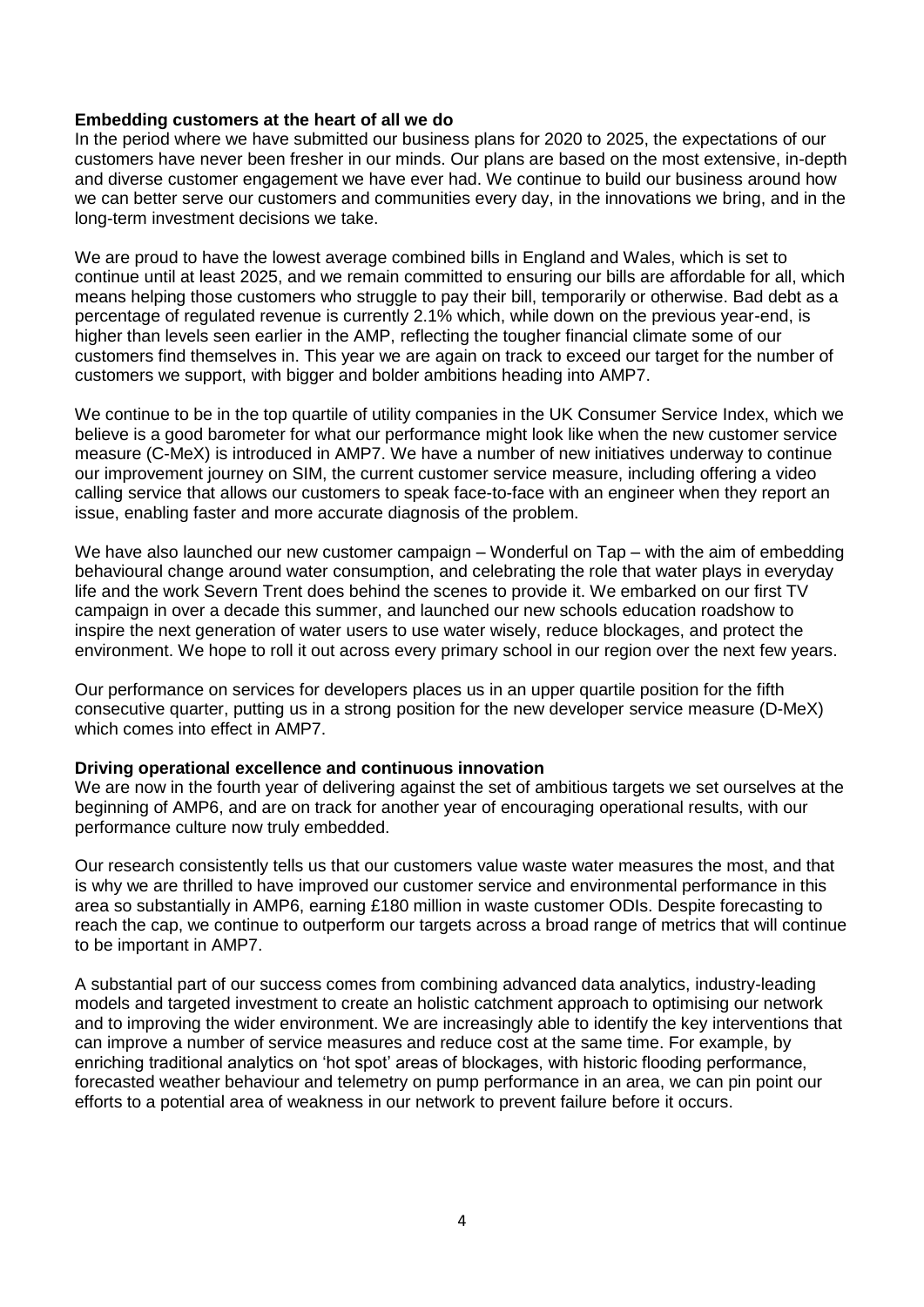Looking ahead to AMP7, our drive to deliver an excellent waste water service for our customers is reflected in our proposed suite of customer ODIs. We have also opted to enhance two of the three common customer ODIs – internal sewer flooding and pollutions – giving us the best platform for outperformance in AMP7. Not only does this focus our business on what matters most to our customers, it also pushes the waste frontier forward, to the benefit of the sector and all customers.

In our water business, we are really pleased to have reduced water quality complaints again and are on track for a 6% reduction by the end of the year, giving us increased confidence that our interventions are the right ones for a positive outcome by the end of the AMP. As we look forward to AMP7, the water quality focus will shift to the DWI's Compliance Risk Index, on which we expect to make significant progress in the rest of the AMP, with the ambition of halving our score by 2020.

Leakage is one of our most important measures, and one that we, and our customers, care passionately about. As we enter the second half of the year we are significantly increasing our 'find and fix' activity. We've recruited more people and accelerated the installation of more fixed acoustic loggers in areas of highest risk within our distribution network. To date, we have rolled out 10,000 of our planned 35,000 data loggers, giving us valuable information about our network. In addition, we have extended satellite imaging coverage following successful trials across Birmingham, Worcestershire and Warwickshire, and are focusing much of our innovation energy to find and deploy new technologies in this space.

We have been making excellent progress on our catchment management performance measure 'Farming for Water'. In particular, we have had great success with our Farm to Tap scheme, the only one of its kind in the sector, which, to date has signed up more than 800 farmers to improve drinking water quality on their land, resulting in a 57% reduction in peak metaldehyde concentrations. This benefits customers by reducing treatment costs and by increasing the quality of their drinking water, it helps the environment and wildlife by reducing chemical loading, and it rewards investors with up to £11 million in customer ODI outperformance payments – a great example of how success can be shared across all of our stakeholders.

## **Investing responsibly for sustainable growth**

At the end of last year we committed to investing a further £100 million of additional totex efficiencies back into our business, strengthening our resilience and setting ourselves up for a fast start in AMP7. We have now fully allocated the investment and approved individual projects in key areas such as water treatment and networks, energy efficiency and process automation. These projects will deliver a better service as well as greater totex efficiency for our customers in the next AMP.

Our AMP6 capital programme is also progressing well, with expenditure of £340 million in the first half of this year. Our second service reservoir at Ambergate was completed ahead of schedule, providing valuable additional capacity over the prolonged hot weather. We commissioned our first Thermal Hydrolysis plant at Minworth, one of our largest waste water treatment works, two months ahead of plan, enabling us to increase capacity and to import more sludge from neighbouring companies. The Birmingham Resilience Programme is also advancing well, with 23km, over three quarters of the total pipeline, already installed, and great progress being made on the new pumping station by the River Severn.

In August 2018, we announced that we were acquiring Agrivert Holdings Limited and its UK operating subsidiaries for a total consideration of £120 million to complement our current estate of energy from food waste plants. The acquisition is on track for completion next month and will add 106GWh per annum of energy generation to reflect our commitment to become a sector leader in sustainable resource efficiency, while also driving down carbon emissions.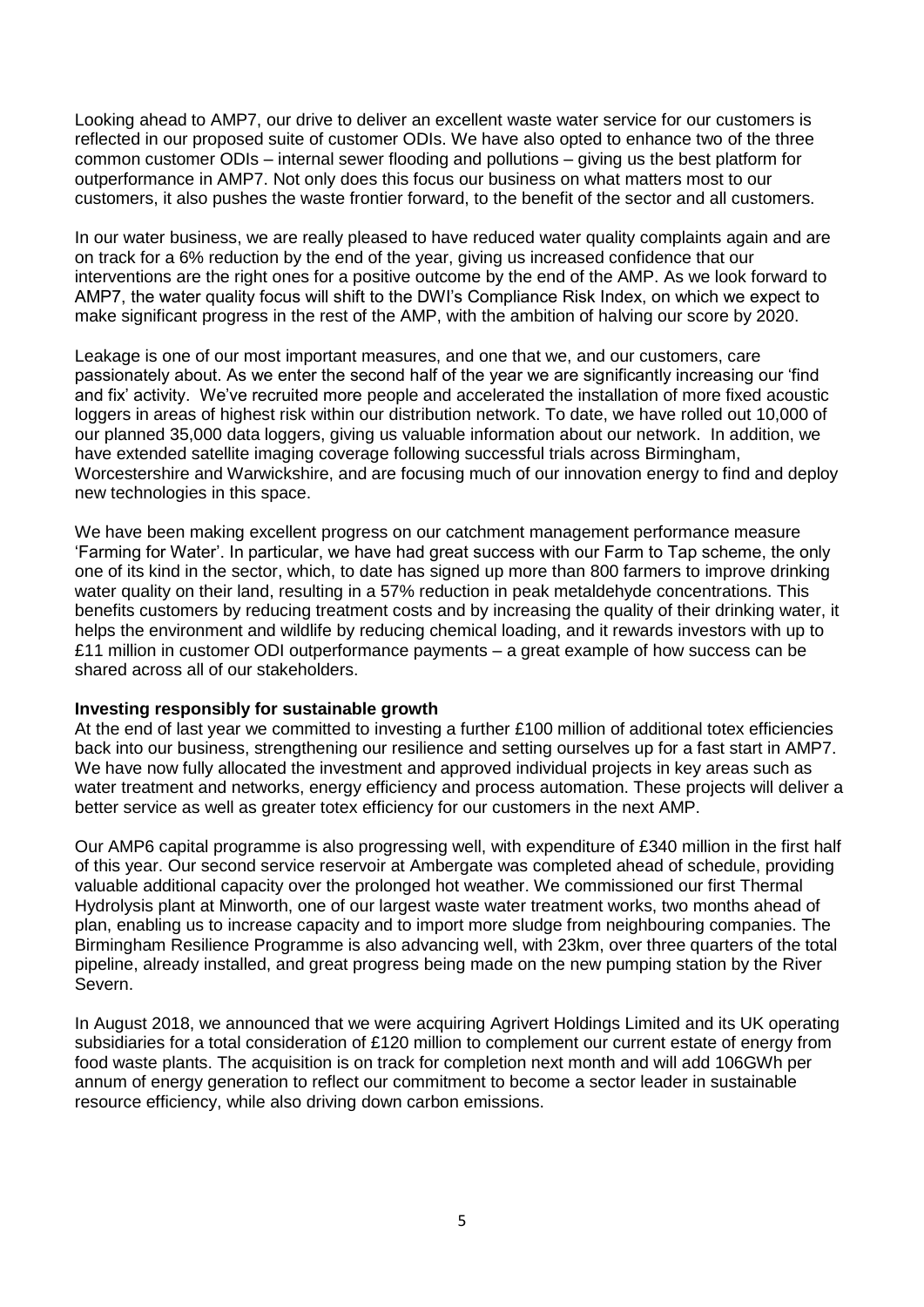### **Changing the market for the better**

In July, having realised both operational and financial synergies from the integration of Dee Valley Water, we officially launched our Welsh business Hafren Dyfrdwy. Now aligned along national boundaries, all of our customers in Wales will be served by this business, allowing for clearer lines of accountability for both Severn Trent and Hafren Dyfrdwy.

We have always believed that business done in the right way, with a clear sense of purpose, is the best way to create value for all stakeholders. Businesses can, and do, successfully run essential services for the good of their customers. This is right at the heart of our company purpose, and we believe our latest business plan makes our intentions even clearer. We are here to provide high quality water and waste water services for our customers, but also to provide a broader societal contribution for the communities we serve. We earn customer trust when these two things work together.

Our AMP7 business plan commits 1% of future profits to community schemes, outlines plans to educate and inspire a generation of schoolchildren to value water as a precious resource, and contains our most ambitious programme of work to improve the environment and ecology in which we operate.

As a result of the efforts we have made to date, and our intentions for the future, we are delighted to have been recently acknowledged as one of seven pathfinder companies in the UK by the Purposeful Company Task Force led by Will Hutton and Clare Chapman. We believe that working to strengthen the connections between our purpose and the outcomes we deliver for our stakeholders will set us apart as an attractive long-term investment proposition for the future.

### **Creating an awesome place to work**

While the needs of our customers are always front of mind, we recognise it is our brilliant people who actually deliver for our customers. Our people want to work for a company that provides them with enriching careers and allows them to contribute to society more broadly.

It means a lot to our employees that we have been named a top employer in the social mobility index for a second consecutive year, being commended in particular for the work we have done in social mobility 'coldspots', of which over 30% are in our region. We will go further in AMP7, using open employee recruitment practices, structured work experience for people from disadvantaged backgrounds, and partnerships with schools and colleges to provide coaching and careers advice that we believe will make a real difference.

We've campaigned to remove the stigma associated with mental health issues, with over 67% of our employees feeling their mental health is supported, compared to just 37% five years ago. We've done this by educating more than 70% of our line managers in mental health awareness and by training 400 mental health first aiders who are there for our people should they need them. We are proud to have been recognised in Mind's Workplace Wellbeing Index 2017/18 with a Silver award for Achieving Impact.

We are equally proud to have been ranked in the top four across all companies and first among utilities in the recently published Hampton Alexander report, recognising the number of women we have in senior leadership roles. This followed an invitation in the summer to attend the Women and Equalities select committee to discuss some of our best practice in promoting opportunities for women to reach senior levels.

Finally, our people are excited to rise to the challenges that AMP7 will bring. In September, we shared our business plans with our 900 people managers across a series of interactive sessions focussing on water, waste water, our customers and society, ensuring that our whole business is geared up and ready to hit the ground running come April 2020.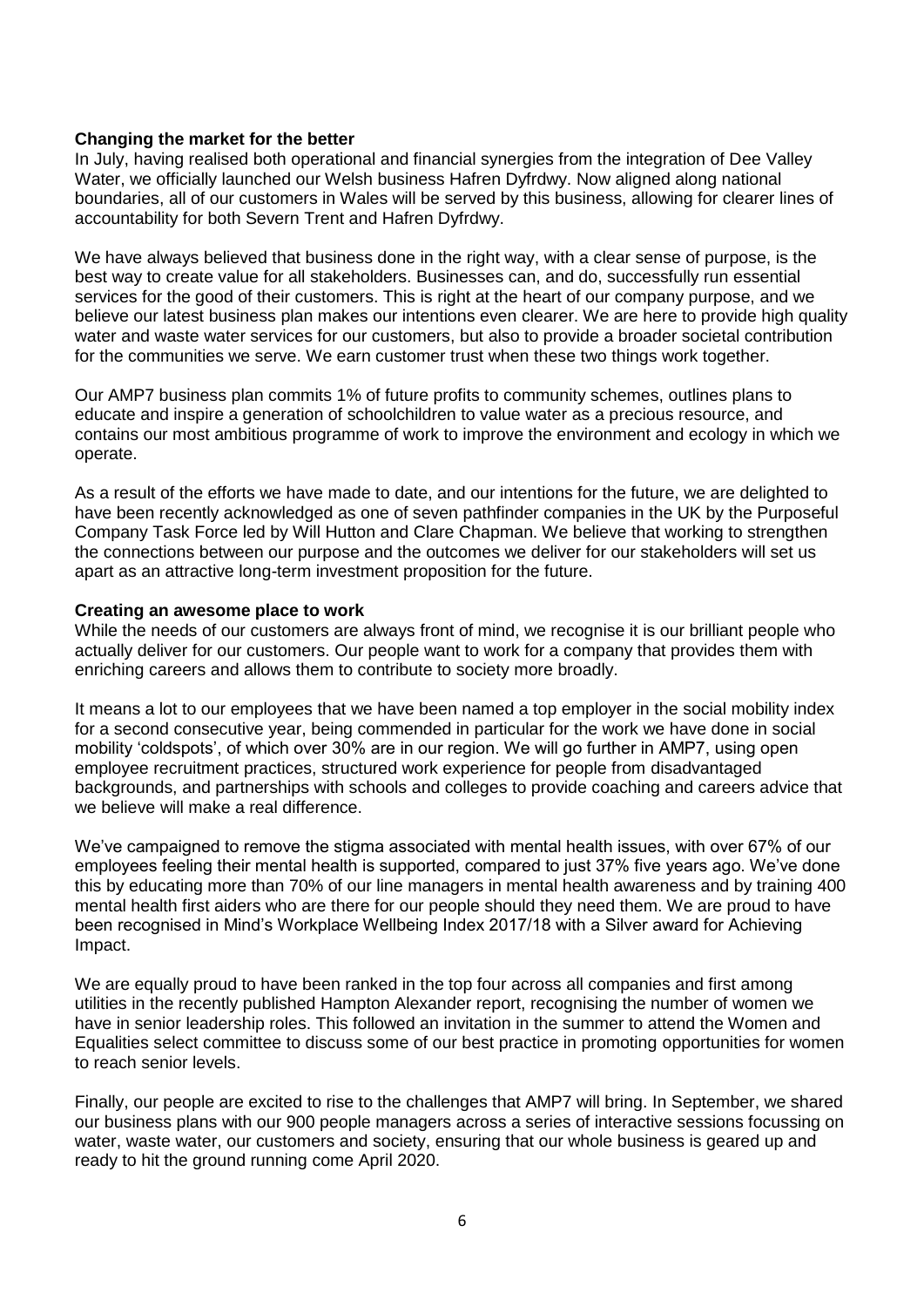## **Chief Financial Officer's Review**

We have delivered good financial performance in the first six months of 2018/19. Our Regulated Water and Waste Water business increased PBIT even after an additional £10 million of operating costs over the hot dry summer. In Business Services we held revenue broadly flat, with lower activity on the MOD contract, and commissioning costs and lower gate fees in our energy business slightly reducing profitability. In May we announced the sale of surplus land near Nottingham, realising a profit for the Group of £18 million to get our new Property Development business off to a good start, although we do not expect any similar sized transactions in the remainder of this AMP. Historically just over half of the Group's PBIT has arisen in the first half of the year and we expect that trend to continue in the current year.

With growth in underlying PBIT and lower finance costs, our underlying basic earnings per share were up 16.3% to 76.2 pence (2017/18: 65.5 pence). Basic earnings per share from continuing operations were 69.8 pence (2017/18: 62.2 pence).

The proposed interim dividend has increased by 7.9% in line with our policy for the remainder of AMP6 to increase the dividend by RPI plus 4%.

Our funding position is strong. Capital investment and other cash flow needs through to January 2021 are covered by committed facilities. We continue to monitor and manage our interest rate exposure, holding 25% of our debt at floating rates. In preparation for the introduction of CPIH indexation in AMP7 we entered into a further £100 million forward starting CPI/RPI swap in April taking the total amount of such swaps to £250 million. In August, we raised £323 million in our second issue to the US private placement market receiving these funds this month.

A brief overview of our financial performance for the six month period is as follows:

- Group turnover from continuing operations was £881.5 million (2017/18: £851.0 million), an increase of 3.6%, mainly due to allowed price increases in our Severn Trent Regulated Water and Waste Water business.
- Underlying PBIT increased by 4.3% to £299.1 million (2017/18: £286.7 million) benefiting from an excellent start in our Property Development business and good operating cost control despite difficult operating conditions over the summer in our Regulated Water and Waste Water business.
- Reported Group PBIT was £299.1 million (2017/18: £295.0 million). There were no exceptional items in the period. In 2017/18 we recorded an exceptional gain of £8.3 million arising from a pension increase exchange arrangement for the Severn Trent Pension Scheme.
- Net finance costs fell to £93.1 million (2017/18: £110.5 million) reflecting the impact of lower RPI on our index-linked debt and an effective cash cost of interest around 50 basis points lower than the same period last year as we benefited from lower interest rates on new and refinanced debt.
- The current tax charge of £23.7 million (2017/18: £21.7 million) benefited from capital allowances on our increased investment programme. The deferred tax charge was £14.8 million (2017/18: £12.6 million) giving a total tax charge of £38.5 million (2017/18: £34.3 million) and a full effective tax rate of 19.1% (2017/18: 19.0%).
- Net cash capital expenditure was £340.1 million (2017/18: £270.4 million).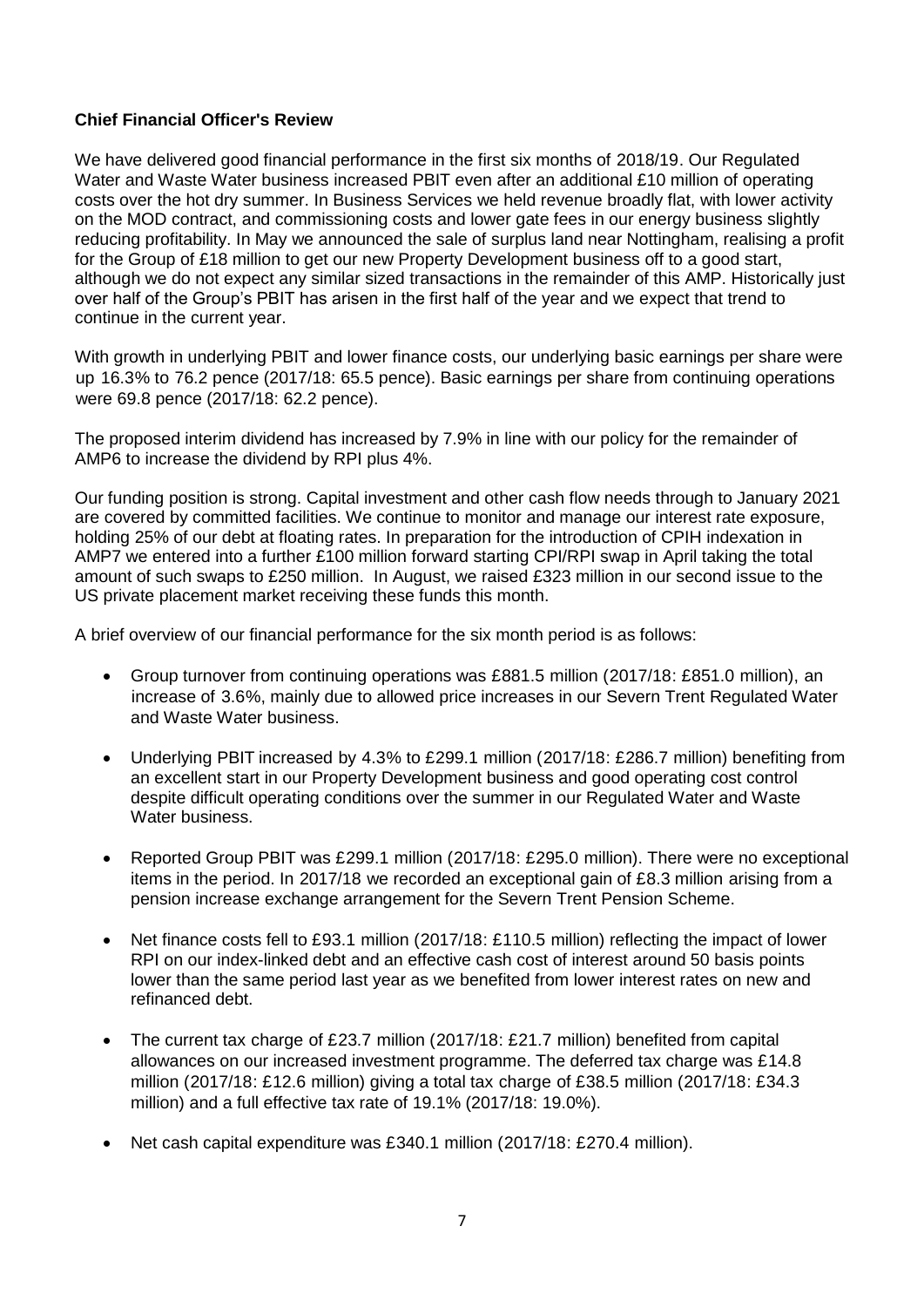### **Changes to segmental presentation**

In 2017/18 and prior years the sludge treatment activities of the Bioresources business were managed by, and included in, Regulated Water and Waste Water. The renewable energy generating activities of the Bioresources business were managed by, and included in, Business Services. These activities are now managed as a single Bioresources business within Business Services.

Implementing innovative treatment techniques and finding ways to use our resources more effectively enables us to free up land for development. The profits of this activity are shared between the regulated and non-regulated businesses through the initial transfer price and overage agreements relating to the development potential. In 2017/18 and prior years the gains from the property development activity attributable to the regulated business were reported in Regulated Water and Waste Water and those relating to the non-regulated business were reported in Corporate and Other. All of these activities are now managed and reported as a single business within Business Services.

The segmental analysis that follows and in the financial statements shows:

- current period performance on the new and old basis; and
- comparative information on the old basis.

Comparative information for the new segments is not available and the cost to develop it would be excessive.

## **Regulated Water and Waste Water**

Six months ended 30 September

|                                                       | New basis | Old basis |         |                     |        |
|-------------------------------------------------------|-----------|-----------|---------|---------------------|--------|
|                                                       | 2018      | 2018      | 2017    | Increase/(decrease) |        |
|                                                       | £m        | £m        | £m      | £m                  | %      |
| Turnover                                              | 795.0     | 822.5     | 789.9   | 32.6                | 4.1    |
| Net labour costs                                      | (66.8)    | (73.0)    | (71.4)  | (1.6)               | (2.2)  |
| Net hired and contracted costs                        | (76.7)    | (78.7)    | (69.8)  | (8.9)               | (12.8) |
| Power                                                 | (49.2)    | (50.5)    | (45.2)  | (5.3)               | (11.7) |
| Bad debts                                             | (13.3)    | (13.3)    | (10.8)  | (2.5)               | (23.1) |
| Other costs                                           | (96.1)    | (93.0)    | (88.5)  | (4.5)               | (5.1)  |
|                                                       | (302.1)   | (308.5)   | (285.7) | (22.8)              | (8.0)  |
| Infrastructure renewals expenditure                   | (64.9)    | (64.9)    | (64.4)  | (0.5)               | (0.8)  |
| Depreciation                                          | (159.6)   | (169.9)   | (161.5) | (8.4)               | (5.2)  |
| <b>Underlying PBIT</b>                                | 268.4     | 279.2     | 278.3   | 0.9                 | 0.3    |
| Adjustments for new segmental basis:                  |           |           |         |                     |        |
| Bioresources PBIT transferred to Business Services    |           | (4.6)     |         |                     |        |
| <b>Property PBIT transferred to Business Services</b> |           | (6.2)     |         |                     |        |
| Underlying PBIT (new basis)                           |           | 268.4     |         |                     |        |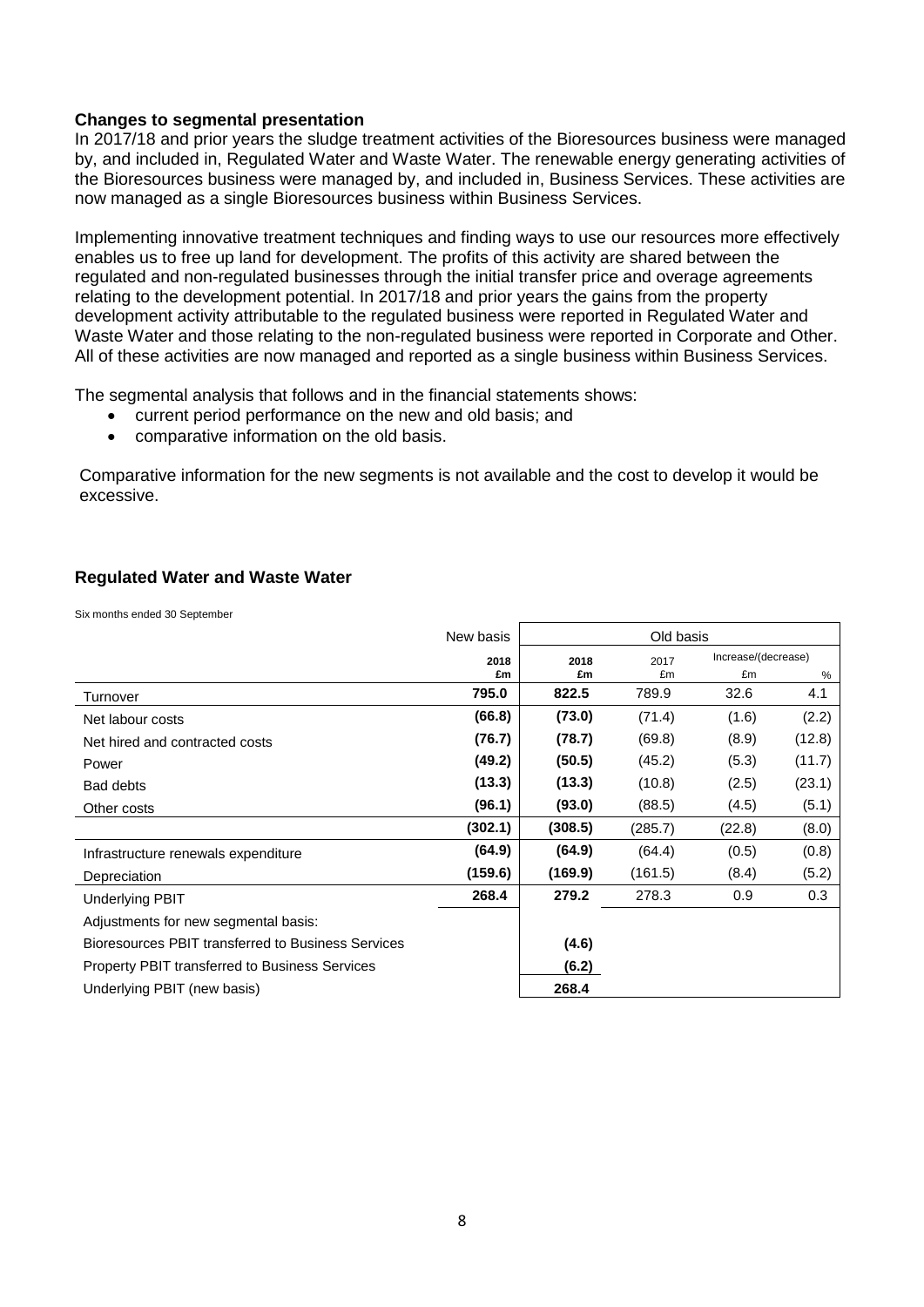The commentary that follows compares current period and prior period performance on the old basis.

Turnover for the Regulated Water and Waste Water segment was £822.5 million (2017/18: £789.9 million) and underlying PBIT was £279.2 million (2017/18: £278.3 million).

Turnover increased by 4.1%. Higher tariffs, including the impact of the annual RPI increase on prices, increased revenue by £27.9 million. The benefit of customer ODI outperformance payments earned in 2016/17 (£8.2 million) was partially offset by an adjustment of £5.4 million for wholesale revenue in 2016/17 billed in excess of the wholesale revenue allowance. New connections, higher consumption and other impacts together resulted in a net increase of £1.9 million, leading to the £32.6 million reported total increase.

In the current period we incurred £10.1 million additional costs from the hot, dry summer including £7.2 million of hired and contracted costs. These increases are included in the analysis presented below. We anticipate a similar amount of additional costs in the second half of the year to support the operational recovery from this event.

Net labour costs were £1.6 million (2.2%) higher period-on-period. Annual pay awards and increased headcount increased gross pay by 2.5% and 3.5% respectively, which were offset by an increase of 9.8% in capitalised labour, as we spent more time on our growing capital programme this period.

Net hired and contracted costs were up £8.9 million including £7.2 million from the hot, dry summer.

Power costs were £5.3 million higher than the previous period. Unit prices were higher mainly due to increased pass through costs.

Bad debt charges were £2.5 million higher period-on-period and represent 2.1% of household revenue, (2017/18 full year: 2.2%). Collection performance on current debt continues to improve but recovery of older debt remains slow.

Other costs increased by £4.5 million. A change in legislation reduced income from radio masts by £1.2 million period-on-period. Environment Agency charges increased by £1.1 million.

Infrastructure maintenance expenditure was £0.5 million higher in the period. We expect to see a higher level of activity in the second half of the year.

Depreciation was £8.4 million higher period-on-period. Our focus on innovation and introduction of new technology led to redundant assets written off in the period increasing by £4.4 million and an increase in shorter life technology assets, which contributed a further £3.5 million.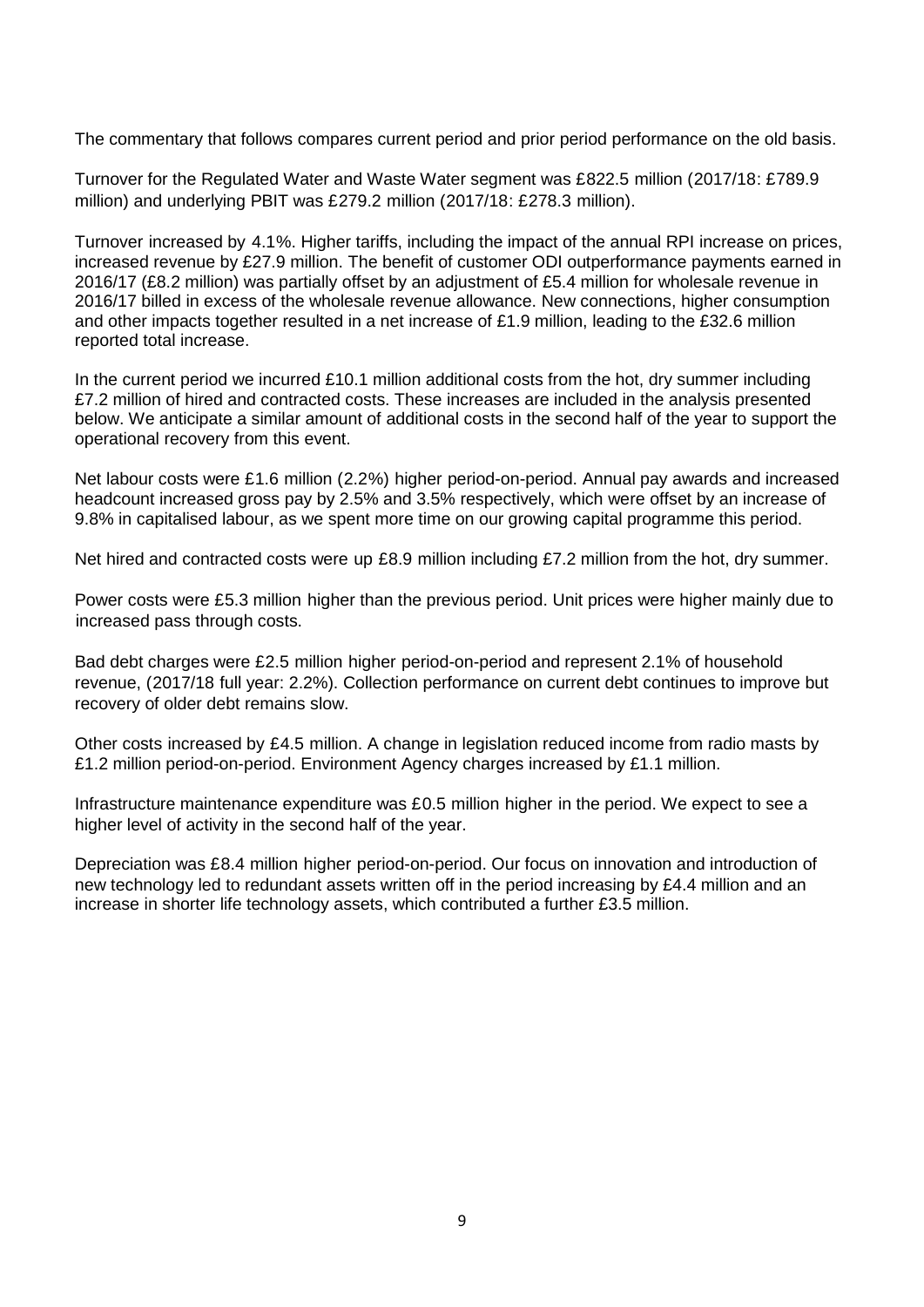### **Business Services**

Six months ended 30 September

In our 2017/18 full year results we announced that we had made an early start in preparing our Bioresources business for AMP7 and strengthened our Property Development team to drive additional value from property assets. These businesses are now managed and controlled in our Business Services segment.

We have previously shown the performance of the Business Services segment under two business units, Operating Services and Renewable Energy. With the establishment of the Bioresources and Property Development business units we now show Business Services' performance in five business units:

- Operating Services includes the contracts business in the UK and Ireland. Previously this business also included our affinity and searches businesses, which are now included in 'Other'.
- The Energy business includes our generating assets that are outside the new Bioresources business. This includes anaerobic digestion from crops and food waste, wind power, hydroelectric and solar power.
- Bioresources includes all of the activities relating to the treatment of sewage sludge including transport, treatment, energy generation and disposal.
- Property Development includes all such activities in our regulated and non-regulated companies.
- Other includes our affinity and searches businesses and segment overheads.

Note 2 to the financial statements shows the financial impact of these changes in the current year. The table below shows Business Services performance for the current period on the new basis and the old basis with comparative information on the old basis. The commentary compares current period and prior period performance on the old basis.

| on months ondou ou opptompor |           |           |            |                     |        |
|------------------------------|-----------|-----------|------------|---------------------|--------|
|                              | New basis | Old basis |            |                     |        |
|                              | 2018      | 2018      | 2017       |                     |        |
|                              |           |           | (restated) | Increase/(decrease) |        |
|                              | £m        | £m        | £m         | £m                  | %      |
| <b>Turnover</b>              |           |           |            |                     |        |
| <b>Operating Services</b>    | 29.8      | 36.5      | 41.1       | (4.6)               | (11.2) |
| Energy/Renewable Energy      | 9.1       | 33.0      | 29.7       | 3.3                 | 11.1   |
| <b>Bioresources</b>          | 51.4      |           |            |                     |        |
| Other                        | 6.7       |           |            |                     |        |
|                              | 97.0      | 69.5      | 70.8       | (1.3)               | (1.8)  |
|                              |           |           |            |                     |        |
| <b>Underlying PBIT</b>       |           |           |            |                     |        |
| <b>Operating Services</b>    | 2.1       | 5.7       | 6.3        | (0.6)               | (9.5)  |
| Energy                       | (0.8)     | 8.6       | 9.0        | (0.4)               | (4.4)  |
| <b>Bioresources</b>          | 14.0      |           |            |                     |        |
| <b>Property Development</b>  | 18.4      |           |            |                     |        |
| Other                        | 3.6       |           |            |                     |        |
|                              | 37.3      | 14.3      | 15.3       | (1.0)               | (6.5)  |

In our Operating Services business turnover decreased by £4.6 million and Underlying PBIT decreased by £0.6 million. There was lower activity on our MOD contract and additional costs as a result of the hot, dry weather. The prior period figures have been restated to reflect the impact of the implementation of IFRS 15 on the recognition of revenue and costs for the MOD contract (see note 1 to the financial statements). Both periods are reported on an IFRS 15 basis.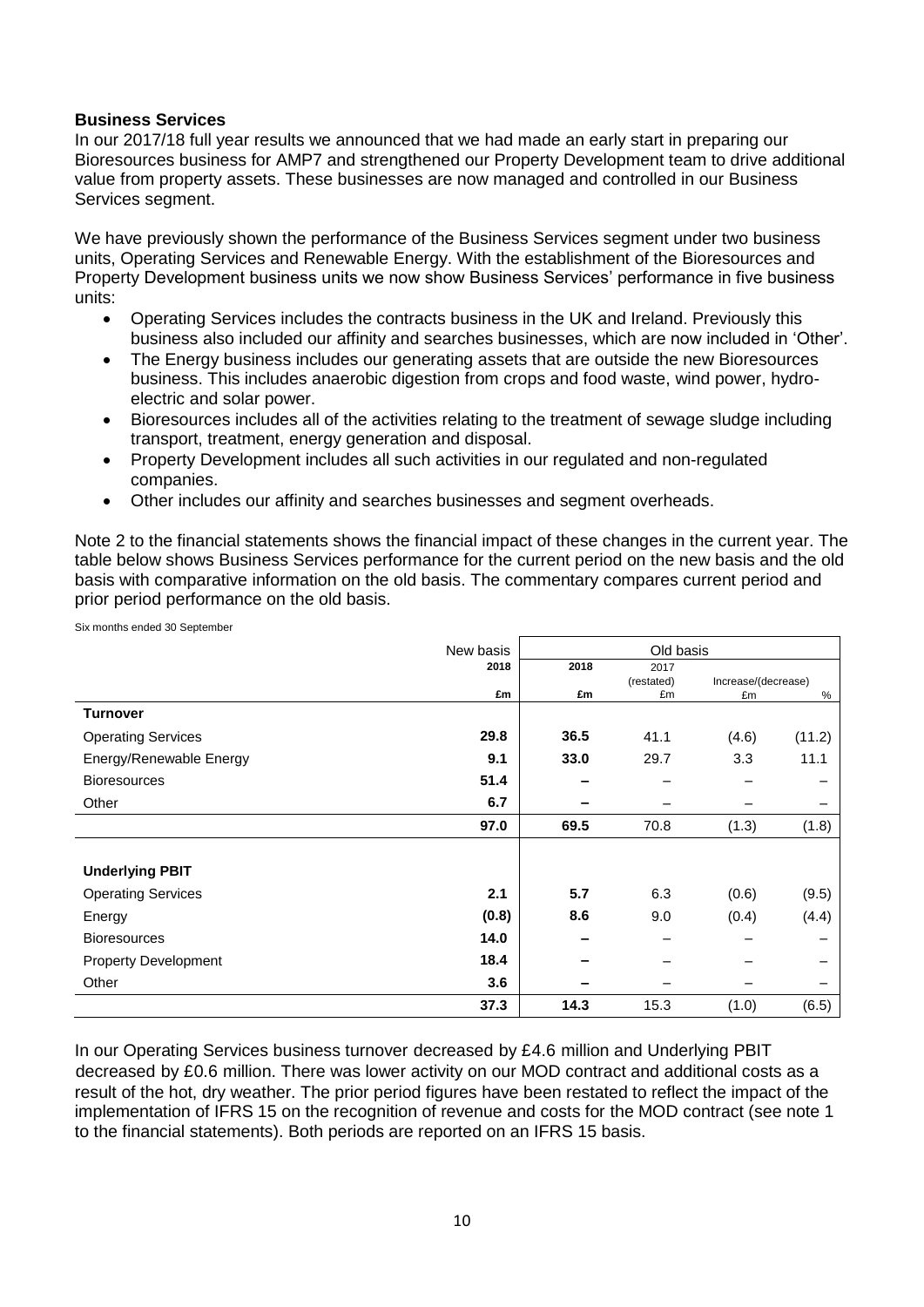In our Energy business turnover increased by £3.3 million and underlying PBIT decreased by £0.4 million. Higher energy prices contributed to the increase in turnover together with expansion of our crop energy plant near Nottingham and the impact of the first full period operating our West Birmingham food waste plant, which we opened last year. However, we have seen additional operating expenditure due to costs of a delayed start-up at our new Derby food waste plant and higher costs in food waste at existing plants.

The results above exclude the US Operating Services business, which was sold on 30 June 2017 and is treated as a discontinued operation in the prior period (see note 7).

## **Corporate and Other**

Corporate overheads were £7.3 million (2017/18: £6.3 million). Other businesses generated a profit of £11.2 million (2017/18: loss of £0.3 million) including a profit of £10.7 million from Property Development, which is reported in Business Services on the new basis.

## **Exceptional items before tax**

There were no exceptional items in the period. In 2017/18 an exceptional gain of £8.3 million arose from the expected benefit of a pension increase exchange arrangement under which members of the defined benefit schemes will be offered the opportunity at retirement to exchange future non-statutory inflationary increases on a portion of their pensions earned prior to 1997 for a higher pension payment.

## **Net finance costs**

The Group's net finance costs for the six month period were £93.1 million, £17.4 million lower than the prior period (£110.5 million). The effective cash cost of interest (excluding the RPI uplift on indexlinked debt) was 3.1% (2017/18: 3.6%) as we benefit from lower interest rates on new and refinanced debt. Interest cost on RPI debt decreased by £5.6 million, largely as a result of lower inflation, so the effective interest rate, including index-linked debt, for the period was 3.8% (2017/18: 4.5%). Net pension finance costs were £0.6 million lower than the previous period because the opening net deficit was lower and the discount rate at the opening balance sheet date did not change.

During the prior period a counterparty requested to terminate four interest rate swaps with a notional principal of £150 million. The gain on termination of £2.6 million was included in finance income.

Interest capitalised of £15.7 million was £4.4 million higher than the prior period due to the increased level of capital work in progress.

The Group's EBITDA interest cover was 5.5 times (2017/18: 4.4 times) and PBIT interest cover was 3.5 times (2017/18: 2.8 times). See note 18 for further details.

## **Gains/losses on financial instruments**

The Group uses financial derivatives solely to hedge risks associated with its normal business activities including:

- Exchange rate exposure on borrowings denominated in foreign currencies;
- Interest rate exposures on floating rate borrowings;
- Exposures to increases in electricity prices; and
- Forthcoming changes in the regulatory model from RPI to CPIH.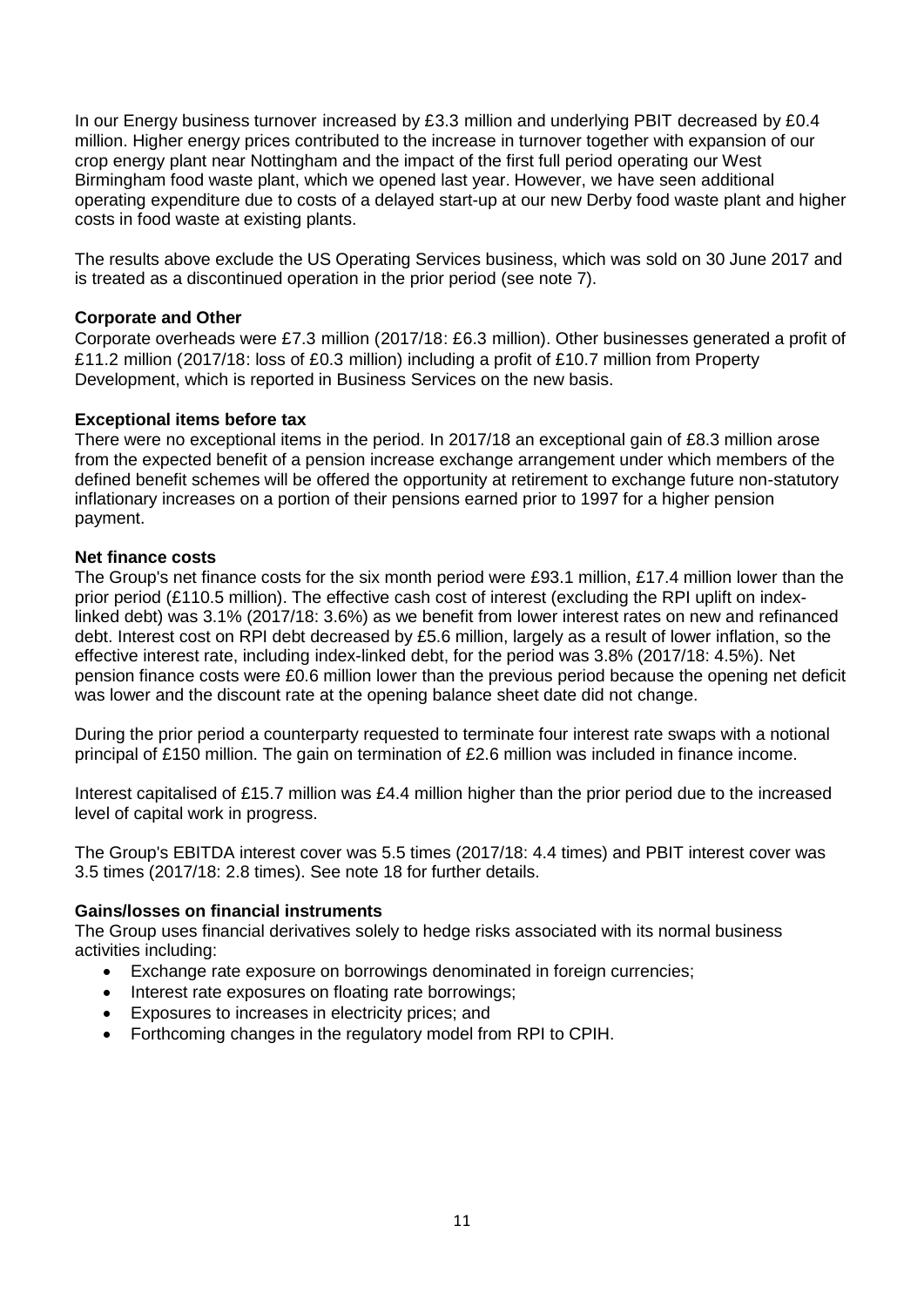The Group holds interest rate swaps with a net notional principal of £181 million to balance our interest rate mix in line with our strategy; cross currency swaps with a sterling principal of £141 million, which economically act to hedge exchange rate risk on certain foreign currency borrowings; and inflation swaps with a notional principal of £250 million, which swap RPI linked cash flows for CPI linked cash flows. These swaps did not meet the hedge accounting requirements of IAS 39 and the Group has chosen not to apply the hedge accounting provisions of IFRS 9 to these instruments. Therefore the changes in fair value are taken to gains/(losses) on financial instruments in the income statement.

An analysis of the amounts charged to the income statement in the period is presented in note 5 to the financial statements.

The Group has fixed around 88% of the estimated wholesale energy usage for 2018/19 through a combination of forward price contracts and financial derivatives.

## **Taxation**

We are committed to paying the right amount of tax at the right time. As well as corporation tax on profits, which is included in the tax charge in our accounts, we incur a range of other taxes, charges and levies imposed by government agencies including business rates, employer's National Insurance, Climate Change Levy, Carbon Reduction Commitment, Landfill Tax and Insurance Premium Tax. Our 2017/18 Annual Report and Accounts sets out an analysis of the taxes incurred in that year and we will set out this year's amounts in our Annual Report to be published in June 2019.

The tax charge reported in the income statement is calculated at a rate of 19.1% (2017/18: 19.0% based on restated profit before tax), representing the best estimate of the annual average tax rate expected for the full year, applied to the profit for the six month period.

The current tax charge for the period was £23.7 million (2017/18: £21.7 million) and the deferred tax charge before exceptional tax was £14.8 million (2017/18: £12.6 million).

The benefit of the capital allowances from our increased capital programme reduced our underlying effective current tax rate (in line with guidance) to 12.1% (2017/18: 13.2%).

## **Profit for the period and earnings per share**

Reported profit for the period from continuing operations was £165.1 million (2017/18: £146.6 million). The increase was largely driven by the growth in PBIT and lower finance costs discussed above.

In 2017/18 the profit for the period from discontinued operations was £17.5 million.

Total reported profit for the period including discontinued operations was £165.1 million (2017/18: £164.1 million).

Basic earnings per share from continuing operations increased by 12.2% to 69.8 pence (2017/18: 62.2 pence). Underlying basic earnings per share were 76.2 pence (2017/18: 65.5 pence). For further details see note 9.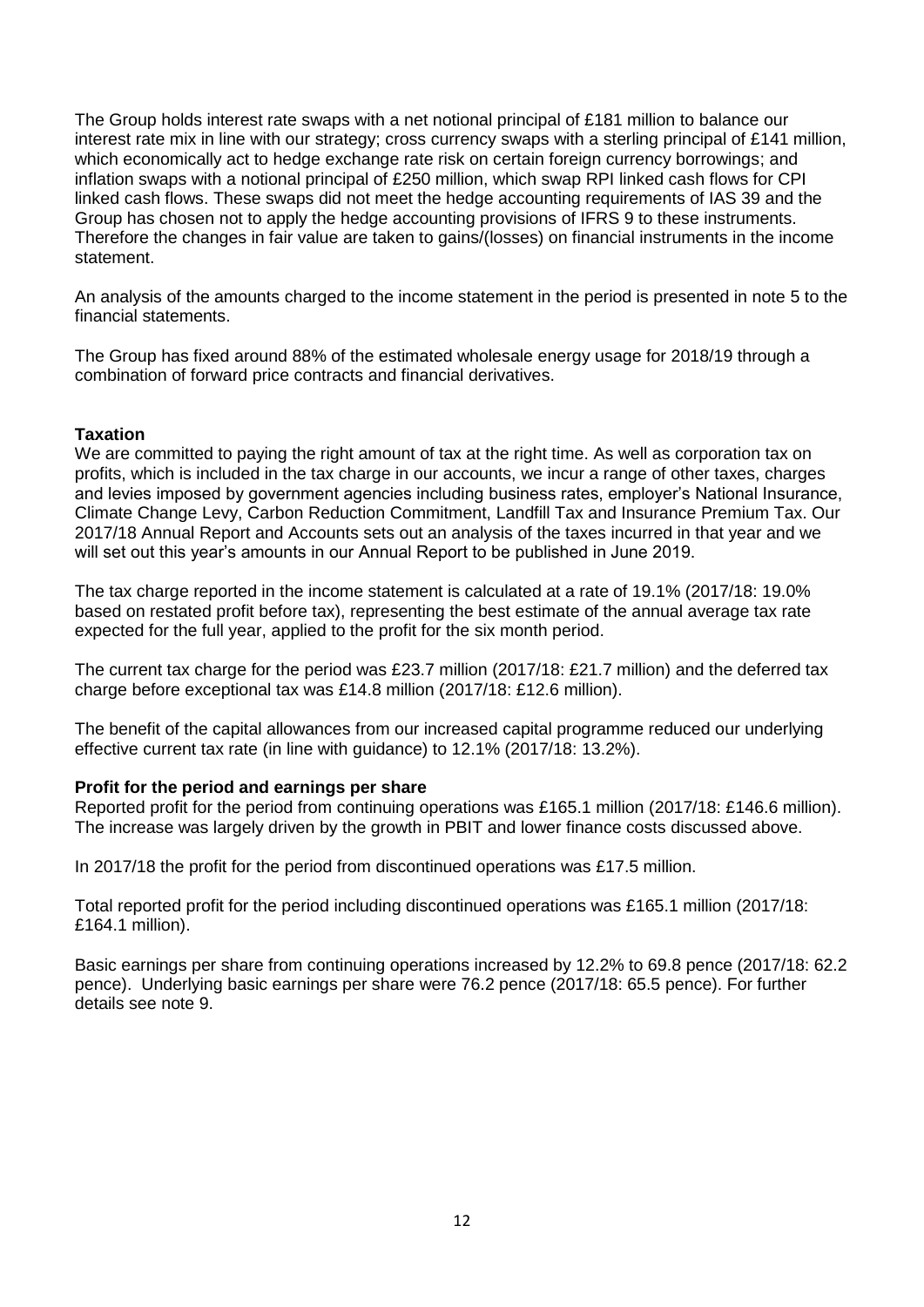## **Cash flow**

Six months ended 30 September

|                                                                              | 2018       | 2017      |
|------------------------------------------------------------------------------|------------|-----------|
|                                                                              | £m         | £m        |
| Cash generated from operations                                               | 489.2      | 480.3     |
| Net capital expenditure                                                      | (340.1)    | (270.4)   |
| Net interest paid                                                            | (70.1)     | (64.9)    |
| Proceeds on disposal of subsidiaries net of cash disposed and disposal costs |            | 26.9      |
| Swap termination payment                                                     |            | (40.0)    |
| Tax paid                                                                     | (5.8)      | (0.1)     |
| Free cash flow                                                               | 73.2       | 131.8     |
| <b>Dividends</b>                                                             | (122.9)    | (115.2)   |
| Issue of shares                                                              | 10.2       | 5.1       |
| Purchase of own shares                                                       | (1.1)      | (0.5)     |
| Change in net debt from cash flows                                           | (40.6)     | 21.2      |
| Non-cash movements                                                           | (21.3)     | (27.0)    |
| Change in net debt                                                           | (61.9)     | (5.8)     |
| Opening net debt                                                             | (5,356.6)  | (5,082.4) |
| Closing net debt                                                             | (5, 418.5) | (5,088.2) |

### Net debt comprises:

|                                                           | 30 September | 31 March  | 30 September |
|-----------------------------------------------------------|--------------|-----------|--------------|
|                                                           | 2018         | 2018      | 2017         |
|                                                           | £m           | £m        | £m           |
| Cash and cash equivalents                                 | 79.9         | 38.5      | 151.3        |
| Bank loans                                                | (1,309.6)    | (1,217.4) | (926.2)      |
| Other Ioans                                               | (4,245.5)    | (4,223.9) | (4,353.5)    |
| <b>Finances leases</b>                                    | (115.4)      | (113.9)   | (115.4)      |
| Cross currency swaps                                      | 30.3         | 24.5      | 34.4         |
| Loans due from joint ventures and associated undertakings | 141.8        | 135.6     | 121.2        |
| Net debt                                                  | (5, 418.5)   | (5,356.6) | (5,088.2)    |

At 30 September 2018 we held £79.9 million (31 March 2017: £38.5 million) in cash and cash equivalents. Average debt maturity is 14 years. Including committed facilities, the Group's cash flow requirements are funded until January 2021.

We invest cash in deposits with highly rated banks and liquidity funds and the list of counterparties is regularly reviewed and reported to the Board.

Net debt at 30 September 2018 was £5,418.5 million (31 March 2018: £5,356.6 million). Balance sheet gearing (net debt/net debt plus equity) at the half year was 82.9% (31 March 2018: 84.3%). Net debt, expressed as a percentage of estimated Regulatory Capital Value at 30 September 2018 was 59.6% (31 March 2018: 60.6%).

The estimated fair value of debt at 30 September 2018 was £1,046 million higher than book value (31 March 2018: £1,184 million higher). The decrease in the difference to book value is largely due to higher prevailing market interest rates.

### **Pensions**

We have three defined benefit pensions arrangements, two for Severn Trent and one for Dee Valley Water. The Severn Trent schemes closed to future accrual on 31 March 2015.

Formal three-yearly actuarial valuations have been completed as at 31 March 2016 for the Severn Trent schemes and as at 31 March 2017 for the Dee Valley Water scheme. The current future funding plan for the Severn Trent Pension Scheme ('STPS'), which is by far the largest, includes: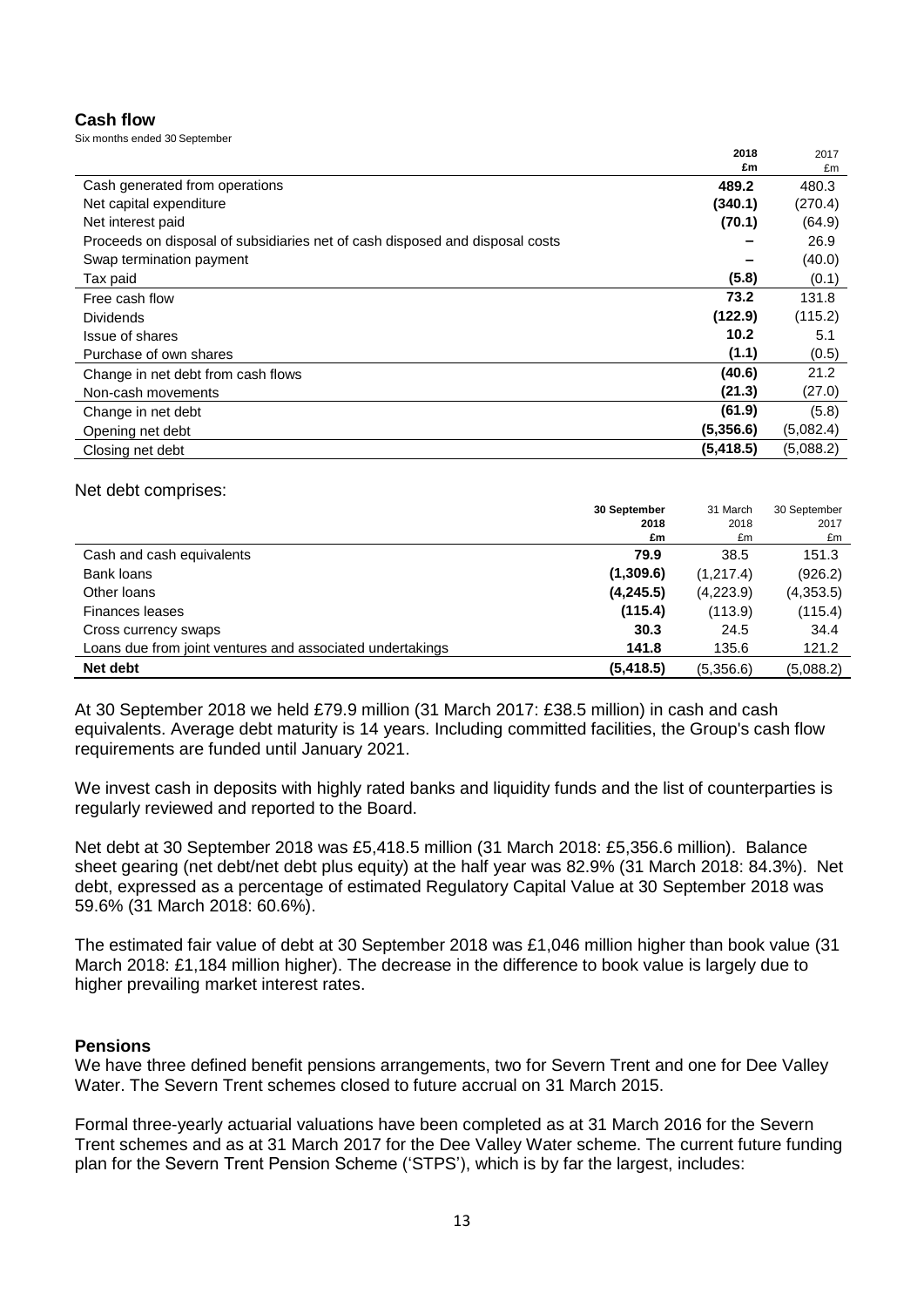- Inflation-linked payments of £15 million per annum through an asset backed funding arrangement potentially continuing to 31 March 2031, although these contributions will cease earlier, should a subsequent valuation of the STPS show contributions are no longer needed.
- A further payment of £10 million for the year ending 31 March 2019.
- Continued payments under an earlier existing asset backed funding arrangement of £8.2 million per annum to 31 March 2032.
- In addition to these payments the company will directly pay the annual Pension Protection Fund levy incurred by the STPS.

Payments are typically made in the second half of the year and there were no material payments in the six month period to 30 September 2018.

On an IAS 19 basis, the estimated net position (before deferred tax) of all of the Group's defined benefit pension schemes was a deficit of £465.5 million as at 30 September 2018. This compares to a deficit of £519.8 million as at 31 March 2018.

The movements in the net deficit during the period were:

| At end of the period                           | 2,296.1              | (2,761.6)          | (465.5)           |
|------------------------------------------------|----------------------|--------------------|-------------------|
| Net contributions received and benefits paid   | (53.2)               | 53.5               | 0.3               |
| Actuarial (losses)/gains taken to reserves     | (19.8)               | 82.2               | 62.4              |
| Amounts credited/(charged) to income statement | 29.3                 | (37.7)             | (8.4)             |
| At start of the period                         | 2,339.8              | (2,859.6)          | (519.8)           |
|                                                | of plan assets<br>£m | obligations<br>£m  | Net deficit<br>£m |
|                                                | Fair value           | Defined<br>benefit |                   |

On an IAS 19 basis, the funding level has increased marginally to 83.1% (31 March 2018: 81.8%).

On 26 October the High Court issued a judgment in relation to gender equality in Guaranteed Minimum Pension rights that will have an impact on the Group's defined benefit pension liabilities. The situation is complex and the amount of the liability will depend on the scheme rules and the administrative practices that have been applied in the past in implementing the rules. We are currently assessing the impact and at this stage we are unable to make a reasonable estimate of the amount.

## **Dividends**

The Board has declared an interim ordinary dividend of 37.35p per share (2017/18: 34.63p per share), which will be paid on 4 January 2019 to shareholders on the register at 30 November 2018.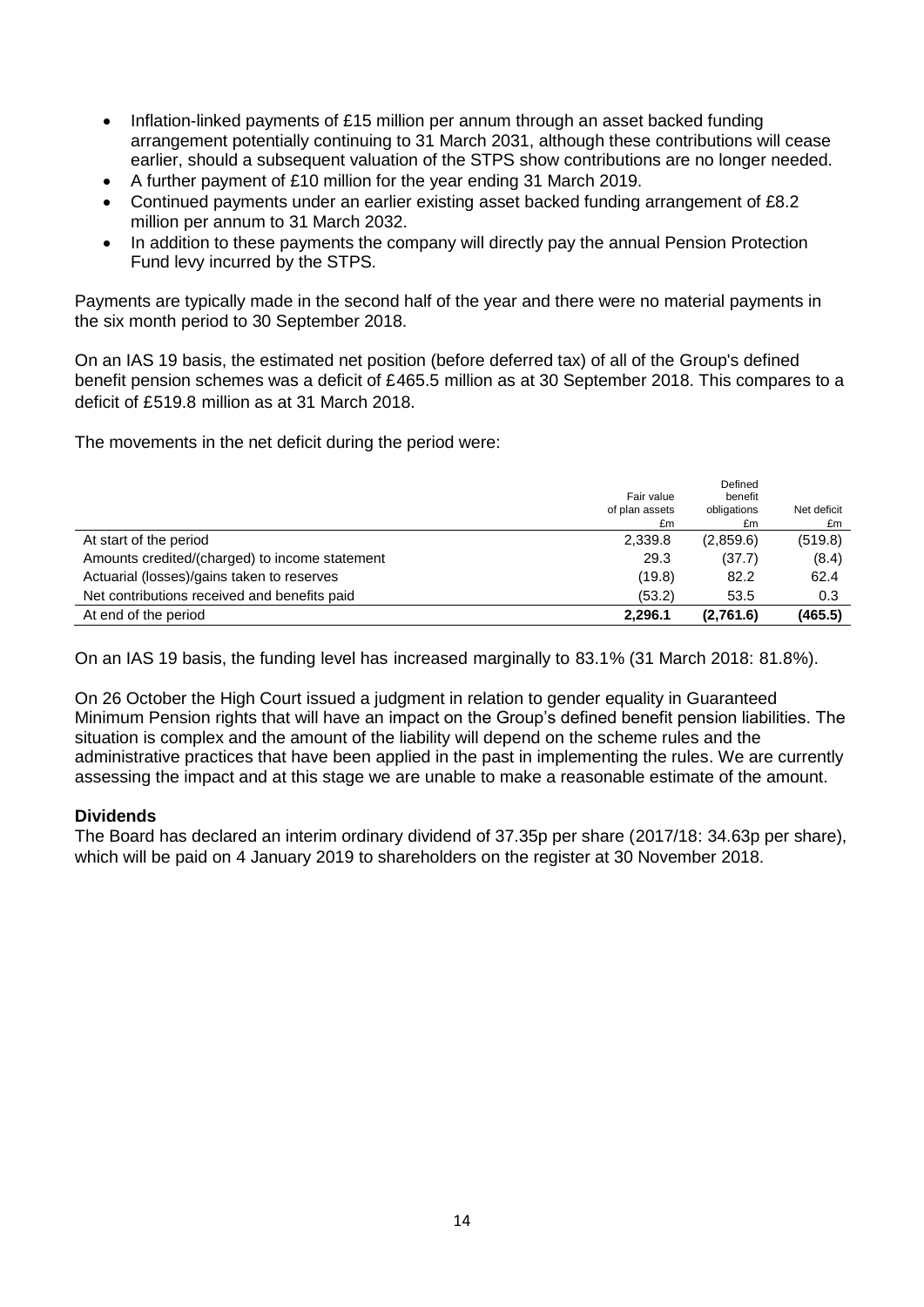## **Principal risks and uncertainties**

The Board considers the principal risks and uncertainties affecting the business activities of the Group for the remainder of the financial year to be those detailed below:

### **Customer perception**

We may be unable to improve or maintain our levels of customer service sufficiently to deliver what our customers tell us they want.

## **Legal**

 There is a risk that processes may fail or that our processes may not effectively keep pace with changes in legislation, leading to the risk of non-compliance.

## **Operations, assets and people**

- We may experience loss of data or interruptions to our key business systems as a result of cyber threats.
- We may fail to meet our regulatory targets including targets from Ofwat in relation to operational performance of our assets resulting in regulatory penalties.
- Failure of certain key assets or processes may mean we are unable to provide a continuous supply of clean water and safely take waste water away within our area.
- Due to the nature of our operations we could endanger the health and safety of our people, contractors and members of the public, as well as negatively impact our local and wider environment.
- We are unable to deal with the impact of extreme and unpredictable weather events on our assets and infrastructure and/or are unable to successfully plan for future water resource supply and demand due to climate change.

## **Political and regulatory environment**

- **PR19:** The regulatory landscape is complex and subject to ongoing evolution. We recently submitted our business plans for the period 2020 to 2025 to Ofwat, however we will not have full clarity on our outlook until we receive our Final Determination in December 2019.
- **The UK's decision to leave the European Union (EU):** Severn Trent operates almost entirely in the UK and our supplier base and customers are predominantly domestic. Where our supply chain extends into Europe, we are working closely with partners to mitigate the risk that leaving the EU without a deal could create. Further detail is set out in the Group's Annual Report for the year ended 31 March 2018.
- **Renationalisation:** The most recent Labour Party manifesto stated that it wished to analyse a range of options to improve utilities, including renationalisation. We are seeking to manage this risk by engaging with a wide range of policy makers about the benefits that the privatised water sector is delivering, the financial and practical costs of renationalisation and the alternatives to improve services further.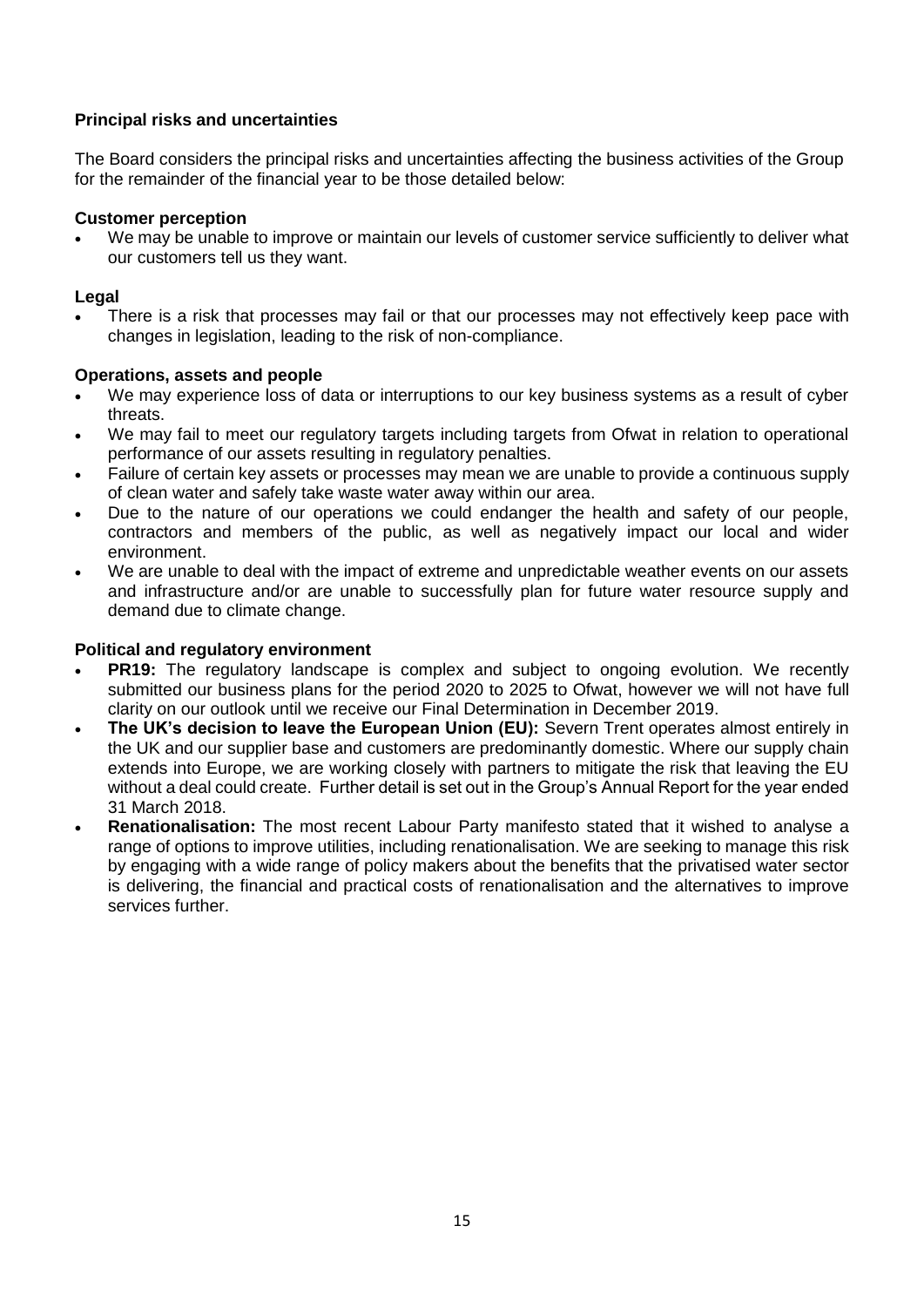## **Technical Guidance 2018/19**

Please note that all Technical Guidance is presented on the old segmental basis for comparative purposes.

| Year-end guidance                    |                                                                                                                                                                                                                                        | FY 17/18<br>(restated) | Year-on-<br>Year |
|--------------------------------------|----------------------------------------------------------------------------------------------------------------------------------------------------------------------------------------------------------------------------------------|------------------------|------------------|
|                                      | <b>Regulated Water and Waste Water</b>                                                                                                                                                                                                 |                        |                  |
| Turnover                             | £1.62 billion to £1.65 billion.                                                                                                                                                                                                        | £1.57bn                |                  |
| Opex                                 | Higher year-on-year as upward cost pressures of EA license fees<br>and continued higher energy pass-through costs offset ongoing<br>efficiency programmes.                                                                             | £604m                  |                  |
| <b>IRE</b>                           | £135 million to £155 million.                                                                                                                                                                                                          | £135m                  |                  |
| Customer<br><b>ODIS</b>              | Guiding to a broadly neutral position. A proposal from Ofwat to<br>increase this cap is currently out for consultation; if necessary, an<br>update to technical guidance will be provided following the<br>conclusion of this process. | £80m                   |                  |
| <b>Business Services<sup>1</sup></b> |                                                                                                                                                                                                                                        |                        |                  |
| Turnover                             | Higher year-on-year.                                                                                                                                                                                                                   | £141m                  |                  |
| <b>PBIT</b>                          | Marginally higher year-on-year, impacted by new plant start up<br>costs.                                                                                                                                                               | £35m                   |                  |
| Group                                |                                                                                                                                                                                                                                        |                        |                  |
| <b>Property PBIT</b>                 | Around £20 million, including the sale of land near Nottingham.                                                                                                                                                                        | £7m                    |                  |
| Interest<br>charge                   | Down year-on-year due to lower interest rates on new and<br>replacement debt and lower forecast RPI.                                                                                                                                   | £220m                  |                  |
| Tax rate                             | Total tax rate expected to be around 19% and the underlying<br>effective current tax rate between 11% and 13% due to higher<br>capital allowances from increased capex.                                                                | 12.7%                  | v                |
| Group capex                          | £650 million to £750 million.                                                                                                                                                                                                          | £591m                  |                  |
| Dividend                             | Annual dividend growth of at least RPI+4% until March 2020.<br>2018/19 dividend set at 93.37p.                                                                                                                                         | 86.55p                 |                  |

<sup>1</sup> Prior year restated following change in accounting policy under IFRS15. Guidance includes acquisition of Agrivert Holdings Limited.

## **Further Information**

For further information, including the Group's interim results presentation, see the Severn Trent website [\(www.severntrent.com\)](http://www.severntrent.com/).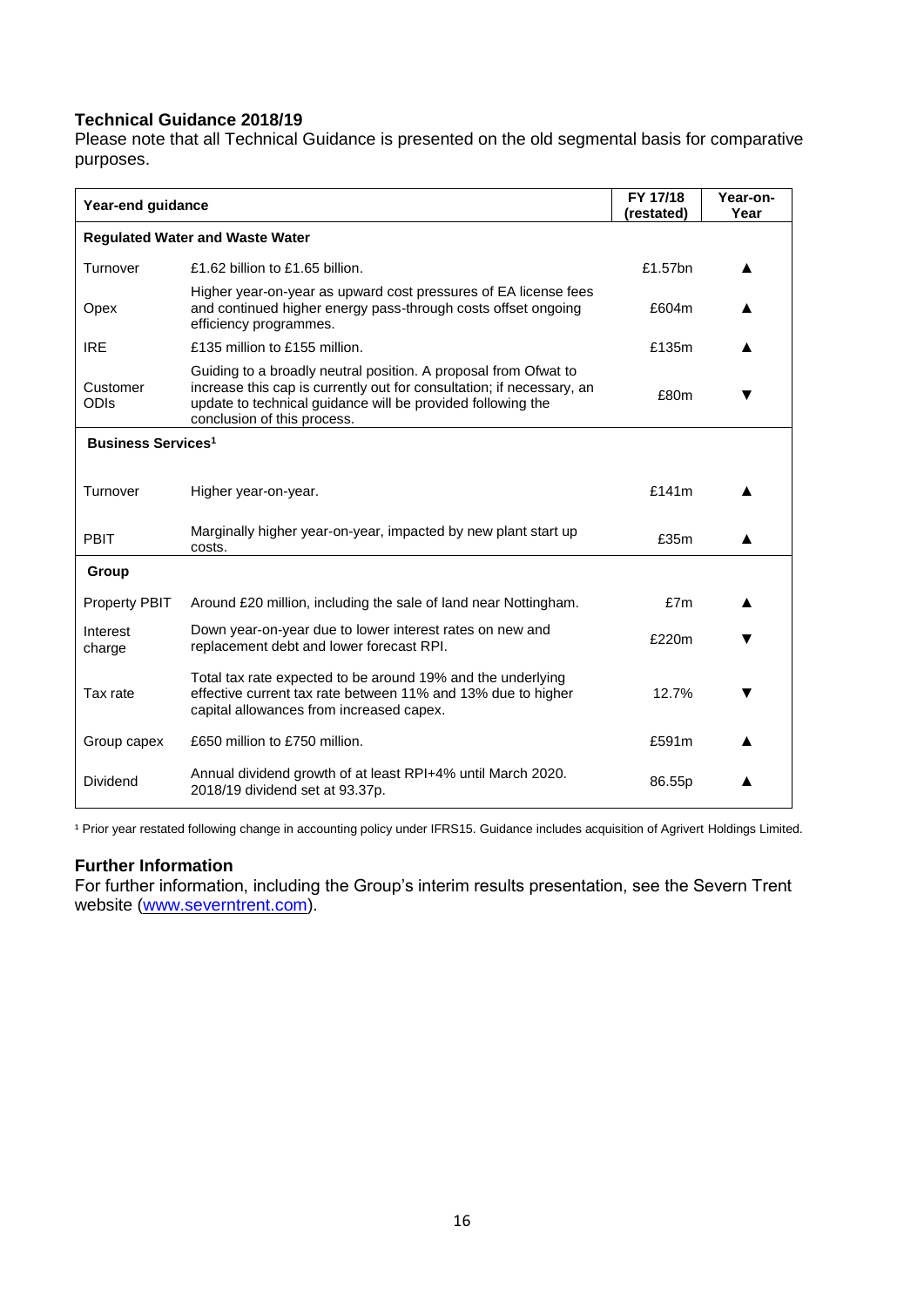## **Investor Timetable**

| 29 November 2018                                         | Ex-dividend date (Interim)                       |  |
|----------------------------------------------------------|--------------------------------------------------|--|
|                                                          |                                                  |  |
| 30 November 2018                                         | Dividend record date (Interim)                   |  |
| 11 December 2018                                         | DRIP election date (Interim)                     |  |
| 4 January 2019                                           | Interim dividend payment date                    |  |
| 31 January 2019                                          | Initial assessment of plans published            |  |
| 6 February 2019                                          | Q3 Trading Update                                |  |
| 31 March 2019                                            | Financial Year End                               |  |
| 22 May 2019                                              | <b>Full Year Results Announcement</b><br>2018/19 |  |
| 13 June 2019                                             | Ex-dividend date (Final)                         |  |
| 14 June 2019                                             | Dividend record date (Final)                     |  |
| 28 June 2019                                             | DRIP election date (Final)                       |  |
| 17 July 2019                                             | <b>AGM</b>                                       |  |
| 19 July 2019                                             | Final dividend payment date                      |  |
|                                                          | For more information please visit:               |  |
| https://www.severntrent.com/investors/financial-calendar |                                                  |  |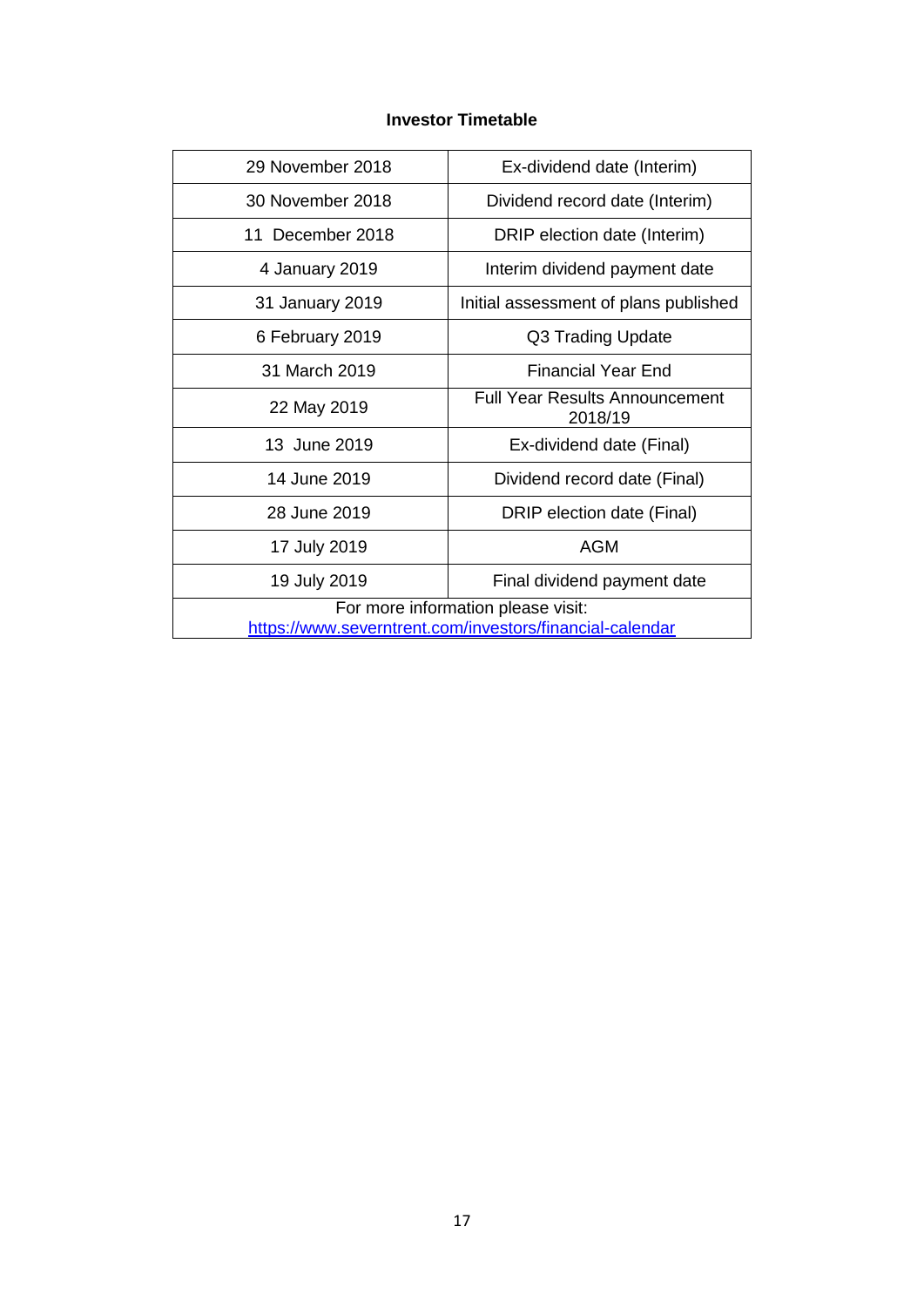## Condensed consolidated income statement Six months ended 30 September 2018

|                                                                                    |                | 2018    | 2017             |
|------------------------------------------------------------------------------------|----------------|---------|------------------|
|                                                                                    | Note           | £m      | (restated)<br>£m |
| <b>Turnover</b>                                                                    | $\overline{2}$ | 881.5   | 851.0            |
| Other income                                                                       |                | 18.3    |                  |
| Operating costs before charge for bad and doubtful debts and exceptional items     |                | (587.2) | (553.4)          |
| Charge for bad and doubtful debts                                                  |                | (13.5)  | (10.9)           |
| <b>Exceptional items</b>                                                           | 4              |         | 8.3              |
| Total operating costs                                                              |                | (600.7) | (556.0)          |
| Profit before interest, tax and exceptional items                                  | $\overline{2}$ | 299.1   | 286.7            |
| <b>Exceptional items</b>                                                           | 4              |         | 8.3              |
| Profit before interest and tax                                                     |                | 299.1   | 295.0            |
| Finance income                                                                     |                | 31.8    | 34.0             |
| Finance costs                                                                      |                | (124.9) | (144.5)          |
| Net finance costs                                                                  |                | (93.1)  | (110.5)          |
| Net losses on financial instruments                                                | 5              | (1.5)   | (5.0)            |
| Share of net (loss)/profit of joint ventures accounted for using the equity method |                | (0.9)   | 1.4              |
| Profit on ordinary activities before taxation                                      |                | 203.6   | 180.9            |
| Current tax                                                                        | 6              | (23.7)  | (21.7)           |
| Deferred tax                                                                       | 6              | (14.8)  | (12.6)           |
| Taxation on profit on ordinary activities                                          | 6              | (38.5)  | (34.3)           |
| Profit for the period from continuing operations                                   |                | 165.1   | 146.6            |
| Profit for the period from discontinued operations                                 | $\overline{7}$ |         | 17.5             |
| Profit for the period attributable to owners of the company                        |                | 165.1   | 164.1            |
|                                                                                    |                |         |                  |
| Earnings per share (pence)                                                         |                |         |                  |
| From continuing operations                                                         |                |         |                  |
| Basic                                                                              |                | 69.8    | 62.2             |
| <b>Diluted</b>                                                                     |                | 69.7    | 62.0             |
| From continuing and discontinued operations                                        |                |         |                  |
| Basic                                                                              |                | 69.8    | 69.6             |
| <b>Diluted</b>                                                                     |                | 69.7    | 69.4             |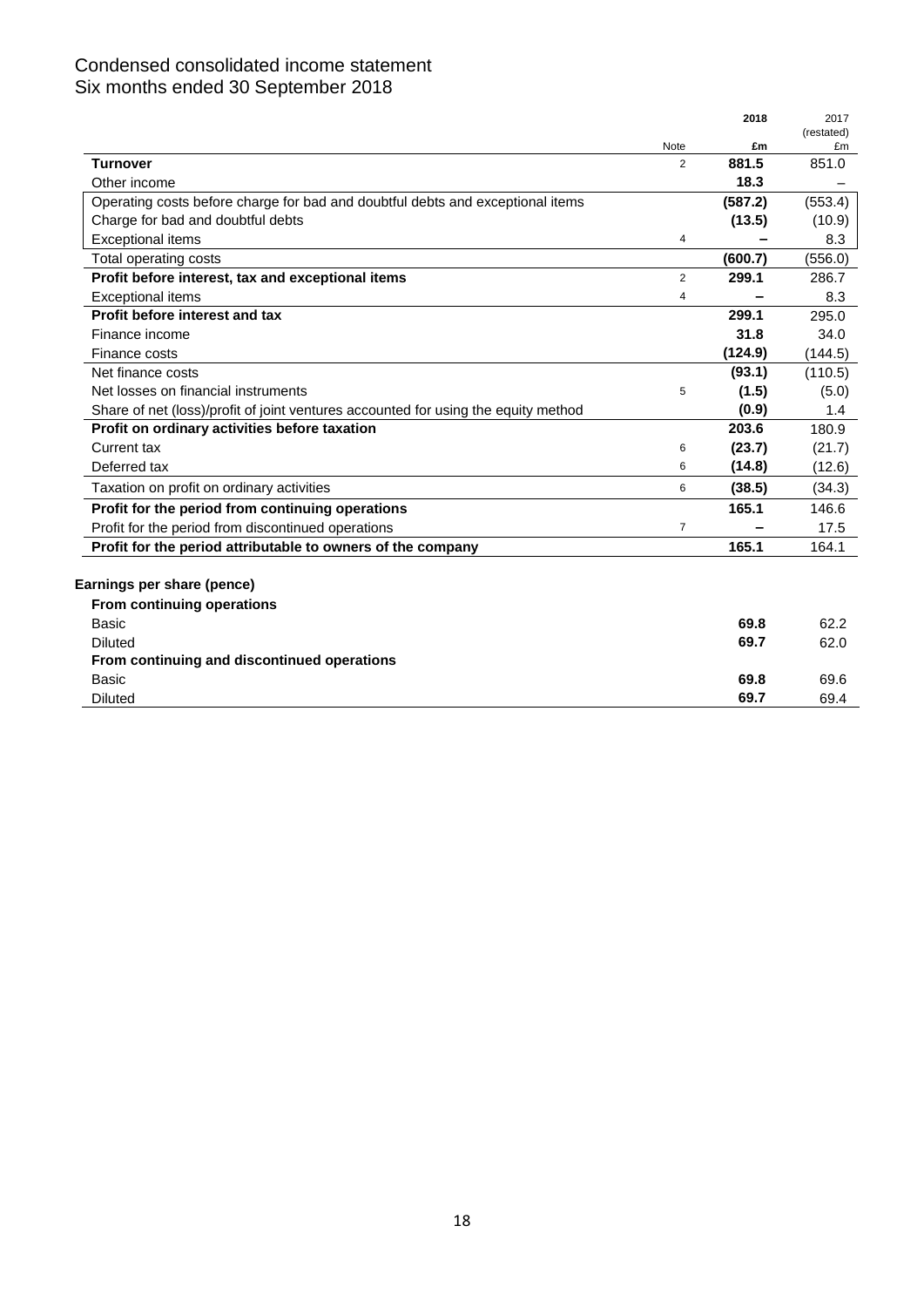## Condensed consolidated statement of comprehensive income Six months ended 30 September 2018

|                                                                                 | 2018   | 2017             |
|---------------------------------------------------------------------------------|--------|------------------|
|                                                                                 | £m     | (restated)<br>£m |
| <b>Profit for the period</b>                                                    | 165.1  | 164.1            |
| Other comprehensive income/(loss)                                               |        |                  |
| Items that will not be reclassified to the income statement:                    |        |                  |
| Net actuarial gains                                                             | 62.4   | 7.2              |
| Tax on net actuarial gains                                                      | (10.6) | (1.2)            |
|                                                                                 | 51.8   | 6.0              |
| Items that may be reclassified to the income statement:                         |        |                  |
| Gains on cash flow hedges                                                       | 10.0   | 8.3              |
| Deferred tax on gains on cash flow hedges                                       | (1.7)  | (1.4)            |
| Amounts on cash flow hedges transferred to the income statement                 | 4.1    | 4.1              |
| Deferred tax on transfer to the income statement                                | (0.7)  | (0.7)            |
| Exchange movement on translation of overseas results and net assets             |        | (1.8)            |
| Cumulative exchange gains taken to the income statement                         |        | (29.8)           |
|                                                                                 | 11.7   | (21.3)           |
| Other comprehensive income/(loss) for the period                                | 63.5   | (15.3)           |
| Total comprehensive income for the period attributable to owners of the company | 228.6  | 148.8            |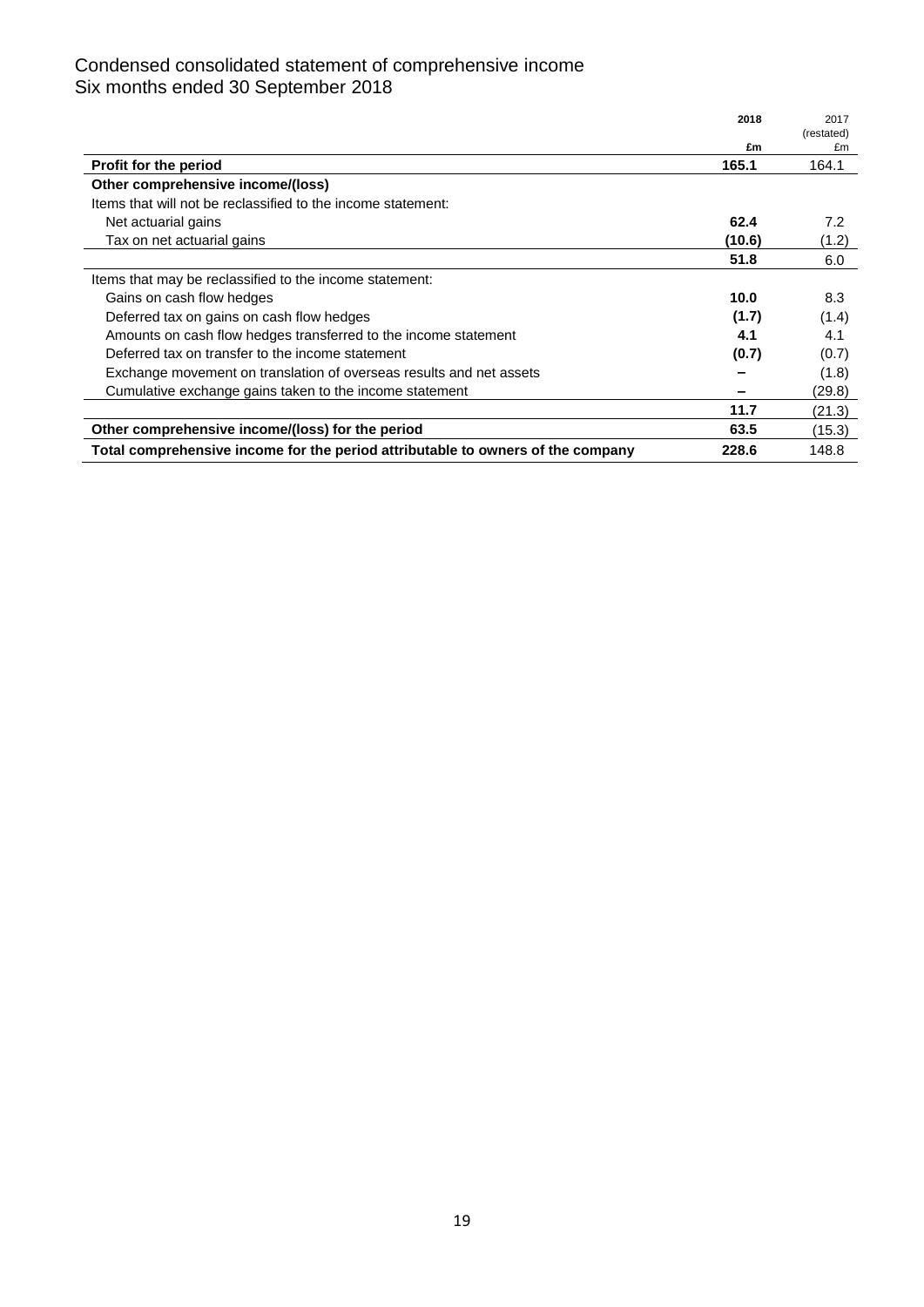## Condensed consolidated statement of changes in equity Six months ended 30 September 2018

**Share capital Share premium Other reserves Retained earnings Total £m £m £m £m £m** As at 1 April 2017 as previously reported 234.7 112.5 121.8 454.3 923.3 Restatement — — 4.1 4.1 As at 1 April 2017 restated **234.7** 112.5 121.8 458.4 927.4 Profit for the period  $\overline{a}$  =  $\overline{a}$  = 164.1 164.1 164.1 Gains on cash flow hedges  $\overline{a}$  and  $\overline{a}$  and  $\overline{a}$  and  $\overline{a}$  and  $\overline{a}$  and  $\overline{a}$  and  $\overline{a}$  and  $\overline{a}$  and  $\overline{a}$  and  $\overline{a}$  and  $\overline{a}$  and  $\overline{a}$  and  $\overline{a}$  and  $\overline{a}$  and  $\overline{a}$  and Deferred tax on gains on cash flow hedges  $(1.4)$   $(1.4)$ Amounts on cash flow hedges transferred to the income statement  $\qquad \qquad -$  4.1  $\qquad -$  4.1 Deferred tax on transfer to the income statement  $(0.7)$   $(0.7)$ Exchange movement on translation of overseas results and net assets  $\qquad \qquad \qquad - \qquad - \qquad (1.8) \qquad - \qquad (1.8)$ Cumulative exchange gains transferred to income statement  $(29.8)$   $(29.8)$ Net actuarial gains  $\overline{a}$  and  $\overline{a}$  and  $\overline{a}$   $\overline{a}$   $\overline{a}$   $\overline{a}$   $\overline{a}$   $\overline{a}$   $\overline{a}$   $\overline{a}$   $\overline{a}$   $\overline{a}$   $\overline{a}$   $\overline{a}$   $\overline{a}$   $\overline{a}$   $\overline{a}$   $\overline{a}$   $\overline{a}$   $\overline{a}$   $\overline{a}$   $\overline$ Tax on net actuarial gains  $\overline{a}$  =  $\overline{a}$  =  $\overline{a}$  =  $\overline{a}$  =  $\overline{a}$  (1.2) (1.2) (1.2) Transfer between reserves  $-$  (8.8) 8.8 Total comprehensive income/(loss) for the period  $(30.1)$  178.9 148.8 Share options and LTIPs - proceeds from shares issued by the contract of the contract of the contract of the contract of the contract of the contract of the contract of the contract of the contract of the contract of the contract of the contract - value of employees' services ‒ ‒ ‒ 3.5 3.5 - own shares purchased  $(0.5)$   $(0.5)$ Current tax on share based payments  $\sim$   $-$  0.9 0.9 Deferred tax on share based payments  $\overline{a}$  and  $\overline{a}$  and  $\overline{a}$  and  $\overline{a}$  and  $\overline{a}$  and  $\overline{a}$  and  $\overline{a}$  and  $\overline{a}$  and  $\overline{a}$  and  $\overline{a}$  and  $\overline{a}$  and  $\overline{a}$  and  $\overline{a}$  and  $\overline{a}$  and  $\$ Dividends paid  $(115.2)$   $(115.2)$ As at 30 September 2017 restated 235.1 117.2 91.7 525.1 969.1 As at 1 April 2018 as previously reported 235.1 117.7 93.0 547.9 993.7  $R$ estatement  $\qquad \qquad - \qquad - \qquad - \qquad 3.2 \qquad 3.2$ As at 1 April 2018 restated 235.1 117.7 93.0 551.1 996.9 Profit for the period  $\overline{a}$  =  $\overline{a}$  = 165.1 165.1 165.1 Gains on cash flow hedges  $10.0$   $10.0$ Deferred tax on gains on cash flow hedges  $(1.7)$   $(1.7)$ Amounts on cash flow hedges transferred to the income statement  $\qquad \qquad -$  4.1  $\qquad -$  4.1 Deferred tax on transfer to the income statement  $(0.7)$   $(0.7)$ Net actuarial gains  $-$  62.4 62.4 Tax on net actuarial gains  $\overline{a}$  =  $\overline{b}$  =  $\overline{c}$  =  $\overline{c}$  =  $\overline{c}$  (10.6) (10.6) (10.6) Total comprehensive income for the period  $-$  11.7 216.9 228.6 Share options and LTIPs - proceeds from shares issued  $0.7$   $9.5$   $-$  10.2 - value of employees' services  $-$  4.0 4.0 - own shares purchased  $\qquad \qquad - \qquad - \qquad - \qquad (1.1)$  (1.1) Current tax on share based payments  $\sim$   $-$  0.1 0.1 Deferred tax on share based payments  $\overline{a}$  and  $\overline{a}$  and  $\overline{a}$  and  $\overline{a}$  and  $\overline{a}$  and  $\overline{a}$  and  $\overline{a}$  and  $\overline{a}$  and  $\overline{a}$  and  $\overline{a}$  and  $\overline{a}$  and  $\overline{a}$  and  $\overline{a}$  and  $\overline{a}$  and  $\$ Dividends paid **a EXECUTE 2018 The CONSTRUCTER CONSTRUCTER ACCESS <b>CONSTRUCTER CONSTRUCTER CONSTRUCTER CONSTRUCTER CONSTRUCTER CONSTRUCTER CONSTRUCTER CONSTRUCTER CONSTRUCTER CONSTRUCTER CONSTRUCTER As at 30 September 2018 235.8 127.2 104.7 648.2 1,115.9**

**Equity attributable to owners of the company**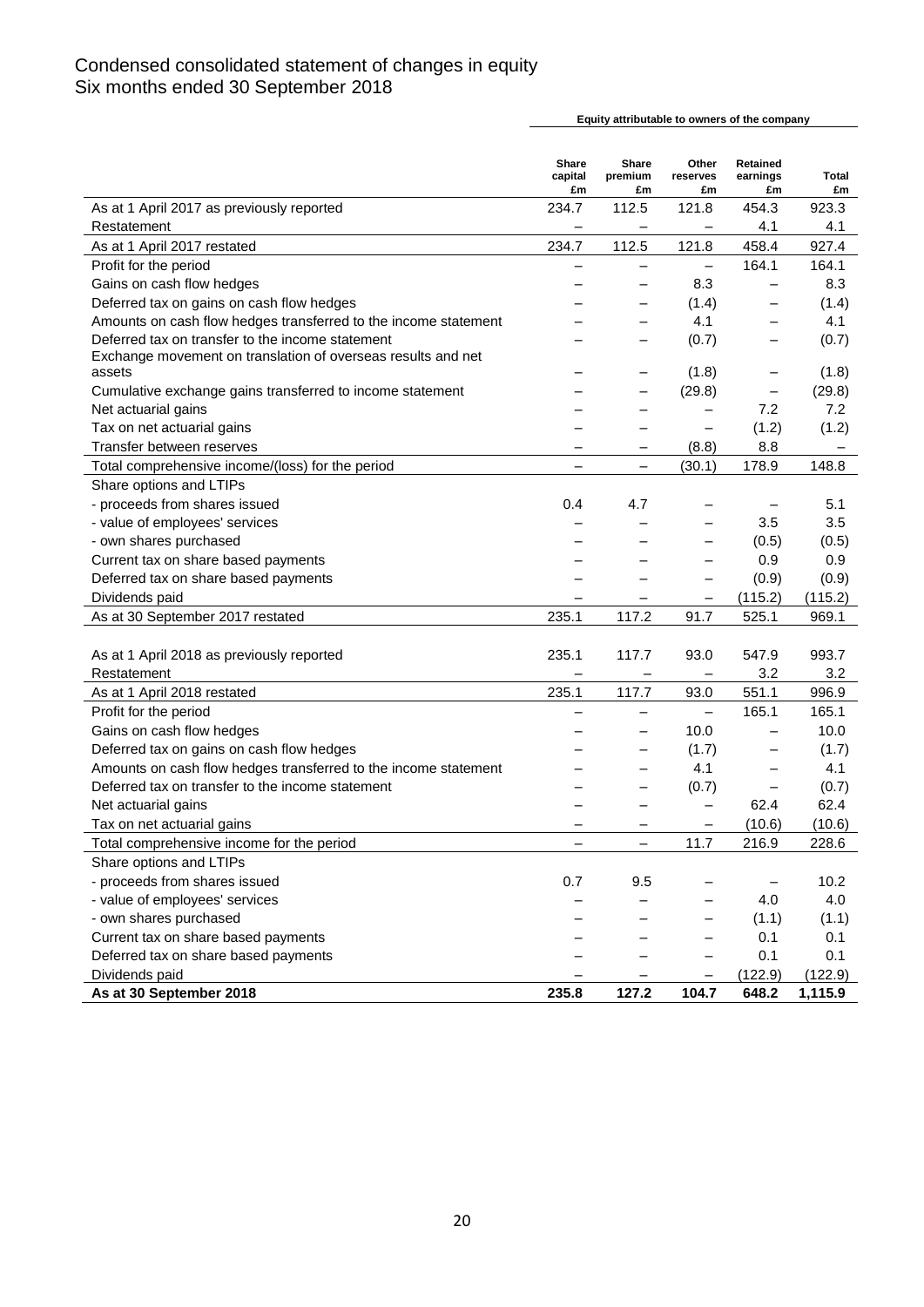## Condensed consolidated balance sheet At 30 September 2018

| (restated)<br>Note<br>£m<br>£m<br><b>Non-current assets</b><br>Goodwill<br>62.2<br>62.2<br>86.4<br>88.4<br>Other intangible assets<br>8,687.1<br>8,471.9<br>Property, plant and equipment<br>36.5<br>37.6<br>Investments in joint ventures and associates<br>36.0<br>Derivative financial instruments<br>47.0<br>Trade and other receivables<br>210.7<br>185.3<br>17.9<br>18.2<br>Retirement benefit surplus<br>12<br>9,147.8<br>8,899.6<br><b>Current assets</b><br>17.3<br>18.5<br>Inventory<br>512.7<br>Trade and other receivables<br>456.4<br>Derivative financial instruments<br>0.2<br>$\overline{\phantom{0}}$ |
|------------------------------------------------------------------------------------------------------------------------------------------------------------------------------------------------------------------------------------------------------------------------------------------------------------------------------------------------------------------------------------------------------------------------------------------------------------------------------------------------------------------------------------------------------------------------------------------------------------------------|
|                                                                                                                                                                                                                                                                                                                                                                                                                                                                                                                                                                                                                        |
|                                                                                                                                                                                                                                                                                                                                                                                                                                                                                                                                                                                                                        |
|                                                                                                                                                                                                                                                                                                                                                                                                                                                                                                                                                                                                                        |
|                                                                                                                                                                                                                                                                                                                                                                                                                                                                                                                                                                                                                        |
|                                                                                                                                                                                                                                                                                                                                                                                                                                                                                                                                                                                                                        |
|                                                                                                                                                                                                                                                                                                                                                                                                                                                                                                                                                                                                                        |
|                                                                                                                                                                                                                                                                                                                                                                                                                                                                                                                                                                                                                        |
|                                                                                                                                                                                                                                                                                                                                                                                                                                                                                                                                                                                                                        |
|                                                                                                                                                                                                                                                                                                                                                                                                                                                                                                                                                                                                                        |
|                                                                                                                                                                                                                                                                                                                                                                                                                                                                                                                                                                                                                        |
|                                                                                                                                                                                                                                                                                                                                                                                                                                                                                                                                                                                                                        |
|                                                                                                                                                                                                                                                                                                                                                                                                                                                                                                                                                                                                                        |
|                                                                                                                                                                                                                                                                                                                                                                                                                                                                                                                                                                                                                        |
|                                                                                                                                                                                                                                                                                                                                                                                                                                                                                                                                                                                                                        |
| 82.8<br>51.1<br>Cash and cash equivalents                                                                                                                                                                                                                                                                                                                                                                                                                                                                                                                                                                              |
| 612.8<br>526.2                                                                                                                                                                                                                                                                                                                                                                                                                                                                                                                                                                                                         |
| <b>Current liabilities</b>                                                                                                                                                                                                                                                                                                                                                                                                                                                                                                                                                                                             |
| Borrowings<br>10<br>(386.3)<br>(308.7)                                                                                                                                                                                                                                                                                                                                                                                                                                                                                                                                                                                 |
| Derivative financial instruments<br>(2.1)                                                                                                                                                                                                                                                                                                                                                                                                                                                                                                                                                                              |
| Trade and other payables<br>(541.6)<br>(462.6)                                                                                                                                                                                                                                                                                                                                                                                                                                                                                                                                                                         |
| Current tax payable<br>(21.8)<br>(8.6)                                                                                                                                                                                                                                                                                                                                                                                                                                                                                                                                                                                 |
| Provisions for liabilities and charges<br>(33.1)<br>(40.6)                                                                                                                                                                                                                                                                                                                                                                                                                                                                                                                                                             |
| (984.9)<br>(820.5)                                                                                                                                                                                                                                                                                                                                                                                                                                                                                                                                                                                                     |
| <b>Non-current liabilities</b>                                                                                                                                                                                                                                                                                                                                                                                                                                                                                                                                                                                         |
| (5,287.1)<br><b>Borrowings</b><br>10<br>(5,259.1)                                                                                                                                                                                                                                                                                                                                                                                                                                                                                                                                                                      |
| Derivative financial instruments<br>(116.0)<br>(101.6)                                                                                                                                                                                                                                                                                                                                                                                                                                                                                                                                                                 |
| Trade and other payables<br>(1,062.0)<br>(1,009.4)                                                                                                                                                                                                                                                                                                                                                                                                                                                                                                                                                                     |
| (707.5)<br>Deferred tax<br>(675.2)                                                                                                                                                                                                                                                                                                                                                                                                                                                                                                                                                                                     |
| (483.4)<br>Retirement benefit obligations<br>(538.0)<br>12                                                                                                                                                                                                                                                                                                                                                                                                                                                                                                                                                             |
| Provisions for liabilities<br>(18.2)<br>(10.7)                                                                                                                                                                                                                                                                                                                                                                                                                                                                                                                                                                         |
| (7,659.8)<br>(7,608.4)                                                                                                                                                                                                                                                                                                                                                                                                                                                                                                                                                                                                 |
| 1,115.9<br><b>Net assets</b><br>996.9                                                                                                                                                                                                                                                                                                                                                                                                                                                                                                                                                                                  |
| Equity                                                                                                                                                                                                                                                                                                                                                                                                                                                                                                                                                                                                                 |
| 235.8<br>235.1<br>Called up share capital<br>13                                                                                                                                                                                                                                                                                                                                                                                                                                                                                                                                                                        |
| 127.2<br>117.7<br>Share premium account                                                                                                                                                                                                                                                                                                                                                                                                                                                                                                                                                                                |
| 93.0<br>Other reserves<br>104.7                                                                                                                                                                                                                                                                                                                                                                                                                                                                                                                                                                                        |
| 648.2<br>551.1<br>Retained earnings                                                                                                                                                                                                                                                                                                                                                                                                                                                                                                                                                                                    |
| 1,115.9<br>996.9<br><b>Total equity</b>                                                                                                                                                                                                                                                                                                                                                                                                                                                                                                                                                                                |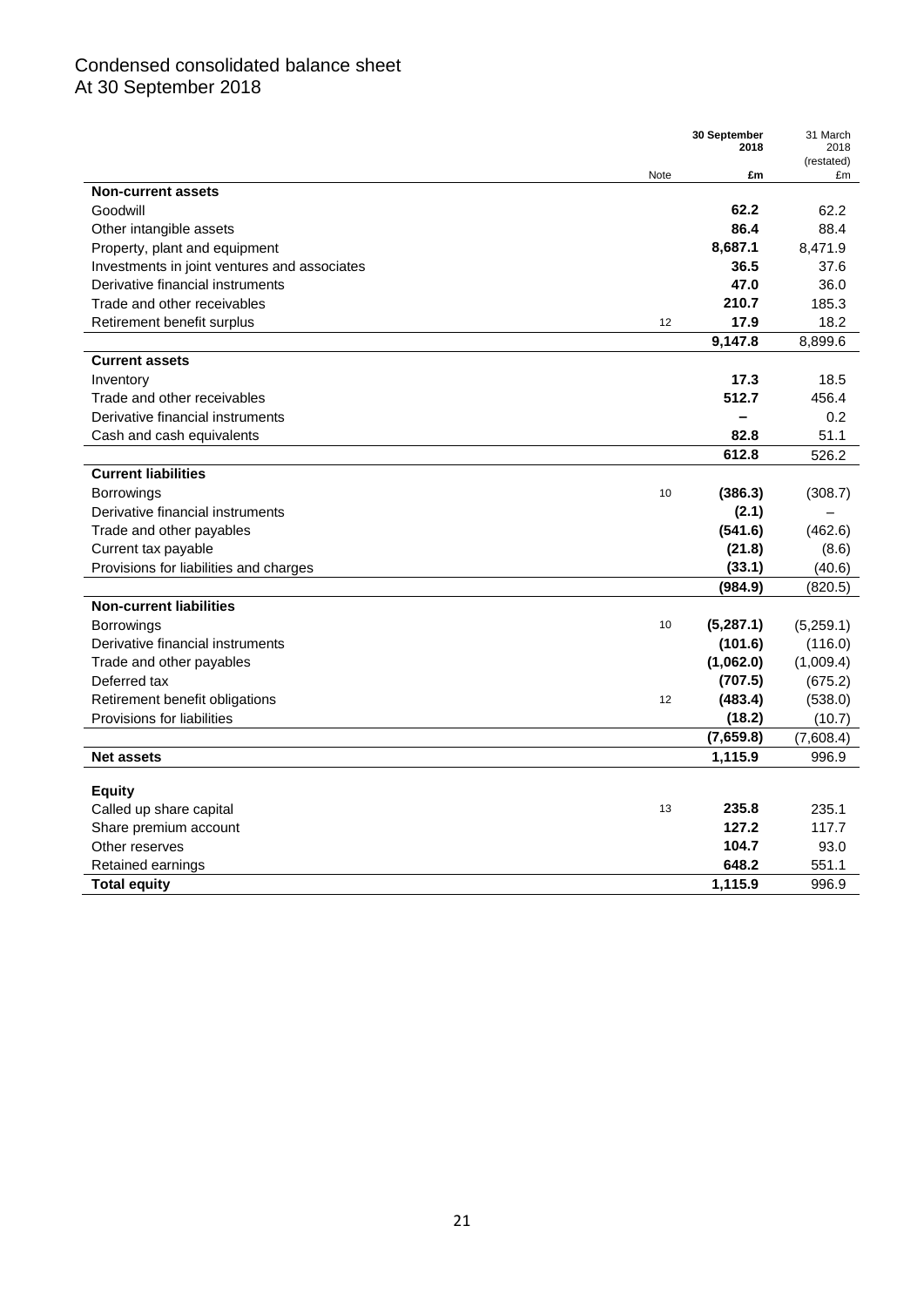## Condensed consolidated cash flow statement Six months ended 30 September 2018

|                                                              |                | 2018    | 2017    |
|--------------------------------------------------------------|----------------|---------|---------|
|                                                              | Note           | £m      | £m      |
| Cash generated from operations                               | 14             | 489.2   | 480.3   |
| Tax paid                                                     | 14             | (5.8)   | (0.1)   |
| Net cash generated from operating activities                 |                | 483.4   | 480.2   |
| Cash flows from investing activities                         |                |         |         |
| Purchases of property, plant and equipment                   |                | (357.8) | (312.7) |
| Purchases of intangible assets and goodwill                  |                | (6.6)   | (6.1)   |
| Contributions and grants received                            |                | 21.4    | 46.8    |
| Proceeds on disposal of subsidiaries net of cash disposed    | $\overline{7}$ |         | 26.9    |
| Proceeds on disposal of property, plant and equipment        |                | 2.9     | 1.6     |
| Net loans advanced to joint ventures and associates          |                | (6.1)   | (12.5)  |
| Interest received                                            |                | 1.1     | 2.8     |
| Net cash from investing activities                           |                | (345.1) | (253.2) |
| Cash flow from financing activities                          |                |         |         |
| Interest paid                                                |                | (71.2)  | (66.6)  |
| Interest element of finance lease payments                   |                |         | (1.1)   |
| Dividends paid to shareholders of the parent                 |                | (122.9) | (115.2) |
| Repayments of borrowings                                     |                | (1.9)   | (150.6) |
| New loans raised                                             |                | 90.0    | 249.1   |
| <b>Issues of shares</b>                                      |                | 10.2    | 5.1     |
| Swap termination payment                                     |                |         | (40.0)  |
| Purchase of own shares                                       |                | (1.1)   | (0.5)   |
| Net cash flow from financing activities                      |                | (96.9)  | (119.8) |
| Net movement in cash and cash equivalents                    |                | 41.4    | 107.2   |
| Net cash and cash equivalents at the beginning of the period |                | 38.5    | 44.6    |
| Effect of foreign exchange rates                             |                |         | (0.5)   |
| Net cash and cash equivalents at end of period               |                | 79.9    | 151.3   |
| Cash and cash equivalents                                    |                | 33.8    | 34.4    |
| <b>Bank overdrafts</b>                                       |                | (2.9)   |         |
| Short term deposits                                          |                | 49.0    | 116.9   |
|                                                              |                | 79.9    | 151.3   |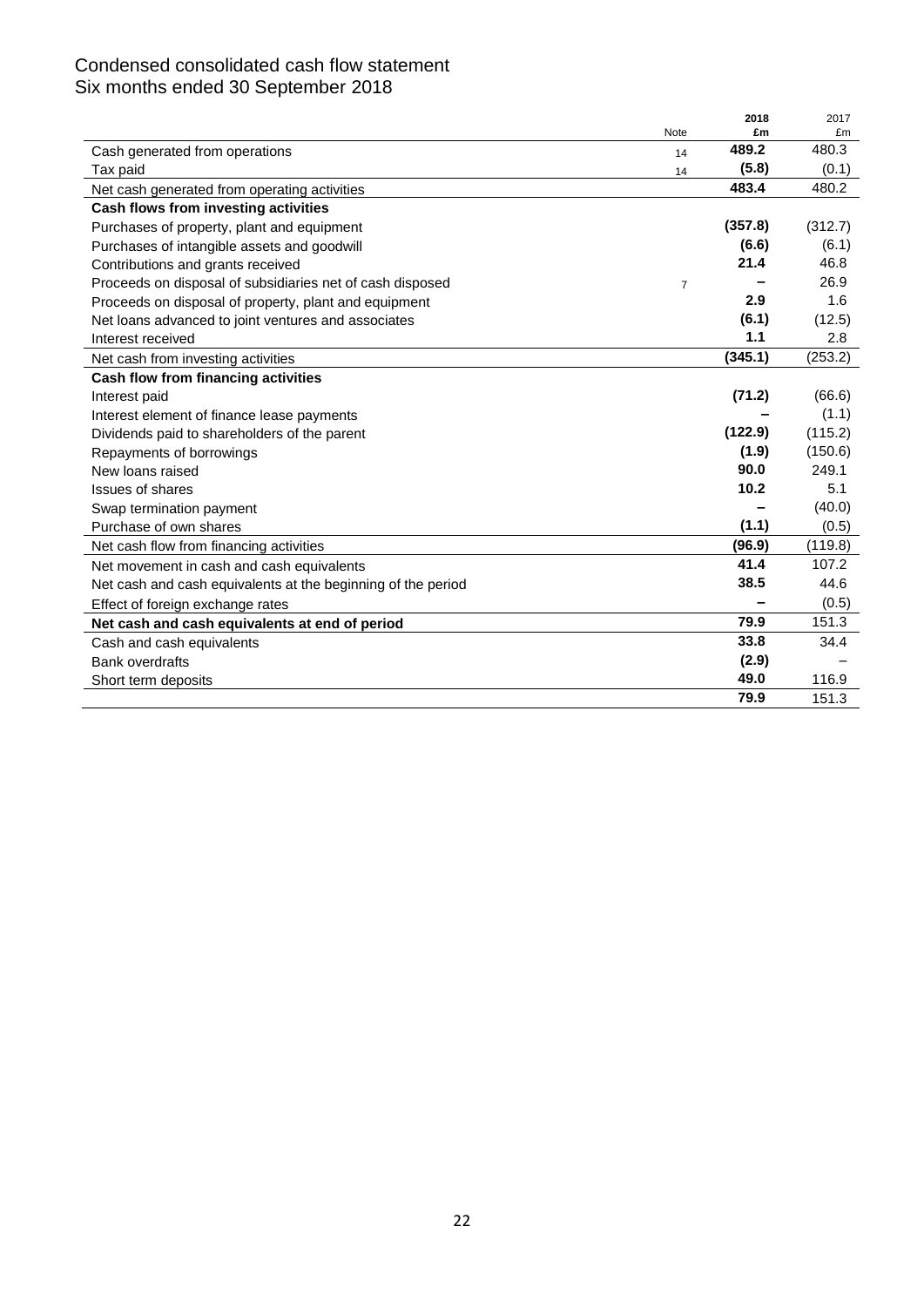### **1. General information**

The interim report has been prepared in accordance with the recognition and measurement criteria of IFRS and the disclosure requirements of the Listing Rules.

The information for the year ended 31 March 2018 does not constitute statutory accounts within the meaning of section 434 of the Companies Act 2006. A copy of the statutory accounts for that year prepared under IFRS has been delivered to the Registrar of Companies. The auditor's report on those accounts was unqualified, did not draw attention to any matters by way of emphasis and did not contain statements under section 498 (2) or (3) of the Companies Act 2006.

#### **Accounting policies**

The interim financial information has been prepared on the going concern basis using accounting policies consistent with International Financial Reporting Standards and in accordance with IAS 34 "Interim Financial Reporting" as adopted by the European Union. The same accounting policies, presentation and methods of computation are followed in the interim financial information as applied in the Group's annual financial statements for the year ended 31 March 2018, except as set out below.

#### **Changes in accounting policies – IFRS 9 and IFRS 15**

In the current financial year the Group has adopted IFRS 9 Financial Instruments and IFRS 15 Revenue from Contracts with Customers.

The adoption of IFRS 9 has not resulted in any significant changes to the Group's existing accounting practices for financial instruments.

The Group has elected to restate comparative information from prior periods upon adoption of IFRS 15.

The core principle of IFRS15 is that an entity should recognise revenue from the transfer of promised goods or services to customers in an amount that reflects the consideration which the entity expects to be entitled in exchange for those goods or services. The impact of the adoption of IFRS 15 on the Group's business segments is set out below.

#### **Regulated Water and Waste Water**

There will be no change to the timing of recognition of revenue from charges for water or waste water services.

#### **Business Services**

The Operating Services business operates under a series of bespoke contracts with specific performance obligations. The Group has applied the methodology set out in IFRS 15 to each of these contracts in order to identify differences from the current accounting policy. The most significant differences arise in relation to the Group's contract to provide water and waste water services to the Ministry of Defence (MOD). The Group acts as the service provider under the MOD Project Aquatrine Package C – a 25 year contract spanning 1,295 sites across England covering the eastern sea border and from Lancashire in the North West to West Sussex on the South coast.

Under this contract the Group maintains and upgrades the MOD infrastructure assets and provides operating services for water and waste water. Both the operating services and maintenance and upgrade services are charged under a volumetric tariff, along with standing charges, which are adjusted with inflation as agreed in the contract.

Under IFRS 15, the expected revenue over the life of the contract is allocated to the performance obligations based on an expected margin for each performance obligation over the life of the contract under the following headings:

- Operating and maintaining the MOD infrastructure assets;
- Upgrading the MOD infrastructure assets:
- Administrating the services received from statutory water and sewerage undertakers;
- Administrating billing services of the MOD's commercial and Non Base Dependent customers.

Revenue is recognised in line with the delivery of each performance obligation. The expected whole life revenues and costs on the contract are updated regularly. Any changes to revenue relating to performance obligations already delivered are recognised in the period in which they are identified.

The previous accounting policy for this contract was to recognise revenue billed under the volumetric tariff at the point of billing. The expected costs for the upgrade services were recognised on a straight line basis, before adjusting for expected inflation, over the life of the contract. The resulting asset was recognised as a financial asset in accordance with IFRIC 12.

The tables below show the effect of the IFRS 15 adoption on the income statement and earnings per share for the six month period ended 30 September 2017, and the effect on the balance sheet as at 31 March 2018.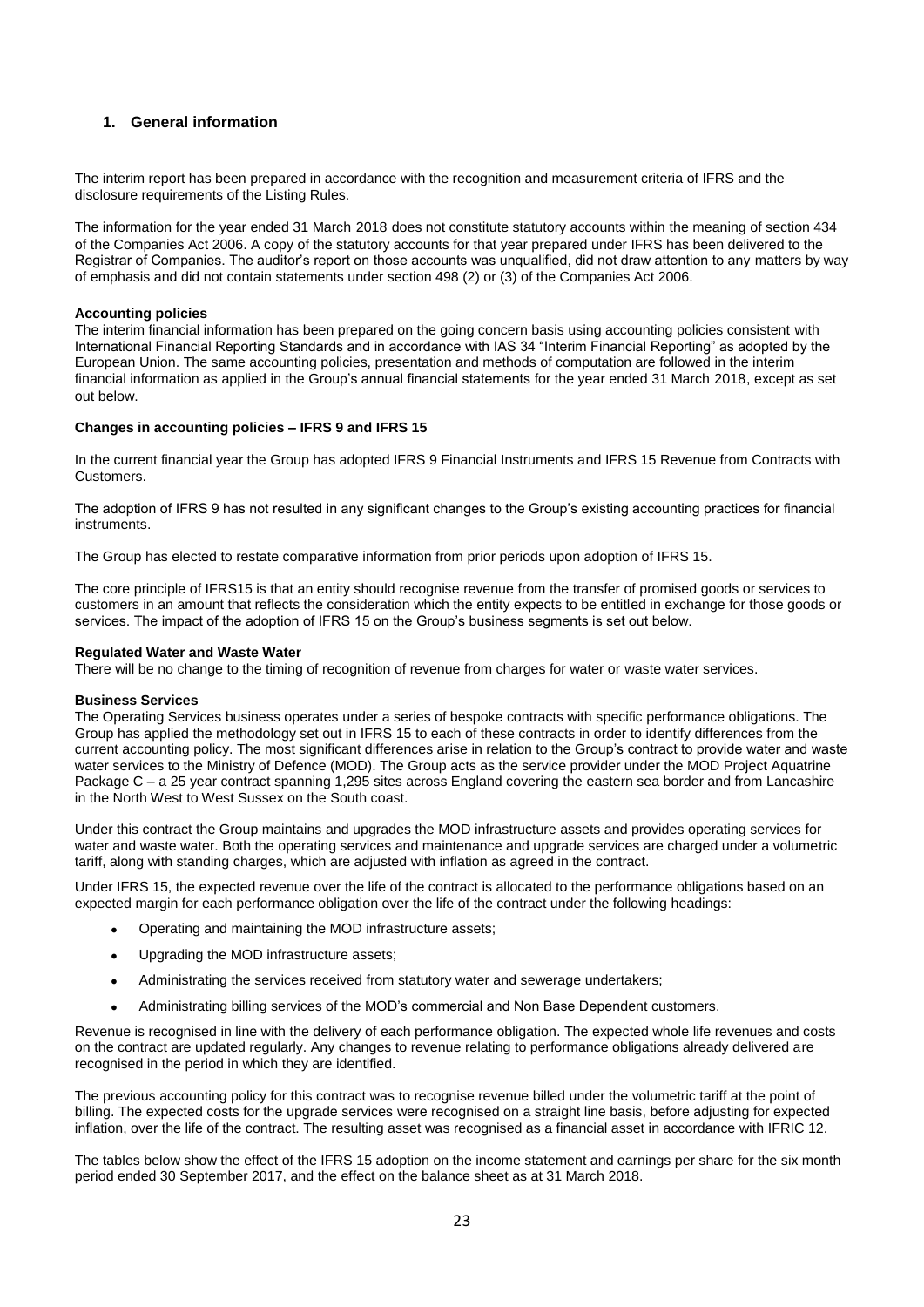### **Consolidated income statement (extract)**

Six months ended 30 September 2017

| reported<br>impact<br>£m<br>£m                                                              | £m      |
|---------------------------------------------------------------------------------------------|---------|
| 850.4<br>0.6<br>Turnover                                                                    | 851.0   |
| (554.3)<br>Operating costs<br>(1.7)                                                         | (556.0) |
| Profit before interest and tax<br>296.1<br>(1.1)                                            | 295.0   |
| Net finance costs, losses on financial instruments and results of joint ventures<br>(114.1) | (114.1) |
| Profit on ordinary activities before taxation<br>182.0<br>(1.1)                             | 180.9   |
| Taxation on profit on ordinary activities<br>(34.5)<br>0.2                                  | (34.3)  |
| Profit for the period from continuing operations<br>147.5<br>(0.9)                          | 146.6   |

### **Earnings per share**

Six months ended 30 September 2017

|                                                                | As<br>previously<br>reported | <b>IFRS 15</b><br>impact | Restated |
|----------------------------------------------------------------|------------------------------|--------------------------|----------|
|                                                                | pence                        | pence                    | pence    |
| Underlying earnings per share                                  |                              |                          |          |
| Underlying basic earnings per share                            | 65.9                         | (0.4)                    | 65.5     |
| Underlying diluted earnings per share                          | 65.7                         | (0.5)                    | 65.2     |
| Earnings per share from continuing operations                  |                              |                          |          |
| Basic earnings per share                                       | 62.6                         | (0.4)                    | 62.2     |
| Diluted earnings per share                                     | 62.3                         | (0.3)                    | 62.0     |
| Earnings per share from continuing and discontinued operations |                              |                          |          |
| Basic earnings per share                                       | 70.0                         | (0.4)                    | 69.6     |
| Diluted earnings per share                                     | 69.7                         | (0.3)                    | 69.4     |

### **Consolidated balance sheet (extract)**

As at 31 March 2018

|                                         | As<br>reported | <b>IFRS 15</b><br>impact | Restated |
|-----------------------------------------|----------------|--------------------------|----------|
|                                         | £m             | £m                       | £m       |
| Non-current trade and other receivables | 181.3          | 4.0                      | 185.3    |
| Deferred tax                            | (674.4)        | (0.8)                    | (675.2)  |
| Retained earnings                       | 547.9          | 3.2                      | 551.1    |

### **Going concern**

Including undrawn committed credit facilities, the Group is fully funded for its investment and cash flow needs until January 2021. After making enquiries the directors have a reasonable expectation that the Group has adequate resources to continue in operational existence for the foreseeable future and hence the interim financial information has been prepared on a going concern basis.

### **Seasonality**

Historically just over half of the Group's PBIT has arisen in the first half of the year.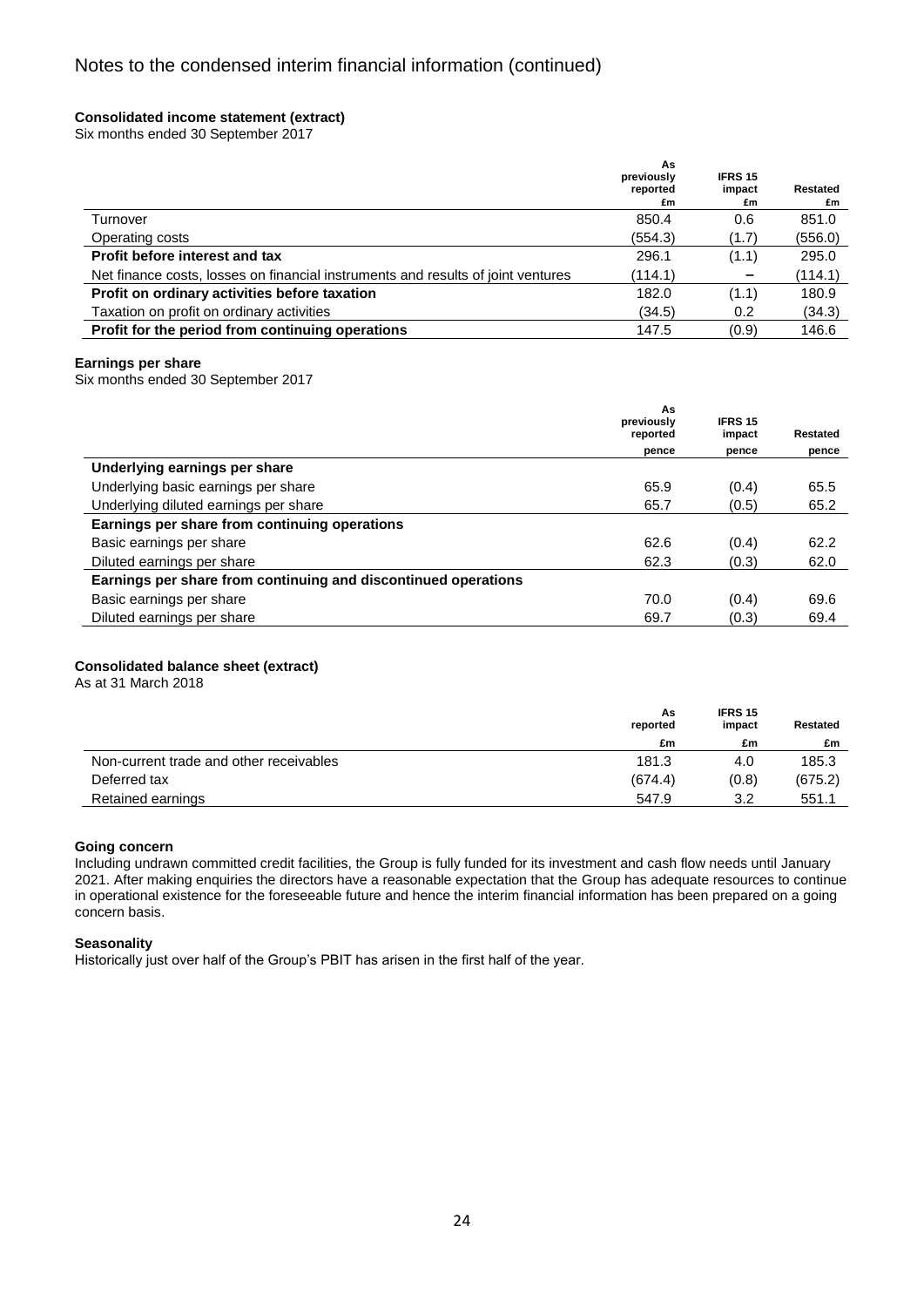### **2. Segmental analysis**

The Group is organised into two main business segments:

Regulated Water and Waste Water includes the wholesale water and waste water activities of Severn Trent Water Limited, its retail services to domestic customers, and Hafren Dyfrdwy.

Business Services includes the Operating Services businesses in the UK & Ireland, the Energy business, the Bioresources business, the Property Development business and our other businesses including affinity and searches.

In 2017/18 and prior years, the sludge treatment activities of the Bioresources business were managed by, and included in, Regulated Water and Waste Water. The renewable energy generating activities of the Bioresources business were managed by, and included in, Business Services. These activities are now managed as a single Bioresources business within Business Services.

Surplus land in the regulated business is, in certain cases, sold to Group companies outside the regulatory ring-fence where its full development potential can be realised. The profits of this activity are shared between the regulated and nonregulated businesses through the initial transfer price and overage agreements relating to the development potential. In 2017/18 and prior years, the gains from the property development activity attributable to the regulated business were reported in Regulated Water and Waste Water and those relating to the non-regulated business were reported in Corporate and Other. All of these activities are now managed and reported as a single business within Business Services.

Comparative information for the new segmentation is not available and the cost to develop it would be excessive. Therefore, the current period results have been presented on both the old and new basis of segmentation, in accordance with IFRS 8.

The disposal of the Group's Operating Services businesses in Italy and the USA were classified as discontinued operations in the prior year. These transactions were completed on 23 February and 30 June 2017 respectively.

The Severn Trent Executive Committee (STEC) is considered to be the Group's chief operating decision maker. The reports provided to STEC include segmental information prepared on the basis described above.

Results from interests in joint ventures and associates are not included in the segmental reports reviewed by STEC.

The measure of profit or loss that is reported to STEC for the segments is underlying PBIT. A segmental analysis of turnover and underlying PBIT is presented below.

Goodwill is allocated and monitored at the segment level.

Transactions between reportable segments are included within segmental results, assets and liabilities in accordance with Group accounting policies. These are eliminated on consolidation.

The tables below show the changes from the old to the new segmentation for turnover and PBIT for the six month period ended 30 September 2018:

|                                                   | Regulated<br>Water and<br><b>Waste Water</b><br>(old basis) | Bioresources <sup>1</sup> | Property<br>Development <sup>2</sup> | Regulated<br>Water and<br><b>Waste Water</b><br>(new basis) |
|---------------------------------------------------|-------------------------------------------------------------|---------------------------|--------------------------------------|-------------------------------------------------------------|
| <b>Regulated Water and Waste Water</b>            | £m                                                          | £m                        | £m                                   | £m                                                          |
| External turnover                                 | 822.5                                                       | (27.5)                    |                                      | 795.0                                                       |
| Inter-segment turnover                            |                                                             |                           |                                      |                                                             |
| Total turnover                                    | 822.5                                                       | (27.5)                    |                                      | 795.0                                                       |
| Profit before interest, tax and exceptional items | 279.2                                                       | (4.6)                     | (6.2)                                | 268.4                                                       |
| Exceptional items                                 |                                                             |                           |                                      |                                                             |
| Profit before interest and tax                    | 279.2                                                       | (4.6)                     | (6.2)                                | 268.4                                                       |

|                                                   | <b>Business</b><br><b>Services</b><br>(old basis) | Bioresources <sup>1</sup> | Property<br>Development <sup>2</sup> | <b>Business</b><br><b>Services</b><br>(new basis) |
|---------------------------------------------------|---------------------------------------------------|---------------------------|--------------------------------------|---------------------------------------------------|
| <b>Business Services</b>                          | £m                                                | £m                        | £m                                   | £m                                                |
| External turnover                                 | 59.0                                              | 27.5                      |                                      | 86.5                                              |
| Inter-segment turnover                            | 10.5                                              |                           |                                      | 10.5                                              |
| Total turnover                                    | 69.5                                              | 27.5                      |                                      | 97.0                                              |
| Profit before interest, tax and exceptional items | 14.3                                              | 4.6                       | 18.4                                 | 37.3                                              |
| <b>Exceptional items</b>                          |                                                   |                           |                                      |                                                   |
| Profit before interest and tax                    | 14.3                                              | 4.6                       | 18.4                                 | 37.3                                              |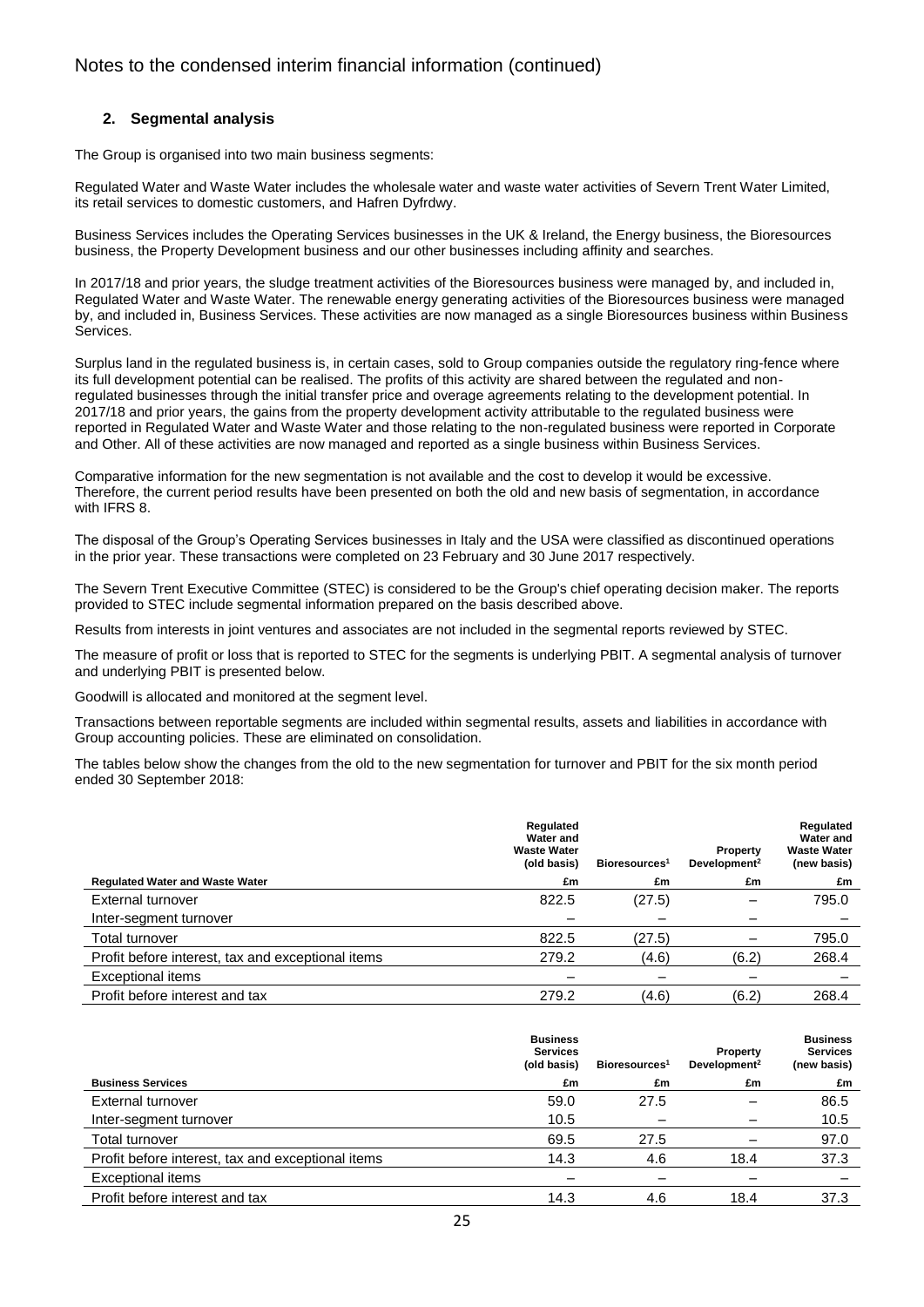|                                                   | Corporate and<br>Other<br>(old basis) | Property<br>Development <sup>2</sup> | <b>Corporate and</b><br>Other<br>(new basis) |
|---------------------------------------------------|---------------------------------------|--------------------------------------|----------------------------------------------|
| <b>Corporate and Other</b>                        | £m                                    | £m                                   | £m                                           |
| External turnover                                 | -                                     | -                                    |                                              |
| Inter-segment turnover                            | 0.4                                   |                                      | 0.4                                          |
| <b>Total turnover</b>                             | 0.4                                   |                                      | 0.4                                          |
| Profit before interest, tax and exceptional items | 3.9                                   | (10.7)                               | (6.8)                                        |
| Exceptional items                                 |                                       | -                                    |                                              |
| Profit before interest and tax                    | 3.9                                   | (10.7)                               | (6.8)                                        |
|                                                   |                                       |                                      |                                              |

<sup>1</sup> In 2017/18 and prior years, the sludge treatment activities of the Bioresources business were managed by, and included in, Regulated Water and Waste Water. The renewable energy generating activities of the Bioresources business were managed by, and included in, Business Services. These activities are now managed as a single Bioresources business within Business Services.

<sup>2</sup> In 2017/18 and prior years, the gains from the property development activity attributable to the regulated business were reported in Regulated Water and Waste Water and those relating to the non-regulated business were reported in Corporate and Other. All of these activities are now managed and reported as a single business within Business Services.

The following table shows the segmental turnover and PBIT on the old segmentation:

Six months ended 30 September

|                                                   |                                                    | 2018                                     |                                             | 2017                              |
|---------------------------------------------------|----------------------------------------------------|------------------------------------------|---------------------------------------------|-----------------------------------|
|                                                   |                                                    |                                          |                                             | (restated)                        |
|                                                   | Regulated<br>Water and<br><b>Waste Water</b><br>£m | <b>Business</b><br><b>Services</b><br>£m | Regulated<br>Water and<br>Waste Water<br>£m | <b>Business</b><br>Services<br>£m |
| External turnover                                 | 822.5                                              | 59.0                                     | 789.5                                       | 61.5                              |
| Inter-segment turnover                            |                                                    | 10.5                                     | 0.4                                         | 9.3                               |
| Total turnover                                    | 822.5                                              | 69.5                                     | 789.9                                       | 70.8                              |
| Profit before interest, tax and exceptional items | 279.2                                              | 14.3                                     | 278.3                                       | 15.3                              |
| Exceptional items (see note 4)                    |                                                    |                                          | 7.9                                         | 0.2                               |
| Profit before interest and tax                    | 279.2                                              | 14.3                                     | 286.2                                       | 15.5                              |

The reportable segments' turnover is reconciled to Group turnover as follows:

Six months ended 30 September

|                                 | 2018<br>(new basis)<br>£m | 2018<br>(old basis)<br>£m | 2017<br>(restated)<br>£m |
|---------------------------------|---------------------------|---------------------------|--------------------------|
| Regulated Water and Waste Water | 795.0                     | 822.5                     | 789.9                    |
| <b>Business Services</b>        | 97.0                      | 69.5                      | 70.8                     |
| Corporate and Other             | 0.4                       | 0.4                       | 1.3                      |
| Consolidation adjustments       | (10.9)                    | (10.9)                    | (11.0)                   |
|                                 | 881.5                     | 881.5                     | 851.0                    |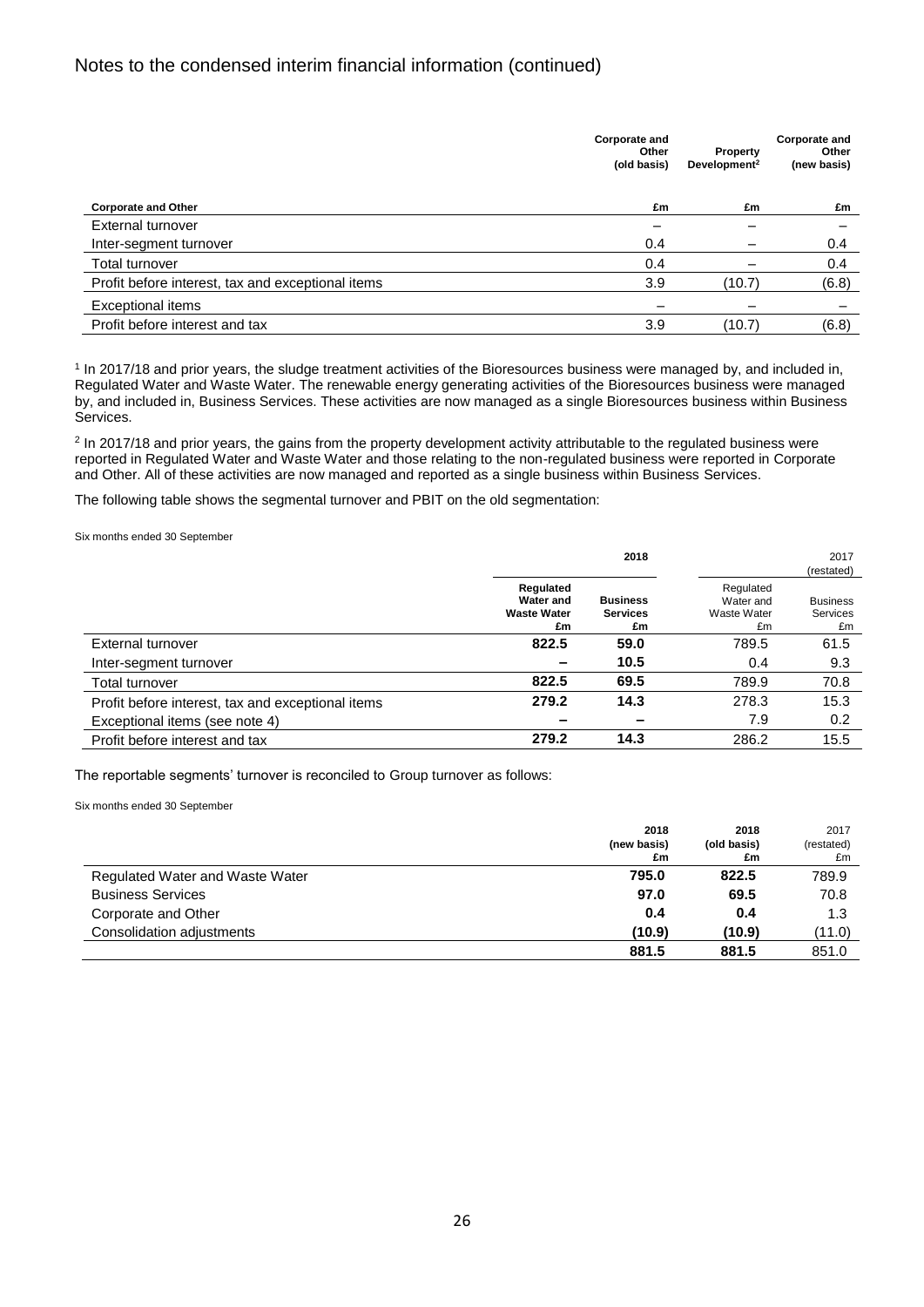Segmental underlying PBIT is reconciled to the Group's profit before tax as follows:

Six months ended 30 September

|                                                   | 2018        | 2018        | 2017       |
|---------------------------------------------------|-------------|-------------|------------|
|                                                   | (new basis) | (old basis) | (restated) |
|                                                   | £m          | £m          | £m         |
| Regulated Water and Waste Water                   | 268.4       | 279.2       | 278.3      |
| <b>Business Services</b>                          | 37.3        | 14.3        | 15.3       |
| Corporate and Other                               | (6.8)       | 3.9         | (6.6)      |
| Consolidation adjustments                         | 0.2         | 1.7         | (0.3)      |
| Profit before interest, tax and exceptional items | 299.1       | 299.1       | 286.7      |
| Exceptional items:                                |             |             |            |
| Regulated Water and Waste Water                   |             |             | 7.9        |
| <b>Business Services</b>                          |             |             | 0.2        |
| Corporate and Other                               |             |             | 0.2        |
| Net finance costs                                 | (93.1)      | (93.1)      | (110.5)    |
| Net losses on financial instruments               | (1.5)       | (1.5)       | (5.0)      |
| Share of (loss)/profit of joint ventures          | (0.9)       | (0.9)       | 1.4        |
| Profit before tax                                 | 203.6       | 203.6       | 180.9      |

The tables below show the changes from the old to the new segmentation for capital employed as at 30 September:

| Regulated<br>Water and<br><b>Waste Water</b><br>(old basis) | <b>Bioresources</b> | Property<br>Development | Regulated<br><b>Water and</b><br><b>Waste Water</b><br>(new basis) |
|-------------------------------------------------------------|---------------------|-------------------------|--------------------------------------------------------------------|
| £m                                                          | £m                  | £m                      | £m                                                                 |
| 9,164.4                                                     | (241.4)             | -                       | 8,923.0                                                            |
| 63.5                                                        |                     | -                       | 63.5                                                               |
|                                                             | –                   |                         |                                                                    |
| 9.227.9                                                     | (241.4)             |                         | 8,986.5                                                            |
| (2,069.2)                                                   | 4.3                 |                         | (2,064.9)                                                          |
| 7,158.7                                                     | (237.1)             |                         | 6,921.6                                                            |
|                                                             |                     |                         |                                                                    |

|                                            | <b>Business</b><br><b>Services</b><br>(old basis) | <b>Bioresources</b> | Property<br>Development | <b>Business</b><br><b>Services</b><br>(new basis) |
|--------------------------------------------|---------------------------------------------------|---------------------|-------------------------|---------------------------------------------------|
| <b>Business Services</b>                   | £m                                                | £m                  | £m                      | £m                                                |
| Operating assets                           | 204.7                                             | 241.4               | 46.7                    | 492.8                                             |
| Goodwill                                   |                                                   |                     |                         |                                                   |
| Interests in joint ventures and associates | 36.5                                              |                     | -                       | 36.5                                              |
| Segment assets                             | 241.2                                             | 241.4               | 46.7                    | 529.3                                             |
| Segment operating liabilities              | (39.8)                                            | (4.3)               | (8.2)                   | (52.3)                                            |
| Capital employed                           | 201.4                                             | 237.1               | 38.5                    | 477.0                                             |

| Corporate and<br><b>Corporate and</b><br>Other<br>Property<br>(old basis)<br>Development | Other<br>(new basis) |
|------------------------------------------------------------------------------------------|----------------------|
| <b>Corporate and Other</b><br>£m<br>£m                                                   | £m                   |
| (45.2)<br>62.7<br>Operating assets                                                       | 17.5                 |
| Goodwill                                                                                 |                      |
| Interests in joint ventures and associates<br>-                                          |                      |
| (45.2)<br>62.7<br>Segment assets                                                         | 17.5                 |
| 8.2<br>(77.7)<br>Segment operating liabilities                                           | (69.5)               |
| (37.0)<br>Capital employed<br>(15.0)                                                     | (52.0)               |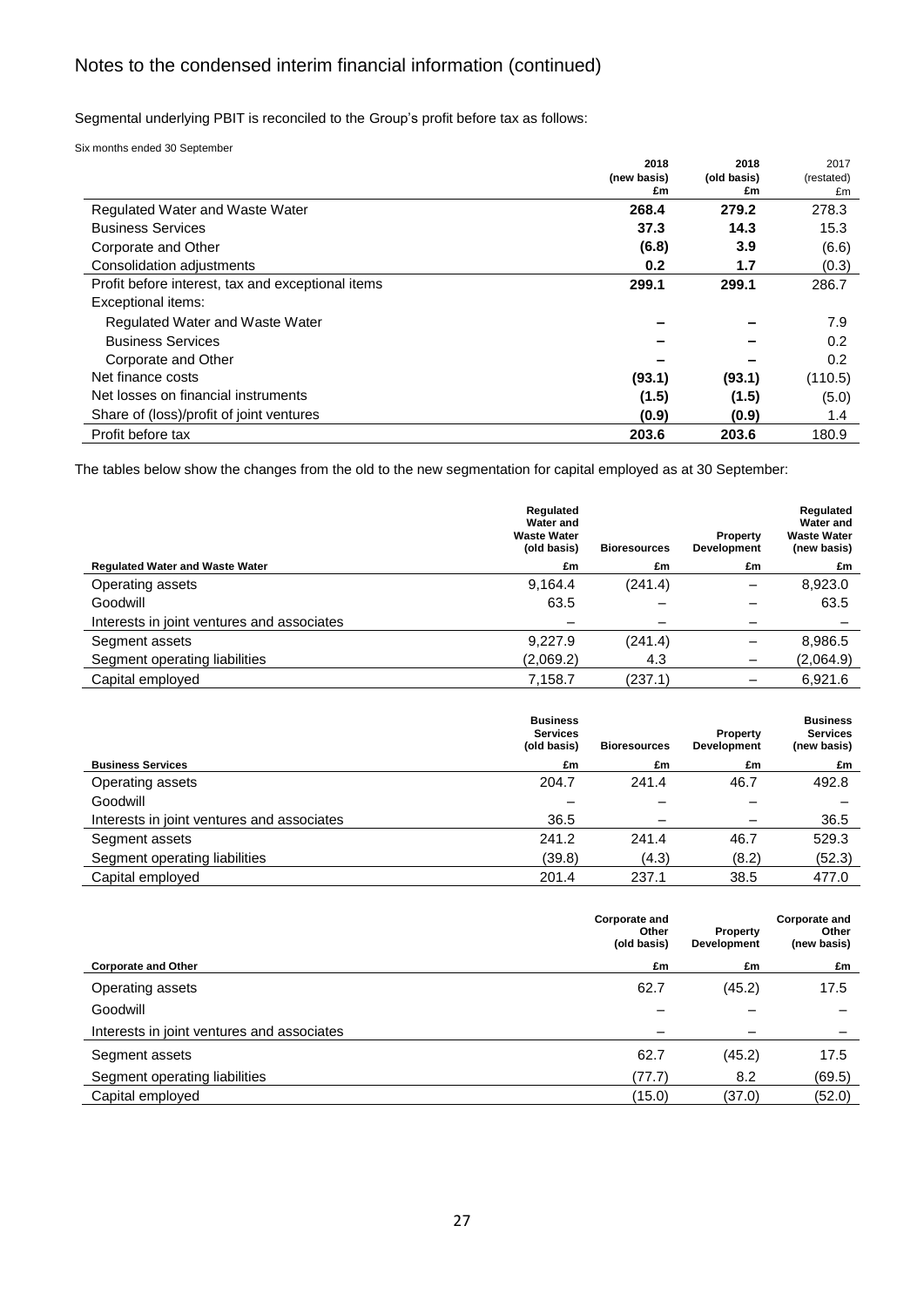The following table shows segmental capital employed on the old basis:

|                                            | 30 September 2018                                  |                                          |                                             | 31 March 2018<br>(restated)              |
|--------------------------------------------|----------------------------------------------------|------------------------------------------|---------------------------------------------|------------------------------------------|
|                                            | Regulated<br>Water and<br><b>Waste Water</b><br>£m | <b>Business</b><br><b>Services</b><br>£m | Regulated<br>Water and<br>Waste Water<br>£m | <b>Business</b><br><b>Services</b><br>£m |
| Operating assets                           | 9,164.4                                            | 204.7                                    | 8,900.8                                     | 200.6                                    |
| Goodwill                                   | 63.5                                               |                                          | 63.5                                        |                                          |
| Interests in joint ventures and associates | -                                                  | 36.5                                     |                                             | 37.6                                     |
| Segment assets                             | 9.227.9                                            | 241.2                                    | 8,964.3                                     | 238.2                                    |
| Segment operating liabilities              | (2,069.2)                                          | (39.8)                                   | (1,957.6)                                   | (42.7)                                   |
| Capital employed                           | 7,158.7                                            | 201.4                                    | 7.006.7                                     | 195.5                                    |

Operating assets comprise other intangible assets, property, plant and equipment, retirement benefit surpluses, inventory and trade and other receivables.

Operating liabilities comprise trade and other payables, retirement benefit obligations and provisions.

### **3. Revenue from contracts with customers**

Revenue recognised from contracts with customers is analysed by type of revenue and by business segment below:

Six months ended 30 September 2018

|                       | Regulated<br><b>Water and</b><br><b>Waste Water</b><br>£m | Operating<br><b>Services</b><br>£m | Energy<br>£m | <b>Bioresources</b><br>£m | Other<br>£m | Group<br>£m |
|-----------------------|-----------------------------------------------------------|------------------------------------|--------------|---------------------------|-------------|-------------|
| Water and waste water | 793.7                                                     |                                    |              |                           |             |             |
| services              |                                                           |                                    |              | 27.5                      |             | 821.2       |
| Operating services    | $\overline{\phantom{a}}$                                  | 29.7                               |              | $\sim$                    |             | 29.7        |
| Renewable energy      |                                                           | $\overline{\phantom{a}}$           | 7.1          | 15.5                      |             | 22.6        |
| Other sales           | 1.3                                                       | $\overline{\phantom{a}}$           |              |                           | 6.7         | 8.0         |
|                       | 795.0                                                     | 29.7                               | 7.1          | 43.0                      | 6.7         | 881.5       |

The tables below show segmental turnover on the old basis of segmentation:

Six months ended 30 September 2018

|                                | Regulated<br><b>Water and</b><br>Waste<br>Water<br>£m | <b>Business</b><br><b>Services</b><br>£m | Group<br>£m |
|--------------------------------|-------------------------------------------------------|------------------------------------------|-------------|
| Water and waste water services | 821.2                                                 |                                          | 821.2       |
| Operating services             | $\overline{\phantom{m}}$                              | 29.7                                     | 29.7        |
| Renewable energy               | -                                                     | 22.6                                     | 22.6        |
| Other sales                    | 1.3                                                   | 6.7                                      | 8.0         |
|                                | 822.5                                                 | 59.0                                     | 881.5       |

Six months ended 30 September 2017

|                                | Regulated<br><b>Water and</b><br>Waste<br>Water<br>£m | <b>Business</b><br><b>Services</b><br>£m | Group<br>£m |
|--------------------------------|-------------------------------------------------------|------------------------------------------|-------------|
| Water and waste water services | 788.7                                                 |                                          | 788.7       |
| Operating services             | $\overline{\phantom{m}}$                              | 39.6                                     | 39.6        |
| Renewable energy               | -                                                     | 20.4                                     | 20.4        |
| Other sales                    | 0.8                                                   | 1.5                                      | 2.3         |
|                                | 789.5                                                 | 61.5                                     | 851.0       |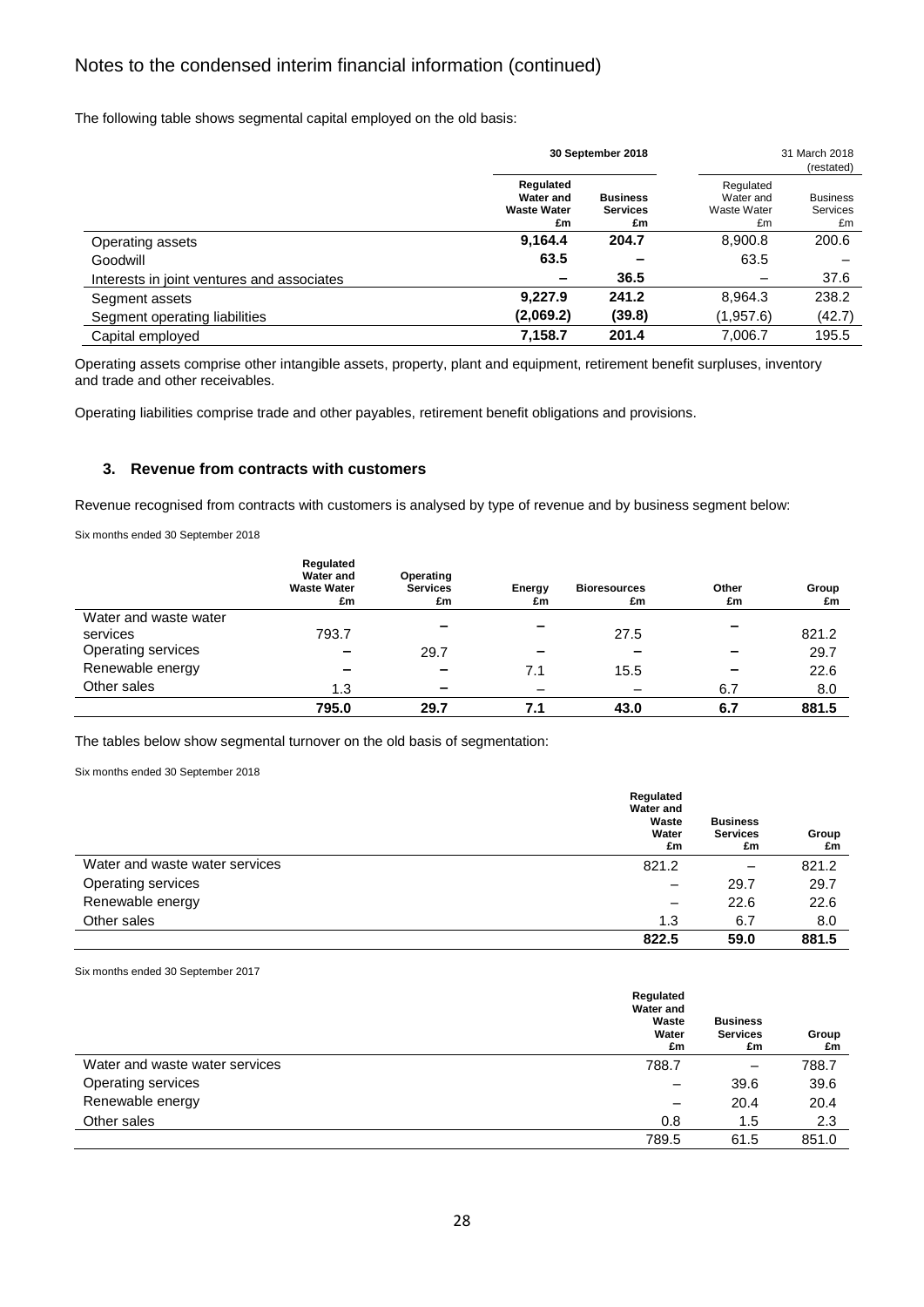Income from diversions of £5.4 million (2017: £2.1 million), which is reimbursement of costs incurred for diversions, is included within infrastructure maintenance expenditure within operating costs.

### **4. Exceptional items before tax**

The Group classifies items of income or expenditure as exceptional if individually or, if of a similar type, in aggregate they should, in the opinion of the directors, be disclosed by virtue of their size or nature if the financial statements are to give a true and fair view. In this context materiality is assessed at the segment level.

|                                              | 2018<br>£m | 2017<br>£m |
|----------------------------------------------|------------|------------|
| Gain arising on pension exchange arrangement |            |            |
| Regulated Water & Waste Water                |            | 7.9        |
| <b>Business Services</b>                     |            | 0.2        |
| Corporate & other                            | -          | 0.2        |
| Gain arising on pension exchange arrangement |            | 8.3        |
|                                              |            | 8.3        |

### **5. Net losses on financial instruments**

Six months ended 30 September

Six months ended 30 September

|                                                                    | 2018  | 2017  |
|--------------------------------------------------------------------|-------|-------|
|                                                                    | £m    | £m    |
| Loss on swaps used as hedging instruments in fair value hedges     | (0.5) | (0.5) |
| Gain arising on debt in fair value hedges                          | 0.3   | 0.9   |
| Exchange (loss)/gain on other loans                                | (8.2) | 7.6   |
| Loss on cash flow hedges transferred from equity                   | (4.1) | (4.1) |
| Hedge ineffectiveness on cash flow hedges                          | 0.5   | 1.6   |
| Gain/(loss) arising on swaps where hedge accounting is not applied | 9.9   | (9.2) |
| Amortisation of fair value adjustment on debt                      | 0.6   | (1.3) |
|                                                                    | (1.5) | (5.0) |

### **6. Tax**

Six months ended 30 September

| 2018                                               | 2017<br>(restated) |
|----------------------------------------------------|--------------------|
| £m                                                 | £m                 |
| <b>Current tax</b>                                 |                    |
| Current year at 19.1% (2017: 19.0%)<br>23.7        | 21.7               |
| <b>Total current tax</b><br>23.7                   | 21.7               |
| Deferred tax                                       |                    |
| Origination and reversal of temporary differences: |                    |
| 15.1<br>Current year                               | 12.6               |
| (0.3)<br>Prior years                               |                    |
| <b>Total deferred tax</b><br>14.8                  | 12.6               |
| <b>Total tax charge</b><br>38.5                    | 34.3               |

The tax charge in the income statement is calculated at a rate of 19.1% (2017: 19.0%) representing the best estimate of the annual average effective income tax rate expected for the full year applied to the pre-tax income for the six month period.

The underlying effective current tax rate was 12.1% (2017: 13.2%). See note 18.

Current tax credits of £4.8 million (2017: £5.7 million) and deferred tax charges of £17.6 million (2017: £9.0 million) have been taken to reserves in the period.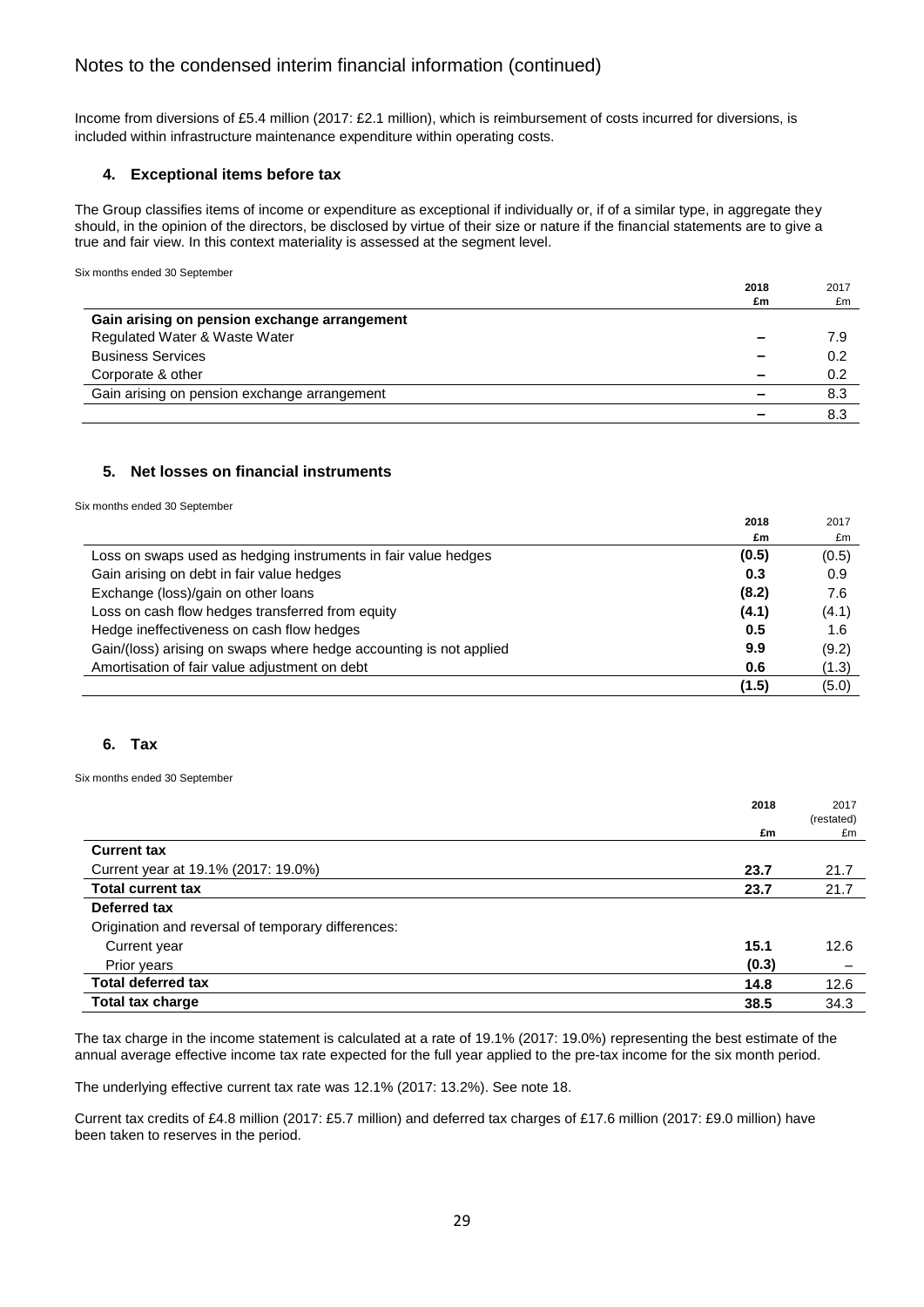### **7. Discontinued operations**

The disposal of the Group's US business (Operating Services, US), which formed part of the Business Services segment, to US investors PPC Enterprises LLC and Alston Capital Partners LLC was completed on 30 June 2017 and was treated as a discontinued operation in the prior year.

The results of discontinued operations are disclosed separately in the income statement and comprise:

Six months ended 30 September

|                                                             | 2018 | 2017   |
|-------------------------------------------------------------|------|--------|
|                                                             | £m   | £m     |
| Turnover                                                    |      | 42.1   |
| Total operating costs                                       |      | (40.7) |
| Profit before interest and tax                              |      | 1.4    |
| Net finance income                                          |      |        |
| Profit before tax                                           |      | 1.4    |
| Attributable tax expense                                    |      |        |
| Gain on disposal of discontinued operations                 |      | 16.1   |
| Profit for the period attributable to owners of the company |      | 17.5   |

Basic and diluted earnings per share from discontinued operations are as follows:

Six months ended 30 September

|                            |                                                       |                                            | 2018                     |                                                       |                                            | 2017                |
|----------------------------|-------------------------------------------------------|--------------------------------------------|--------------------------|-------------------------------------------------------|--------------------------------------------|---------------------|
|                            | Profit<br>attributable<br>to owners of<br>the company | Weighted<br>average<br>number of<br>shares | Per share<br>amount      | Profit<br>attributable<br>to owners of<br>the company | Weighted<br>average<br>number of<br>shares | Per share<br>amount |
|                            | £m                                                    | m                                          | pence                    | £m                                                    | m                                          | pence               |
| Basic earnings per share   |                                                       |                                            | $\overline{\phantom{a}}$ | 17.5                                                  | 235.7                                      | 7.4                 |
| Diluted earnings per share |                                                       | $\overline{\phantom{a}}$                   | -                        | 17.5                                                  | 236.6                                      | 7.4                 |

The net cash flows arising from the discontinued operations in the period were:

Six months ended 30 September

|                                 | 2018                     | 2017  |
|---------------------------------|--------------------------|-------|
|                                 | £m                       | £m    |
| Net cash flows attributable to: |                          |       |
| -Operating activities           | -                        | 1.9   |
| -Investing activities           | $\overline{\phantom{a}}$ | (0.6) |
| -Financing activities           |                          |       |
|                                 |                          | 1 ว   |

The net cash flows arising from disposals were:

Six months ended 30 September

|                                                     | 2018                     | 2017  |
|-----------------------------------------------------|--------------------------|-------|
|                                                     | £m                       | £m    |
| Consideration received in cash and cash equivalents | $\overline{\phantom{a}}$ | 39.3  |
| Disposal costs paid in cash and cash equivalents    |                          | (2.5) |
| Cash and bank balances disposed of                  | $\overline{\phantom{a}}$ | (9.9) |
|                                                     |                          | 26.9  |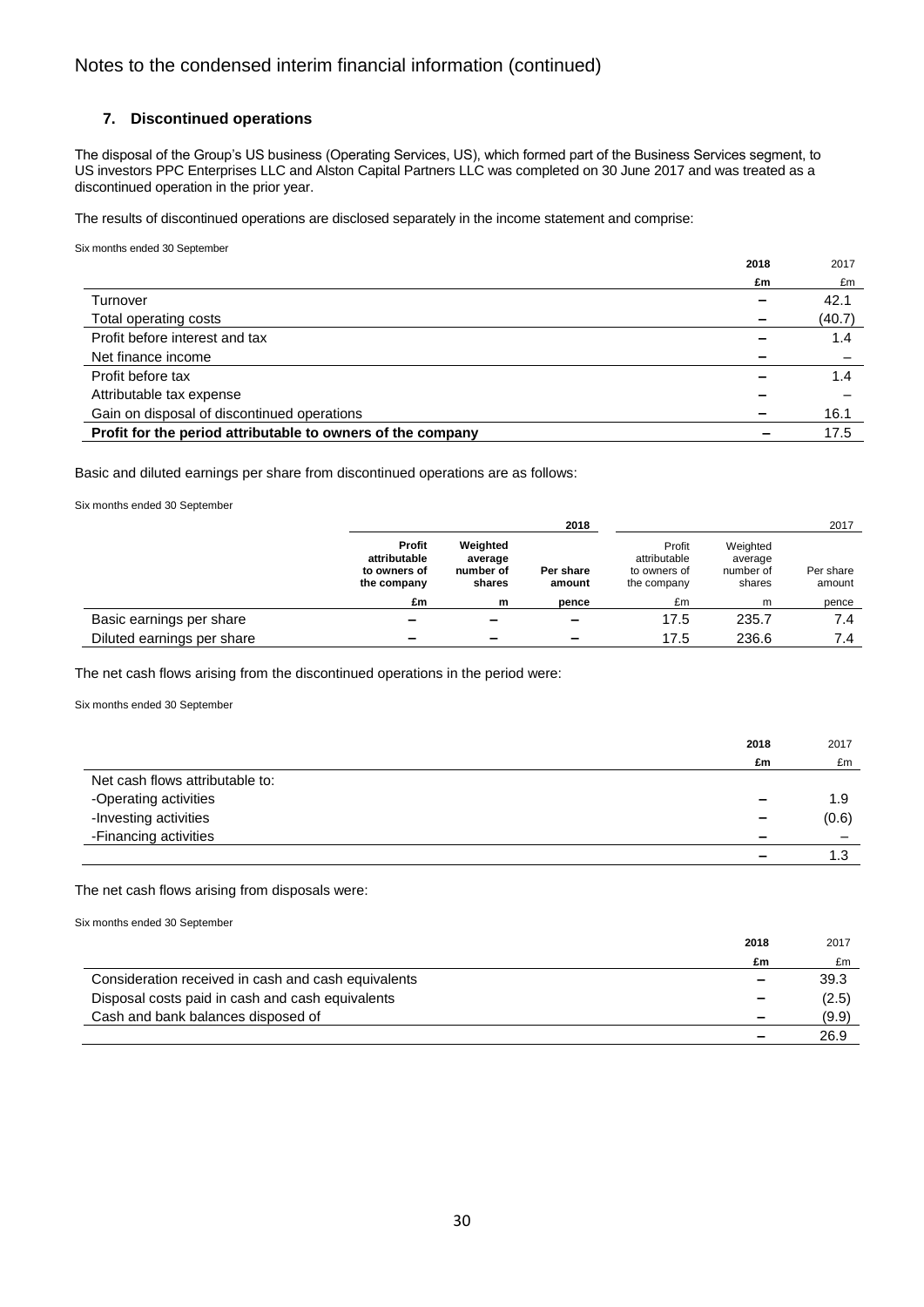### **8. Dividends**

Amounts recognised as distributions to owners of the company in the period:

Six months ended 30 September

|                                                        | 2018               |       |                    |       |  | 2017 |
|--------------------------------------------------------|--------------------|-------|--------------------|-------|--|------|
|                                                        | Pence per<br>share | £m    | Pence per<br>share | £m    |  |      |
| Final dividend for the year ended 31 March 2018 (2017) | 51.92              | 122.9 | 48.90              | 115.2 |  |      |

The proposed interim dividend of 37.35p per share (2017: 34.63p per share) was approved by the Board on 21 November 2018 and has not been included as a liability as at 30 September 2018.

### **9. Earnings per share**

### **a) Basic and diluted earnings per share**

Basic earnings per share is calculated by dividing the earnings attributable to ordinary shareholders by the weighted average number of ordinary shares in issue during the period, excluding those held in the Severn Trent Employee Share Ownership Trust which are treated as cancelled.

For diluted earnings per share, the weighted average number of ordinary shares in issue is adjusted to assume conversion of all potentially dilutive ordinary shares. These represent share options granted to employees where the exercise price is less than the average market price of the company's shares during the period.

Basic and diluted earnings per share from continuing and discontinued operations are calculated on the basis of profit from continuing and discontinued operations attributable to the owners of the company.

The calculation of basic and diluted earnings per share is based on the following data:

### **Earnings for the purpose of basic and diluted earnings per share from continuing operations**

Six months ended 30 September

|                                                                                        | 2018  | 2017       |
|----------------------------------------------------------------------------------------|-------|------------|
|                                                                                        |       | (restated) |
|                                                                                        | £m    | £m         |
| Profit for the period attributable to owners of the company                            | 165.1 | 164.1      |
| Adjusted for profit from discontinued operations (see note 7)                          |       | (17.5)     |
| Profit for the period from continuing operations attributable to owners of the company | 165.1 | 146.6      |

#### **Number of shares**

Six months ended 30 September

|                                                                                          | 2018  | 2017  |
|------------------------------------------------------------------------------------------|-------|-------|
|                                                                                          | m     | m     |
| Weighted average number of ordinary shares for the purpose of basic earnings per share   | 236.4 | 235.7 |
| Effect of dilutive potential ordinary shares:                                            |       |       |
| - share options and LTIPs                                                                | 0.4   | 0.9   |
| Weighted average number of ordinary shares for the purpose of diluted earnings per share | 236.8 | 236.6 |

### **b) Underlying earnings per share**

Six months ended 30 September

|                                       | 2018  | 2017      |
|---------------------------------------|-------|-----------|
|                                       |       | (restated |
|                                       | pence | pence     |
| Underlying basic earnings per share   | 76.2  | 65.5      |
| Underlying diluted earnings per share | 76.1  | 65.2      |

Underlying earnings per share figures are presented for continuing operations. The denominators used in the calculations of underlying basic and diluted earnings per share are the same as those used in the unadjusted figures set out above.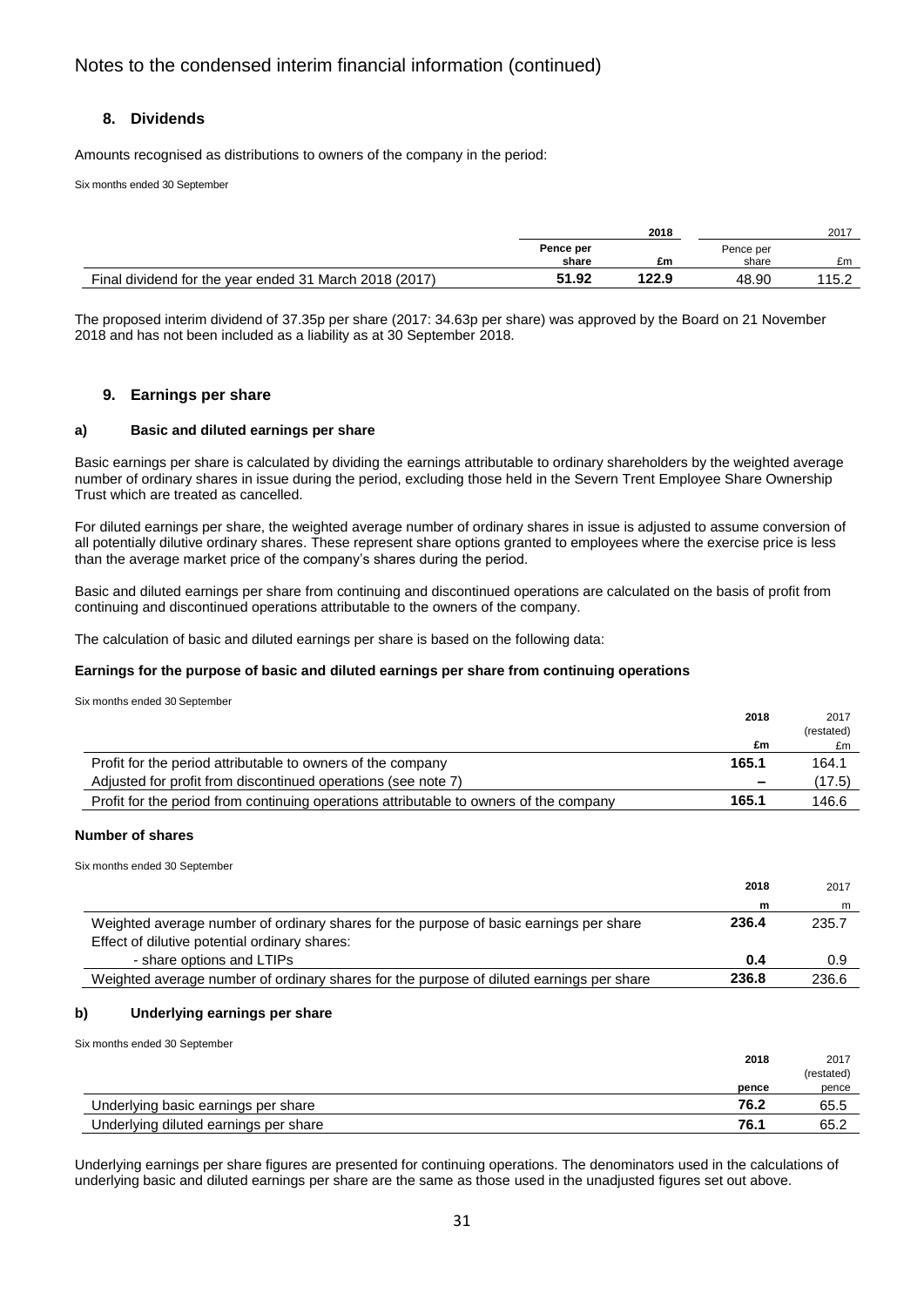The adjustments to earnings are as follows:

Six months ended 30 September

| 2018  | 2017           |
|-------|----------------|
|       | (restated)     |
| £m    | £m             |
|       | 146.6          |
|       |                |
|       | (8.3)          |
| 1.5   | 5.0            |
| (1.3) | (1.6)          |
| 14.8  | 12.6           |
|       | 154.3          |
|       | 165.1<br>180.1 |

## **10. Borrowings**

|                                  | 30 September<br>2018 | 31 March<br>2018 |
|----------------------------------|----------------------|------------------|
|                                  | £m                   | £m               |
| Bank overdraft                   | 2.9                  | 12.6             |
| Bank loans                       | 1,309.6              | 1,217.4          |
| Other loans                      | 4,245.5              | 4,223.9          |
| Obligations under finance leases | 115.4                | 113.9            |
| <b>Borrowings</b>                | 5,673.4              | 5.567.8          |

The borrowings are repayable as follows:

| 30 September                                                            | 31 March |
|-------------------------------------------------------------------------|----------|
| 2018                                                                    | 2018     |
|                                                                         | £m<br>£m |
| 386.3<br>On demand or within one year - included in current liabilities | 308.7    |
| 5.287.1<br>Over one year - included in non-current liabilities          | 5,259.1  |
| 5.673.4                                                                 | 5.567.8  |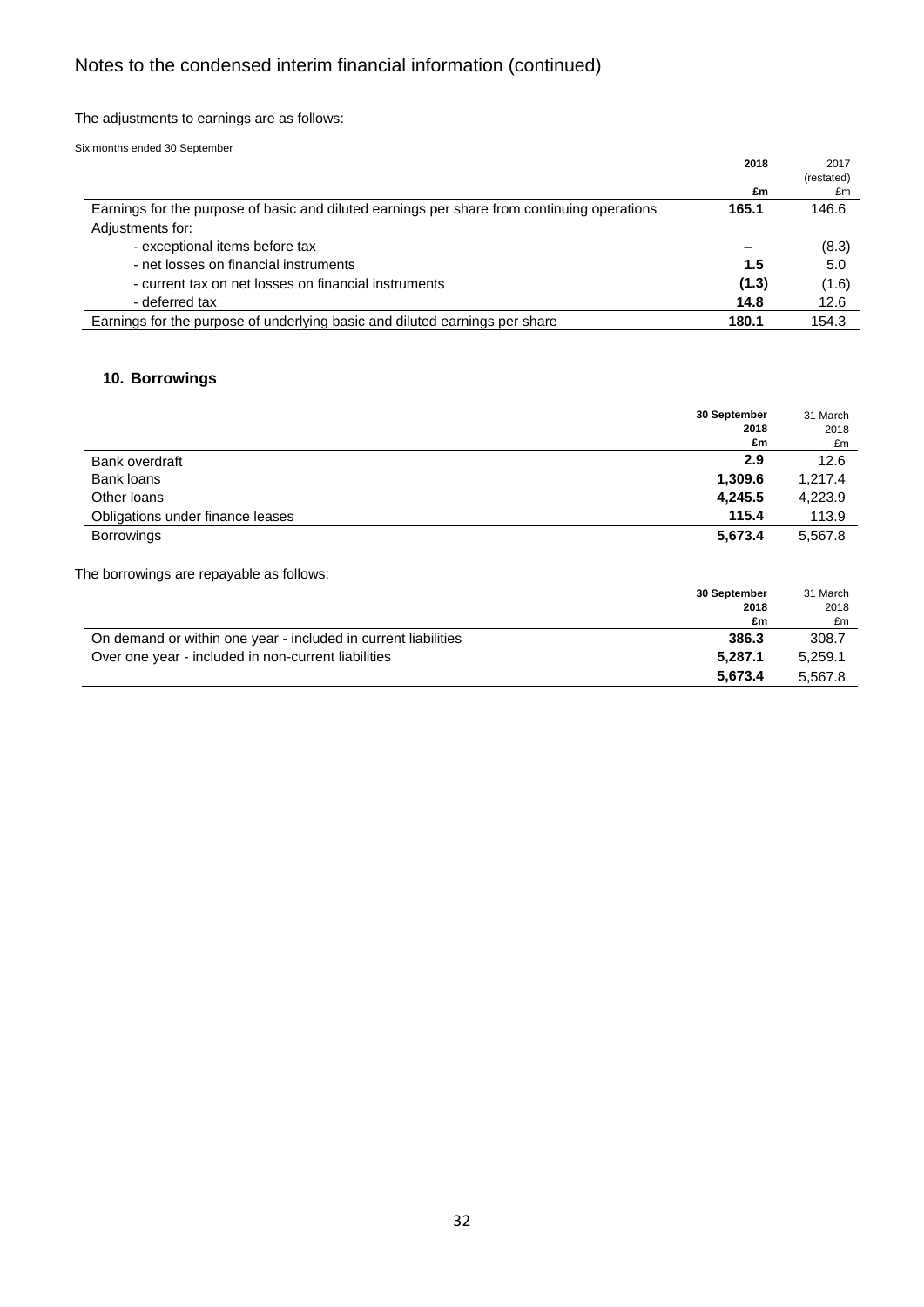### **11. Fair value of financial instruments**

### **a) Fair value measurements**

The table below describes the valuation technique that the Group applies for each class of financial instrument which is measured at fair value on a recurring basis. All techniques are classified as Level 2 under the hierarchy defined by IFRS 13 except for the inflation swap, which is classified as Level 3. During the current period a gain of £4.5 million has been recognised in the income statement with respect to this instrument. There have been no changes in the levels of classification during the period.

|                                                 | 30 September<br>2018<br>£m | 31 March<br>2018<br>£m |                                                                                                                                                                                                                                                                                                                                                                                                                                    |
|-------------------------------------------------|----------------------------|------------------------|------------------------------------------------------------------------------------------------------------------------------------------------------------------------------------------------------------------------------------------------------------------------------------------------------------------------------------------------------------------------------------------------------------------------------------|
| <b>Cross currency swaps</b><br>Assets           | 30.3                       | 24.5                   | Valuation techniques and key inputs<br>Discounted cash flow<br>Future cash flows are estimated based on forward<br>interest rates from observable yield curves at the<br>period end and contract interest rates discounted at a<br>rate that reflects the credit risk of counterparties. The<br>currency cash flows are translated at spot rate.                                                                                   |
| Interest rate swaps<br>Assets<br>Liabilities    | 8.0<br>(100.6)             | 11.4<br>(112.4)        | Discounted cash flow<br>Future cash flows are estimated based on forward<br>interest rates from observable yield curves at the<br>period end and contract interest rates discounted at a<br>rate that reflects the credit risk of counterparties.                                                                                                                                                                                  |
| <b>Energy swaps</b><br>Assets<br>Liabilities    | 7.0<br>(3.1)               | 0.3<br>(0.8)           | Discounted cash flow<br>Future cash flows are estimated based on forward<br>electricity prices from observable indices at the period<br>end and contract prices discounted at a rate that<br>reflects the credit risk of counterparties.                                                                                                                                                                                           |
| <b>Inflation swaps</b><br>Assets<br>Liabilities | 1.7                        | (2.8)                  | Discounted cash flow<br>Future cash flows on the RPI leg of the instrument are<br>estimated based on observable forward inflation<br>indices.<br>Future cash flows on the CPI leg of the instrument are<br>estimated based on the future expected differential<br>between RPI and CPI.<br>Both legs are discounted using observable swap rates<br>at the period end, at a rate that reflects the credit risk<br>of counterparties. |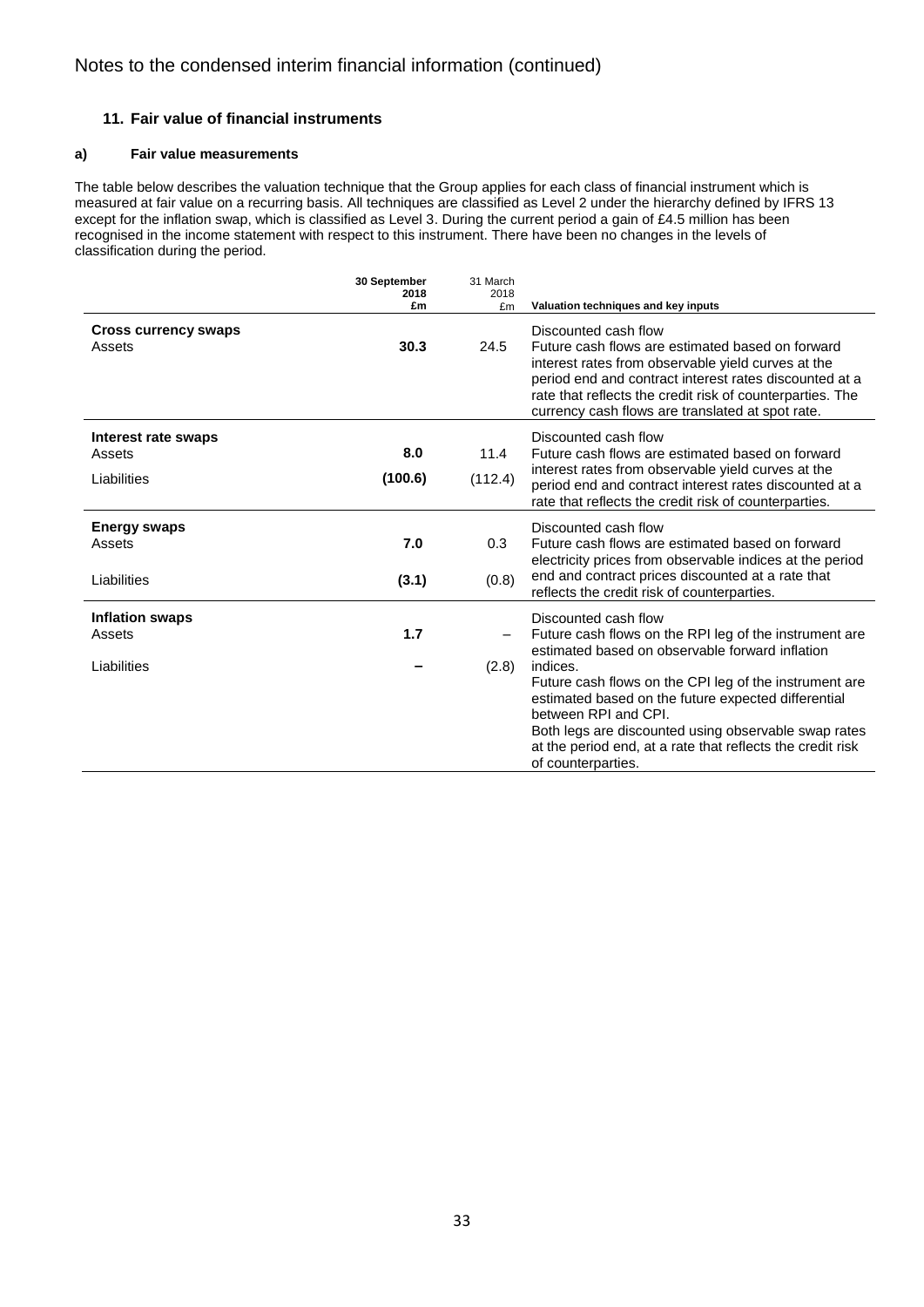### **b) Comparison of fair value of financial instruments with their carrying amounts**

The directors consider that the carrying amounts of cash and short term deposits, bank overdrafts, trade receivables and trade payables are not materially different from their fair values. Derivative financial instruments are carried at fair value. The carrying values and estimated fair values of other non-derivative financial instruments are set out below. The estimated fair values do not take into account the impact of interest rate swaps. At 30 September 2018, the Group held interest rate swaps and cross currency swaps that converted fixed rate interest to floating on a net principal amount of £350.0 million (31 March 2018: £349.6 million).

|                           |                       | 30 September<br>2018 |                | 31 March<br>2018 |
|---------------------------|-----------------------|----------------------|----------------|------------------|
|                           | <b>Carrying value</b> | <b>Fair value</b>    | Carrying value | Fair value       |
|                           | £m                    | £m                   | £m             | £m               |
| <b>Floating rate debt</b> |                       |                      |                |                  |
| <b>Bank loans</b>         | 1,007.6               | 1,008.8              | 917.1          | 918.6            |
| Currency bonds            | 38.0                  | 38.0                 | 38.2           | 38.2             |
| Floating rate notes       | 147.7                 | 152.1                | 147.7          | 153.0            |
|                           | 1,193.3               | 1,198.9              | 1,103.0        | 1,109.8          |
| <b>Fixed rate debt</b>    |                       |                      |                |                  |
| <b>Bank loans</b>         | 184.6                 | 184.4                | 185.3          | 185.0            |
| Sterling bonds            | 2,357.8               | 2,646.0              | 2,357.0        | 2,700.2          |
| Fixed rate notes          | 349.9                 | 346.8                | 343.4          | 347.6            |
| Other Ioans               | 5.1                   | 5.1                  | 5.3            | 5.3              |
| Finance leases            | 115.4                 | 122.2                | 113.9          | 122.5            |
|                           | 3,012.8               | 3,304.5              | 3,004.9        | 3,360.6          |
| Index-linked debt         |                       |                      |                |                  |
| Bank loans                | 117.4                 | 128.2                | 115.0          | 124.9            |
| Sterling bonds            | 1,258.9               | 1,994.8              | 1,244.1        | 2,057.1          |
| Other Ioans               | 88.1                  | 90.3                 | 88.2           | 87.1             |
|                           | 1,464.4               | 2,213.3              | 1,447.3        | 2,269.1          |
|                           | 5,670.5               | 6,716.7              | 5,555.2        | 6,739.5          |

The above classification does not take into account the impact of unhedged interest rate swaps or cross currency swaps.

Fixed rate sterling and currency bonds are valued using market prices, which is a Level 1 valuation technique.

Index-linked bonds are rarely traded and therefore quoted prices are not considered to be a reliable indicator of fair value. Therefore, these bonds are valued using discounted cash flow models with discount rates derived from observed market prices for a sample of bonds, which is a Level 2 valuation technique.

Fair values of other debt instruments are also calculated using discounted cash flow models, which is a Level 2 valuation technique.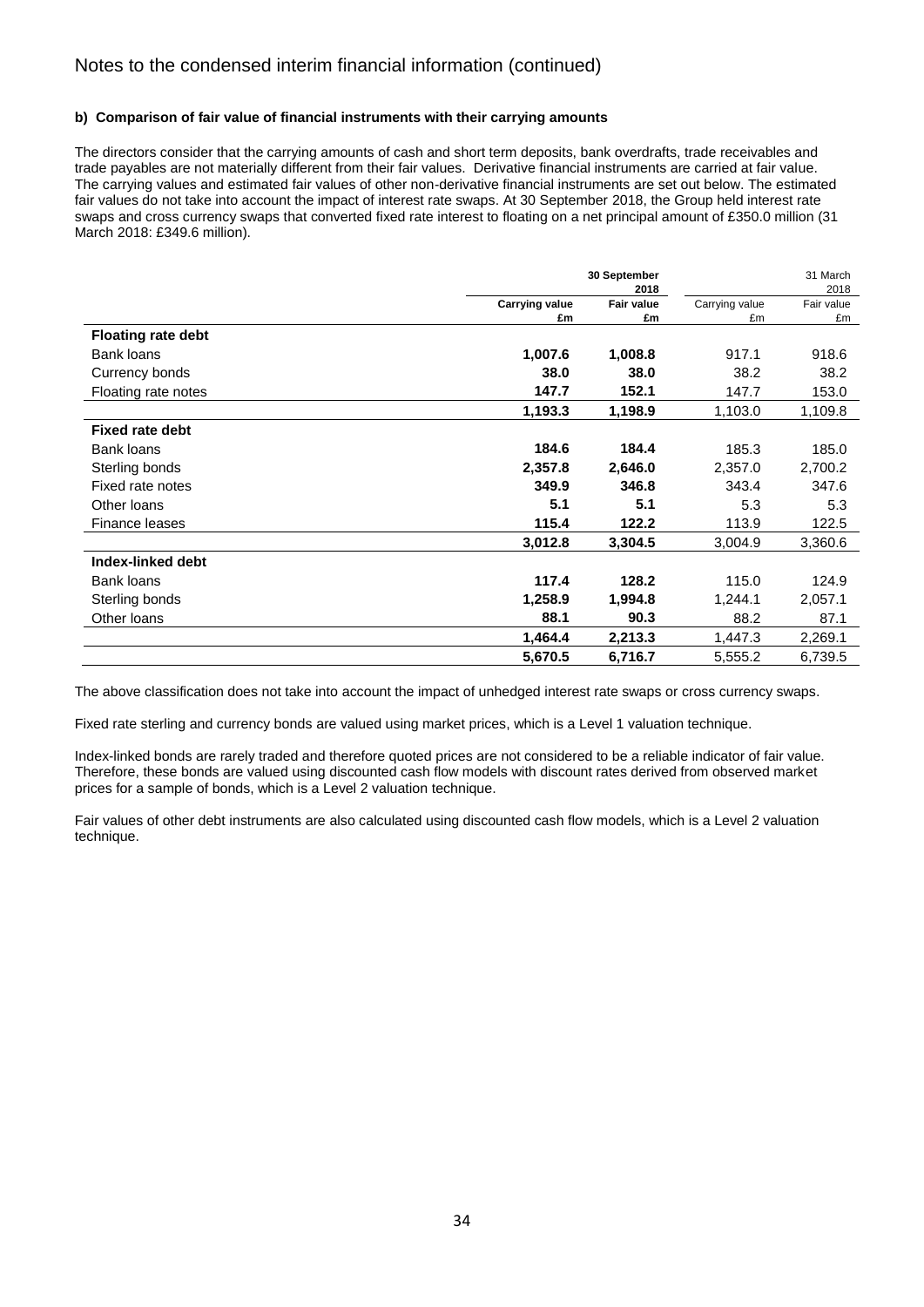### **12. Retirement benefit schemes**

The Group operates three defined benefit schemes in the UK, two for Severn Trent and one for Dee Valley Water. The Severn Trent schemes are closed to future accrual. The Group also has an unfunded obligation to provide benefits to certain former employees whose earnings were in excess of the pensions cap that operated when the benefits were accrued. The most recent actuarial valuation of the Severn Trent schemes was at 31 March 2016. Hafren Dyfrdwy participates in the Dee Valley Water Limited Section of the Water Companies Pension Scheme, which is a defined benefit sectionalised scheme. The most recent actuarial valuation of this scheme was at 31 March 2017.

The assumptions used in calculating the defined benefit obligations as at 30 September 2018 have been updated to reflect market conditions prevailing at the balance sheet date as follows:

|                                | 30 September<br>2018 | 31 March<br>2018 |
|--------------------------------|----------------------|------------------|
|                                | %                    | %                |
| Price inflation - RPI          | 3.2                  | 3.1              |
| Price inflation - CPI          | 2.2                  | 2.1              |
| Discount rate                  | 2.9                  | 2.7              |
| Pension increases in payment   | 3.2                  | 3.1              |
| Pension increases in deferment | 3.2                  | 3.1              |

The defined benefit assets have been updated to reflect their market value as at 30 September 2018. Actuarial gains and losses on the scheme assets and defined benefit obligations have been reported in the statement of comprehensive income. Service cost, and the cost of administrating the scheme, are recognised in operating costs and interest cost is recognised in net finance costs.

Movements in the net deficit recognised in the balance sheet were as follows:

|                                                                              | <b>Fair value</b><br>of plan<br>assets | <b>Defined</b><br>benefit<br>obligations | <b>Net deficit</b> |
|------------------------------------------------------------------------------|----------------------------------------|------------------------------------------|--------------------|
|                                                                              | £m                                     | £m                                       | £m                 |
| At 1 April 2018                                                              | 2,339.8                                | (2,859.6)                                | (519.8)            |
| Current service credit                                                       |                                        | (0.1)                                    | (0.1)              |
| Scheme administration costs                                                  | (1.4)                                  |                                          | (1.4)              |
| Net interest cost                                                            | 30.7                                   | (37.6)                                   | (6.9)              |
| Actuarial (losses)/gains recognised in the statement of comprehensive income | (19.8)                                 | 82.2                                     | 62.4               |
| Contributions from the sponsoring companies                                  | 0.3                                    |                                          | 0.3                |
| Employees' contributions and benefits paid                                   | (53.5)                                 | 53.5                                     |                    |
| At 30 September 2018                                                         | 2.296.1                                | (2,761.6)                                | (465.5)            |

The net deficit is presented on the balance sheet as follows:

|                                | 30 September | 31 March |
|--------------------------------|--------------|----------|
|                                | 2018         | 2018     |
|                                | £m           | £m       |
| Retirement benefit surplus     | 17.9         | 18.2     |
| Retirement benefit obligations | (483.4)      | (538.0)  |
|                                | (465.5)      | (519.8)  |

On 26 October the High Court issued a judgment in relation to gender equality in Guaranteed Minimum Pension rights that will have an impact on the Group's defined benefit pension liabilities. The situation is complex and the amount of the liability will depend on the scheme rules and the administrative practices that have been applied in the past in implementing the rules. We are currently assessing the impact and at this stage we are unable to make a reasonable estimate of the amount.

### **13. Share capital**

At 30 September 2018 the issued and fully paid share capital was 240.9 million shares of 97<sup>17</sup>/<sub>19</sub>p amounting to £235.8 million (31 March 2018: 240.2 million shares of  $97^{17}/_{19}$ p amounting to £235.1 million).

During the period the company issued 0.7 million (2017: 0.4 million) shares as a result of the exercise of employee share options. At 30 September 2018 the company held 3.8 million (31 March 2018: 3.9 million) shares in treasury.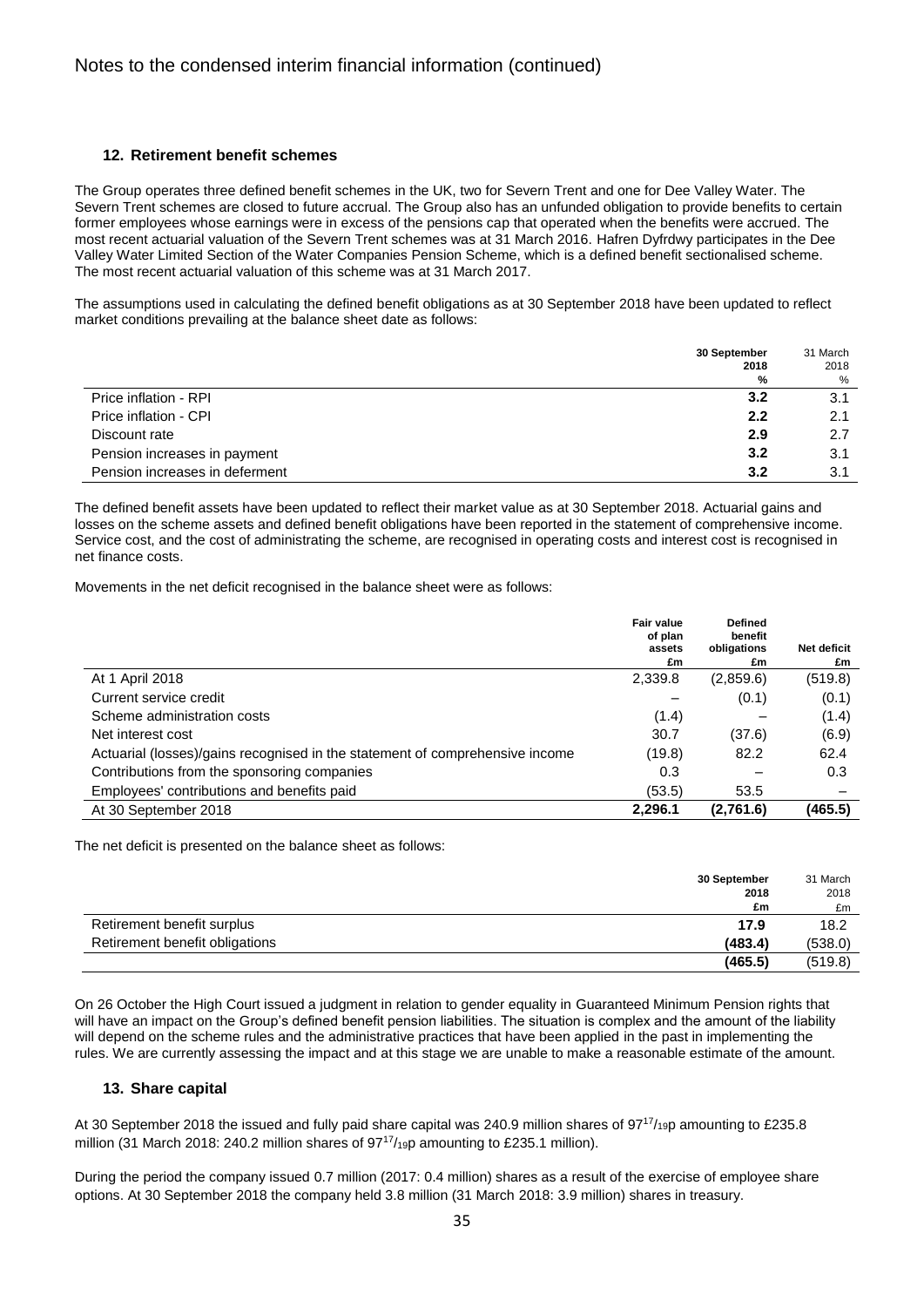### **14. Cash flow**

### **a) Reconciliation of operating profit to operating cash flows**

Six months ended 30 September

|                                                                       | 2018   | 2017       |
|-----------------------------------------------------------------------|--------|------------|
|                                                                       |        | (restated) |
|                                                                       | £m     | £m         |
| Profit before interest and tax from continuing operations             | 299.1  | 295.0      |
| Profit before interest and tax from discontinued operations           |        | 17.5       |
| Profit before interest and tax                                        | 299.1  | 312.5      |
| Depreciation of property, plant and equipment                         | 161.2  | 156.4      |
| Amortisation of intangible assets                                     | 12.7   | 10.0       |
| Pension service cost                                                  | 0.1    | (8.3)      |
| Defined benefit pension scheme administration costs                   | 1.4    | 1.4        |
| Defined benefit pension scheme contributions                          | (0.3)  | (0.7)      |
| Share based payment charge                                            | 4.0    | 3.5        |
| Profit on sale of property, plant and equipment and intangible assets | (18.3) | (1.2)      |
| Profit on disposal of businesses                                      |        | (16.1)     |
| Deferred income movement                                              | (7.2)  | (9.4)      |
| Provisions charged to the income statement                            |        | 3.5        |
| Utilisation of provisions for liabilities and charges                 |        | (4.1)      |
| Operating cash flows before movements in working capital              | 452.7  | 447.5      |
| Decrease/(increase) in inventory                                      | 1.2    |            |
| Increase in amounts receivable                                        | (56.1) | (34.9)     |
| Increase in amounts payable                                           | 91.4   | 67.7       |
| Cash generated from operations                                        | 489.2  | 480.3      |
| Tax paid                                                              | (5.8)  | (0.1)      |
| Net cash generated from operating activities                          | 483.4  | 480.2      |

### **b) Non-cash transactions**

No additions to property, plant and equipment during the six months to 30 September 2018 or 2017 were financed by new finance leases.

### **c) Exceptional cash flows**

There were no exceptional cash flows from the exceptional items included in the income statement in either period.

### **d) Reconciliation of movements in net debt**

|                                 | Net cash<br>and cash<br>equivalents<br>£m | <b>Bank loans</b><br>£m | Other<br>loans<br>£m | <b>Finance</b><br>leases<br>£m | <b>Cross</b><br>currency<br>swaps<br>£m | Loans due<br>from joint<br>ventures<br>£m | Net debt<br>£m |
|---------------------------------|-------------------------------------------|-------------------------|----------------------|--------------------------------|-----------------------------------------|-------------------------------------------|----------------|
| As at 1 April 2018              | 38.5                                      | (1,217.4)               | (4,223.9)            | (113.9)                        | 24.5                                    | 135.6                                     | (5,356.6)      |
| Cash flow                       | 41.4                                      | (88.9)                  | 0.8                  |                                | —                                       | 6.1                                       | (40.6)         |
| Fair value adjustments          |                                           |                         | 0.9                  |                                | 5.8                                     |                                           | 6.7            |
| RPI uplift on index-linked debt |                                           | (2.5)                   | (15.5)               |                                |                                         | —                                         | (18.0)         |
| Foreign exchange                |                                           | -                       | (8.1)                | –                              |                                         |                                           | (8.1)          |
| Other non-cash movements        |                                           | (0.2)                   | (0.3)                | (1.5)                          |                                         | 0.1                                       | (1.9)          |
| As at 30 September 2018         | 79.9                                      | (1,309.6)               | (4,245.5)            | (115.4)                        | 30.3                                    | 141.8                                     | (5, 418.5)     |

### **15. Post balance sheet events**

On 26 October the High Court issued a judgment in relation to gender equality in Guaranteed Minimum Pension rights that will have an impact on the Group's defined benefit pension liabilities. The situation is complex and the amount of the liability will depend on the scheme rules and the administrative practices that have been applied in the past in implementing the rules. We are currently assessing the impact and at this stage we are unable to make a reasonable estimate of the amount.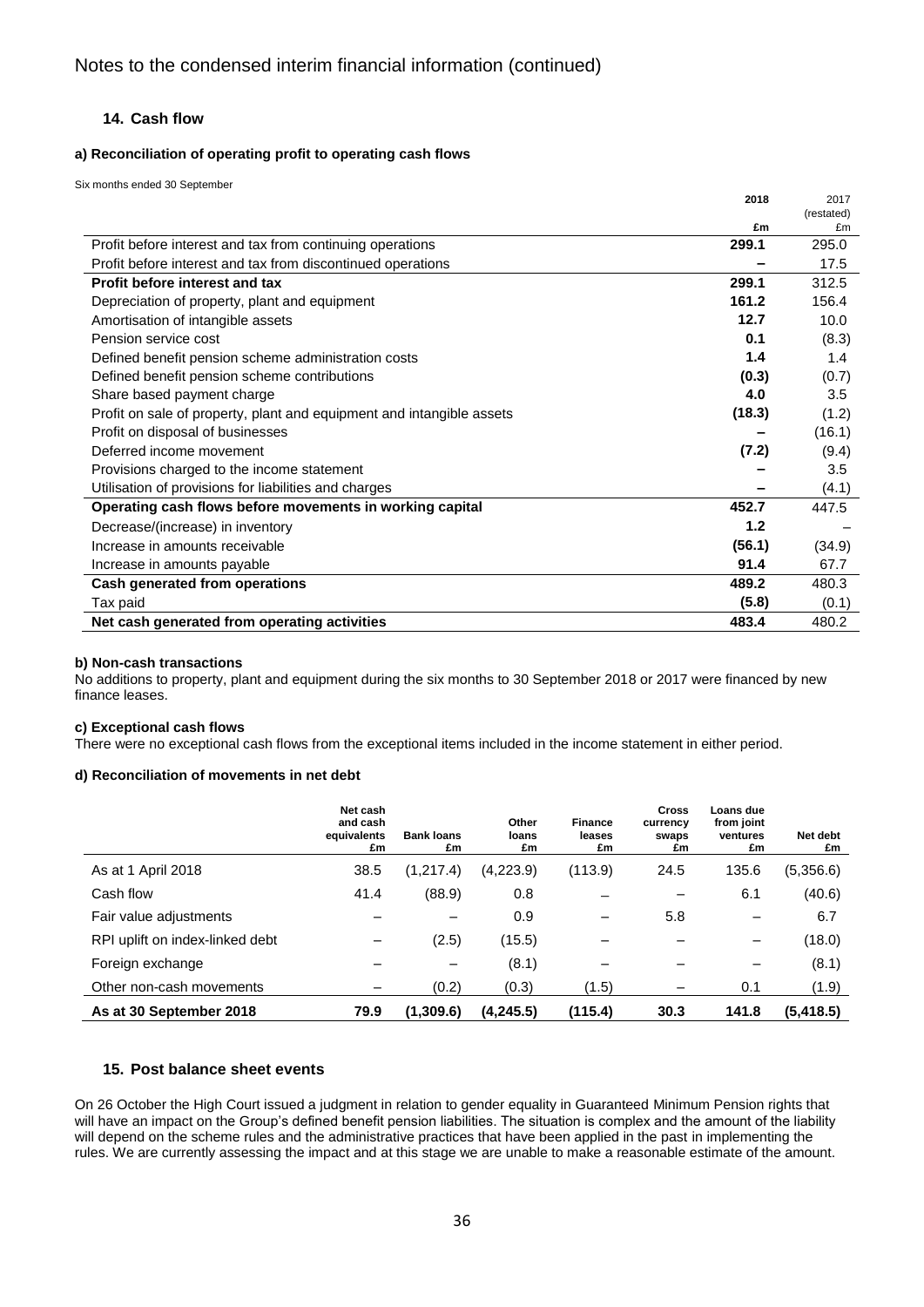### **16. Contingent liabilities**

Details of the Group's contingent liabilities were disclosed in the financial statements for the year ended 31 March 2018 which were approved on 22 May 2018. There have been no significant developments relating to the contingent liabilities disclosed in those financial statements.

### **17. Related party transactions**

Transactions between the company and its subsidiaries, which are related parties, have been eliminated on consolidation and are not included in this note. Trading transactions between the Group and its joint ventures are disclosed below.

|                     | <b>Water Plus</b> | <b>Water Plus</b> |
|---------------------|-------------------|-------------------|
|                     | 2018              | 2017              |
|                     | £m                | £m                |
| Sale of services    | 170.9             | 187.9             |
| Net interest income | 1.8               | 0.9               |

Outstanding balances between the Group and the joint venture were as follows:

|                                                      | <b>Water Plus</b> | <b>Water Plus</b> |
|------------------------------------------------------|-------------------|-------------------|
|                                                      | 30 September      | 31 March          |
|                                                      | 2018              | 2018              |
|                                                      | £m                | £m                |
| Trade and other receivables due from related parties | 45.4              | 44.9              |
| Loans due from joint ventures                        | 141.8             | 135.6             |

The retirement benefit schemes operated by the Group are considered to be related parties. Details of transactions and balances with the retirement benefit schemes are disclosed in note 12.

### **18. Alternative performance measures**

Financial measures or metrics used in this report that are not defined by IFRS are alternative performance measures (APMs). The Group uses such measures for performance analysis because they provide additional useful information on the performance and position of the Group. Since the Group defines its own alternative performance measures, these might not be directly comparable with other companies' alternative performance measures. These measures are not intended to be a substitute for, or superior to, IFRS measurements.

### **a) Exceptional items**

Exceptional items are income or expenditure which individually or, if of a similar type, in aggregate should, in the opinion of the directors, be disclosed by virtue of their size or nature if the financial statements are to give a true and fair view. In this context, materiality is assessed at the segment level.

### **b) Underlying PBIT**

Underlying profit before interest and tax is profit before interest and tax excluding exceptional items as recorded in the income statement. This provides a consistent measure of operating performance excluding distortions caused by exceptional items. The calculation of this APM is shown on the face of the Income Statement and in note 2 for reportable segments.

### **c) Underlying earnings per share**

Underlying earnings per share figures are presented for continuing operations. These exclude the effects of exceptional items, net gains/(losses) on financial instruments, current tax on exceptional items and on net gains/(losses) on financial instruments, exceptional current tax and deferred tax. The directors consider that the underlying figures provide a useful additional indicator of performance and remove non-performance related distortions. See note 9.

### **d) Net debt**

Net debt comprises borrowings including remeasurements for changes in fair value of amounts in fair value hedging relationships, cross currency swaps that are used to fix the sterling liability of foreign currency borrowings (whether hedge accounted or not), net cash and cash equivalents, and loans to joint ventures. See note 14.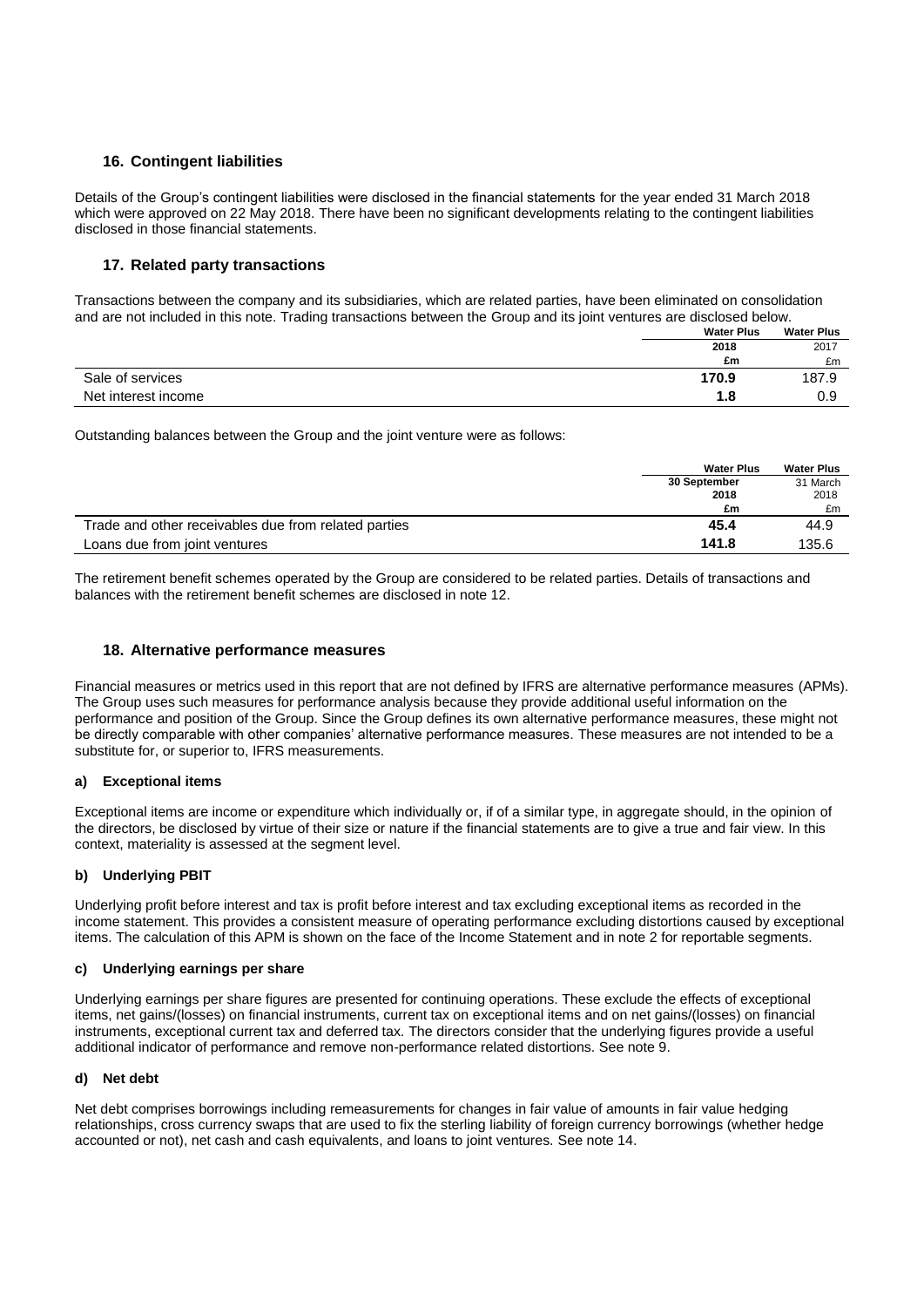#### **e) Effective interest rate**

The effective interest rate is calculated as net finance costs, excluding net finance costs from pensions, plus capitalised finance costs divided by the monthly average net debt during the period.

#### *(net finance costs – net finance costs from pensions + capitalised finance costs) (monthly average net debt)*

|                                 | 2018    | 2017       |
|---------------------------------|---------|------------|
|                                 |         | (restated) |
|                                 | £m      | £m         |
| Net finance costs               | 93.1    | 110.5      |
| Net finance costs from pensions | (6.9)   | (7.5)      |
| Capitalised interest            | 15.7    | 11.3       |
|                                 | 101.9   | 114.3      |
|                                 |         |            |
| Annualised                      | 203.8   | 228.6      |
|                                 |         |            |
| Average net debt                | 5,405.7 | 5,098.3    |
|                                 |         |            |
| Effective interest rate*        | 3.8%    | 4.5%       |

*\* the rate is the annualised equivalent interest rate based on that calculated for the six month period* 

This APM is used as it shows the average interest rate that is attributable to the net debt of the business.

#### **f) Effective cash cost of interest**

The effective cash cost of interest is calculated on the same basis as the effective interest rate except that it excludes finance costs that are not paid in cash but are accreted to the carrying value of the debt (principally RPI adjustments on index-linked debt).

#### *(net finance costs – net finance costs from pensions – RPI interest + capitalised finance costs) (monthly average net debt)*

|                                  | 2018    | 2017<br>(restated) |
|----------------------------------|---------|--------------------|
|                                  | £m      | £m                 |
| Net finance costs                | 93.1    | 110.5              |
| Net finance costs from pensions  | (6.9)   | (7.5)              |
| <b>RPI</b> interest              | (18.0)  | (23.6)             |
| Capitalised interest             | 15.7    | 11.3               |
|                                  | 83.9    | 90.7               |
|                                  |         |                    |
| Annualised                       | 167.8   | 181.4              |
|                                  |         |                    |
| Average net debt                 | 5,405.7 | 5,098.3            |
|                                  |         |                    |
| Effective cash cost of interest* | 3.1%    | 3.6%               |

*\* the rate is the annualised equivalent interest rate based on that calculated for the six month period* 

This is used as it shows the average cash interest rate based on the net debt of the business.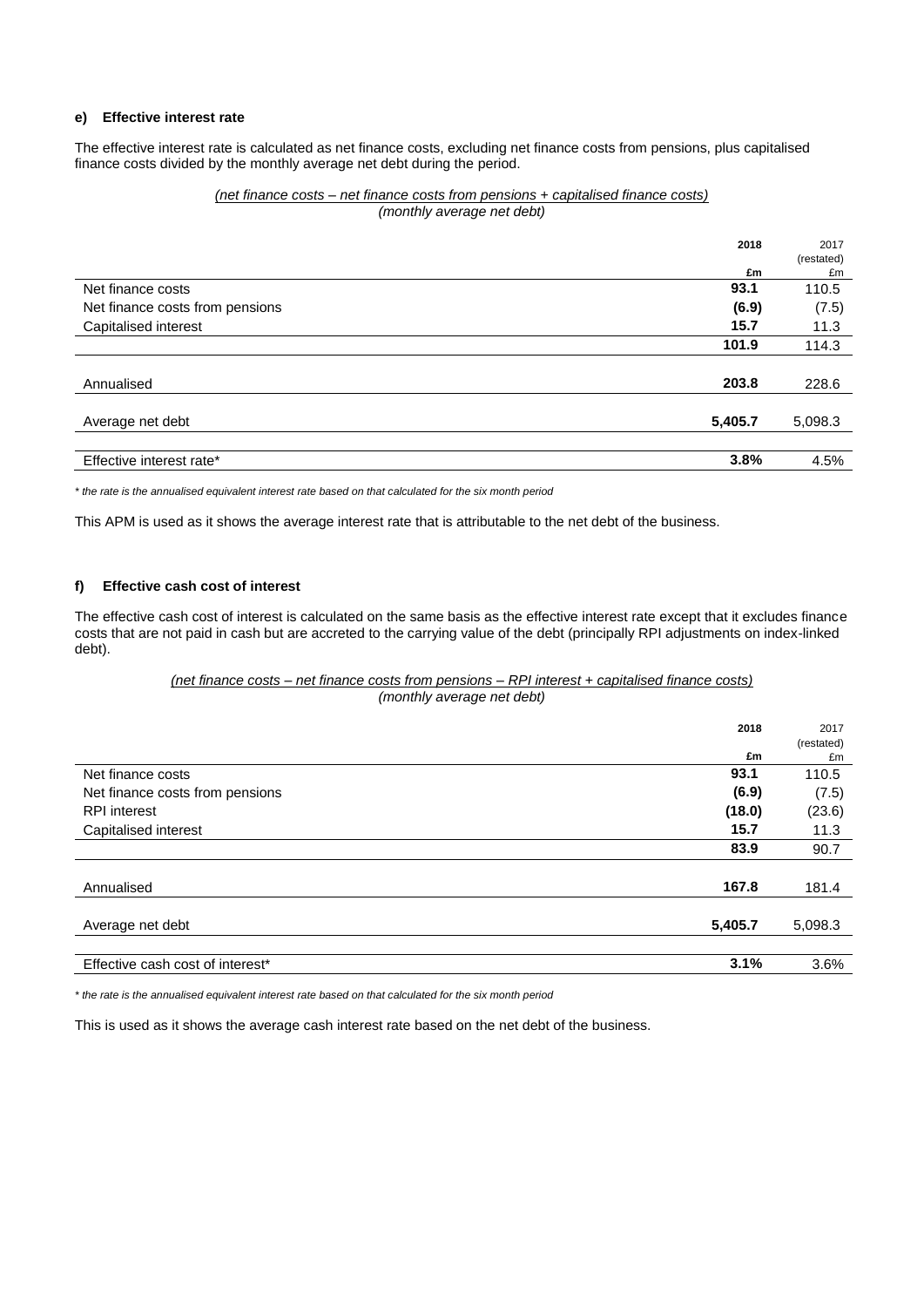### **g) PBIT interest cover**

The ratio of profit from continuing operations before interest, tax and exceptional items to net finance costs excluding net finance costs from pensions.

#### *. Underlying PBIT . (net finance costs – net finance costs from pensions)*

|                                                         | 2018  | 2017       |
|---------------------------------------------------------|-------|------------|
|                                                         |       | (restated) |
|                                                         | £m    | £m         |
| <b>Underlying PBIT</b>                                  | 299.1 | 286.7      |
| Net finance costs                                       | 93.1  | 110.5      |
| Net finance costs from pensions                         | (6.9) | (7.5)      |
| Net finance costs excluding finance costs from pensions | 86.2  | 103.0      |
|                                                         |       |            |
|                                                         | ratio | ratio      |
| PBIT interest cover ratio                               | 3.5   | 2.8        |

This is used to show how the underlying PBIT of the business covers the financing costs associated only with net debt on a consistent basis.

#### **h) EBITDA and EBITDA interest cover**

The ratio of profit from continuing operations before interest, tax, exceptional items, depreciation and amortisation to net finance costs excluding net finance costs from pensions.

#### *. (underlying PBIT + depreciation + amortisation) . (net finance costs – net finance costs from pensions)*

|                                                         | 2018  | 2017       |
|---------------------------------------------------------|-------|------------|
|                                                         |       | (restated) |
|                                                         | £m    | £m         |
| <b>Underlying PBIT</b>                                  | 299.1 | 286.7      |
| Depreciation                                            | 161.2 | 156.4      |
| Amortisation                                            | 12.7  | 10.0       |
| <b>EBITDA</b>                                           | 473.0 | 453.1      |
|                                                         |       |            |
| Net finance costs                                       | 93.1  | 110.5      |
| Net finance costs from pensions                         | (6.9) | (7.5)      |
| Net finance costs excluding finance costs from pensions | 86.2  | 103.0      |
|                                                         |       |            |
|                                                         | ratio | ratio      |
| <b>EBITDA</b> interest cover ratio                      | 5.5   | 4.4        |

This is used to show how the EBITDA of the business covers the financing costs associated only with net debt on a consistent basis.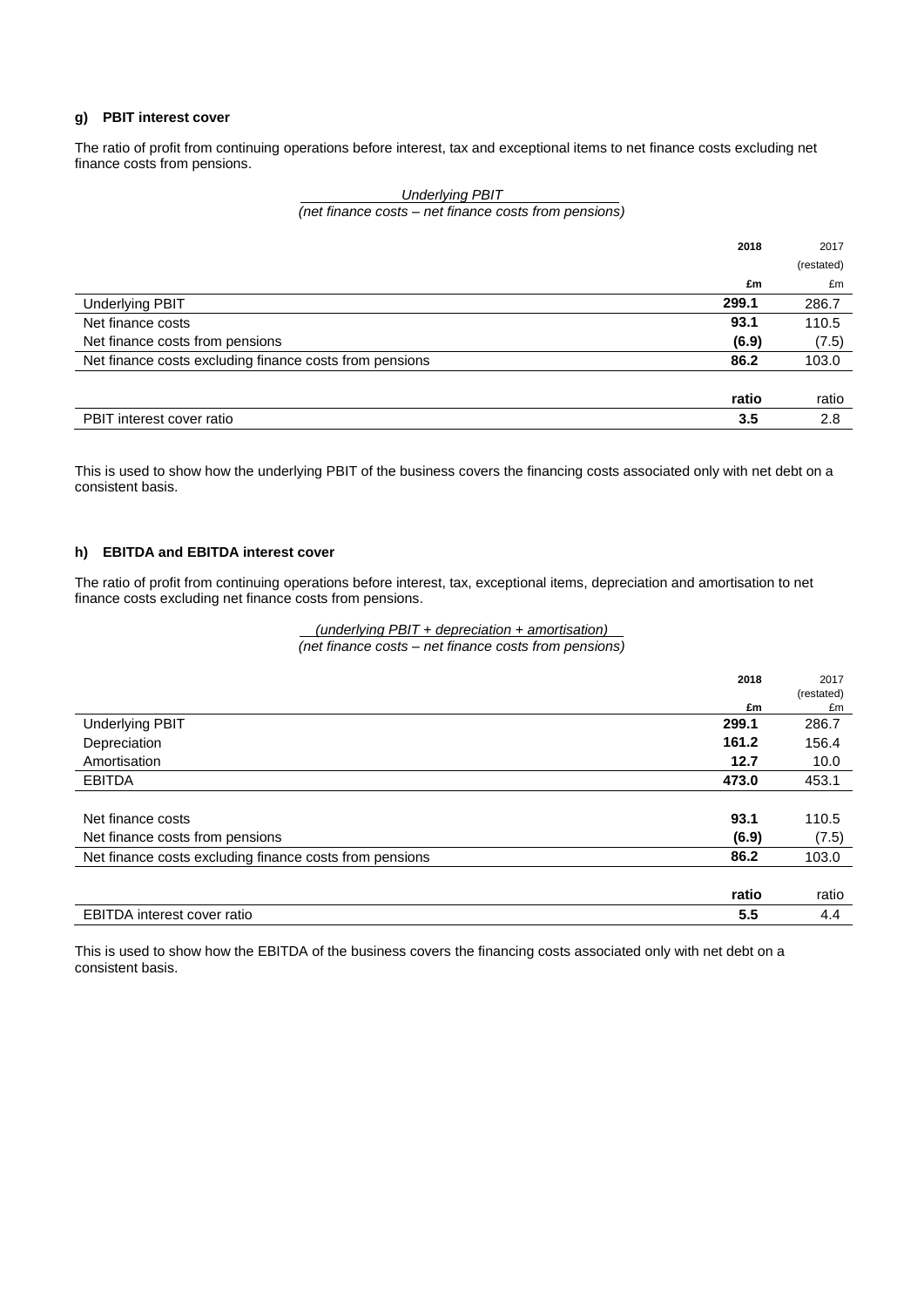### **i) Underlying effective current tax rate**

Current tax charge for the period on continuing operations, excluding prior year charges, exceptional current tax, and current tax on exceptional items and on financial instruments, divided by profit from continuing operations before tax, net gains/losses on financial instruments, exceptional items and share of net profit of joint ventures accounted for using the equity method.

#### *(Current period current tax charge in the income statement – tax on exceptional items – tax on financial instruments) (PBT – share of net profit of JVs – exceptional items – net losses on financial instruments)*

|                                                                                                       | £m    | 2018<br><b>Current tax</b><br>thereon<br>£m | £m    | 2017<br>(restated)<br>Current tax<br>thereon<br>£m |
|-------------------------------------------------------------------------------------------------------|-------|---------------------------------------------|-------|----------------------------------------------------|
| Profit before tax                                                                                     | 203.6 | (23.7)                                      | 180.9 | (21.7)                                             |
| Adjustments:<br>Share of net loss/(profit) of joint ventures accounted for using the<br>equity method | 0.9   |                                             | (1.4) |                                                    |
| Exceptional items                                                                                     |       |                                             | (8.3) |                                                    |
| Net losses on financial instruments                                                                   | 1.5   | (1.3)                                       | 5.0   | (1.6)                                              |
|                                                                                                       | 206.0 | (25.0)                                      | 176.2 | (23.3)                                             |
|                                                                                                       |       | 12.1%                                       |       | 13.2%                                              |

This APM is used to be remove distortions in the underlying tax charge and create a metric consistent with the calculation of underlying earnings per share in note 9.

Share of net profit of joint ventures accounted for using the equity method is recognised in the income statement after tax incurred in the joint ventures.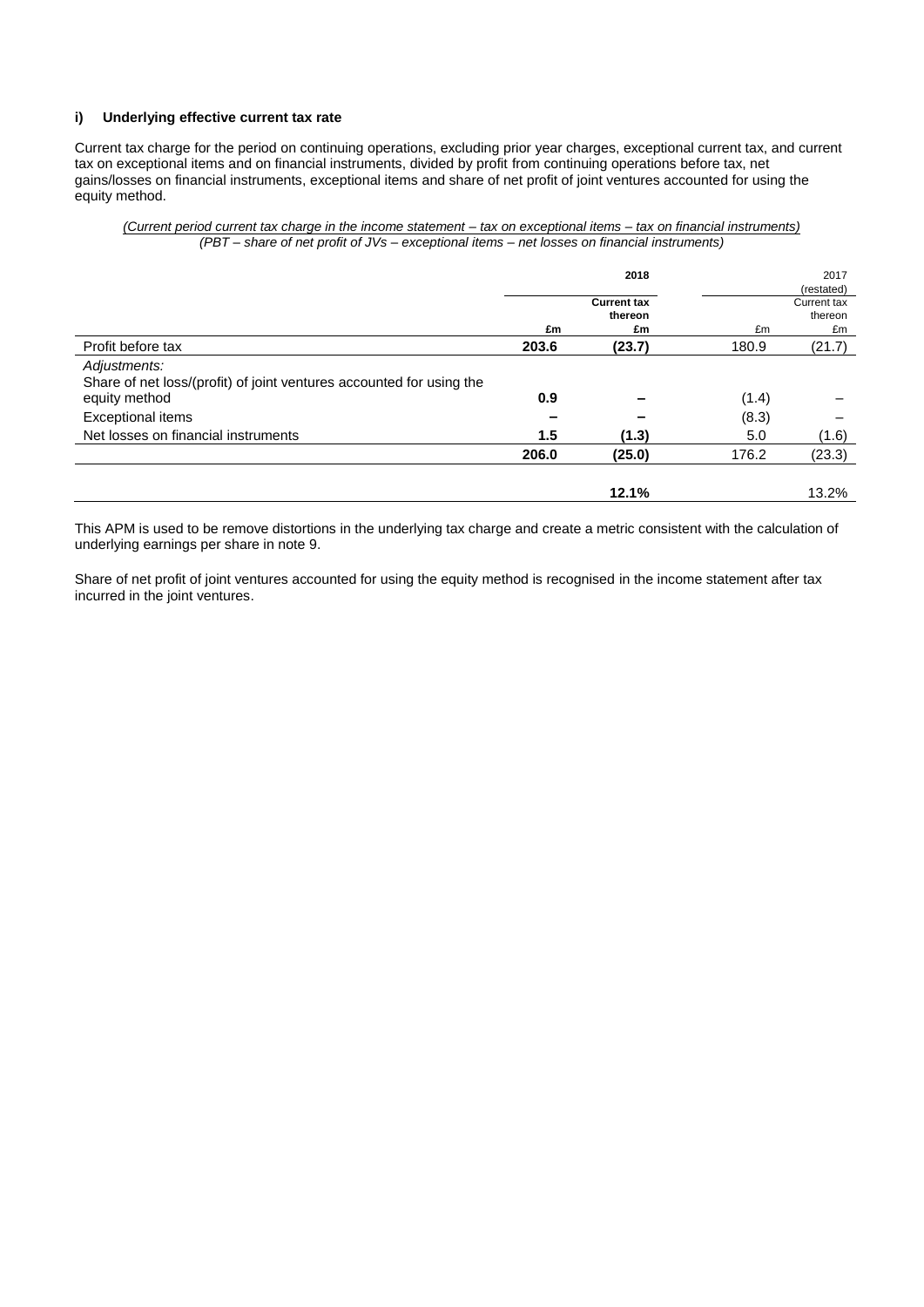## Responsibility statement

We confirm to the best of our knowledge:

- (a) the condensed set of financial statements has been prepared in accordance with IAS 34 "Interim Financial Reporting"; and
- (b) the interim management report includes a fair review of the information required by Disclosure and Transparency Rules 4.2.7R and 4.2.8R of the United Kingdom Financial Conduct Authority.

Signed on behalf of the Board who approved the half yearly financial report on 21<sup>st</sup> November 2018.

Andrew Duff **Andrew Duff Andrew Duff James Bowling**<br>
Chairman **Chairman** Chief Financial Officer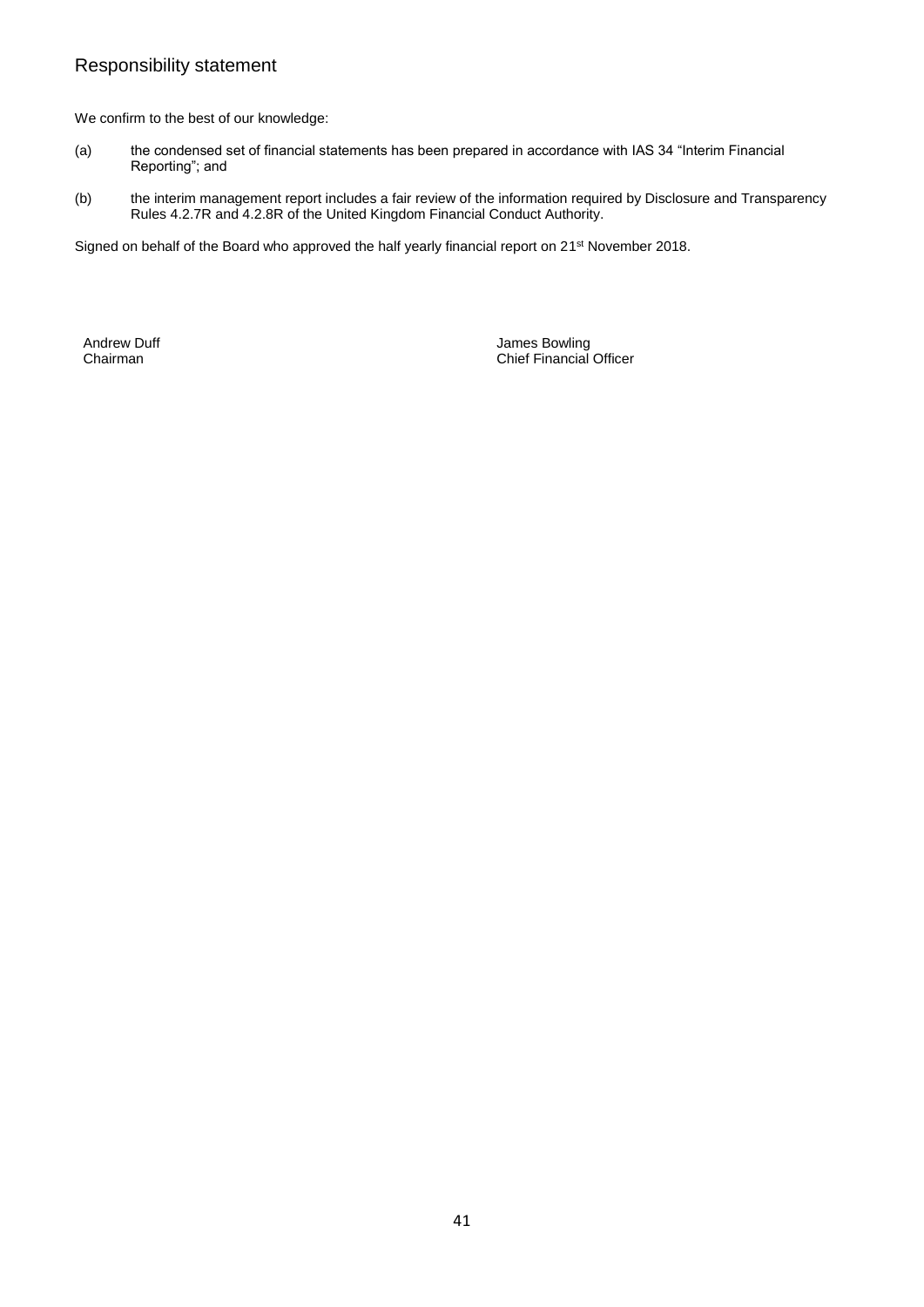We have been engaged by the company to review the condensed set of financial statements in the half yearly financial report for the six months ended 30 September 2018 which comprises the condensed consolidated income statement, the condensed consolidated statement of comprehensive income, , the condensed consolidated statement of changes in equity, the condensed consolidated balance sheet, the condensed consolidated cash flow statement and related notes 1 to 18. We have read the other information contained in the half-yearly financial report and considered whether it contains any apparent misstatements or material inconsistencies with the information in the condensed set of financial statements.

This report is made solely to the company in accordance with International Standard on Review Engagements (UK and Ireland) 2410 "Review of Interim Financial Information Performed by the Independent Auditor of the Entity" issued by the Financial Reporting Council. Our work has been undertaken so that we might state to the company those matters we are required to state to it in an independent review report and for no other purpose. To the fullest extent permitted by law, we do not accept or assume responsibility to anyone other than the company, for our review work, for this report, or for the conclusions we have formed.

#### **Directors' responsibilities**

The half-yearly financial report is the responsibility of, and has been approved by, the directors. The directors are responsible for preparing the half-yearly financial report in accordance with the Disclosure Guidance and Transparency Rules of the United Kingdom's Financial Conduct Authority.

As disclosed in note 1, the annual financial statements of the Group are prepared in accordance with IFRSs as adopted by the European Union. The condensed set of financial statements included in this half-yearly financial report has been prepared in accordance with International Accounting Standard 34 "Interim Financial Reporting" as adopted by the European Union.

#### **Our responsibility**

Our responsibility is to express to the Company a conclusion on the condensed set of financial statements in the half-yearly financial report based on our review.

#### **Scope of review**

We conducted our review in accordance with International Standard on Review Engagements (UK and Ireland) 2410 "Review of Interim Financial Information Performed by the Independent Auditor of the Entity<sup>n</sup> issued by the Financial Reporting Council for use in the United Kingdom. A review of interim financial information consists of making inquiries, primarily of persons responsible for financial and accounting matters, and applying analytical and other review procedures. A review is substantially less in scope than an audit conducted in accordance with International Standards on Auditing (UK) and consequently does not enable us to obtain assurance that we would become aware of all significant matters that might be identified in an audit. Accordingly, we do not express an audit opinion.

#### **Conclusion**

Based on our review, nothing has come to our attention that causes us to believe that the condensed set of financial statements in the half-yearly financial report for the six months ended 30 September 2018 is not prepared, in all material respects, in accordance with International Accounting Standard 34 as adopted by the European Union and the Disclosure Guidance and Transparency Rules of the United Kingdom's Financial Conduct Authority.

Deloitte LLP Statutory Auditor London, United Kingdom 21 November 2018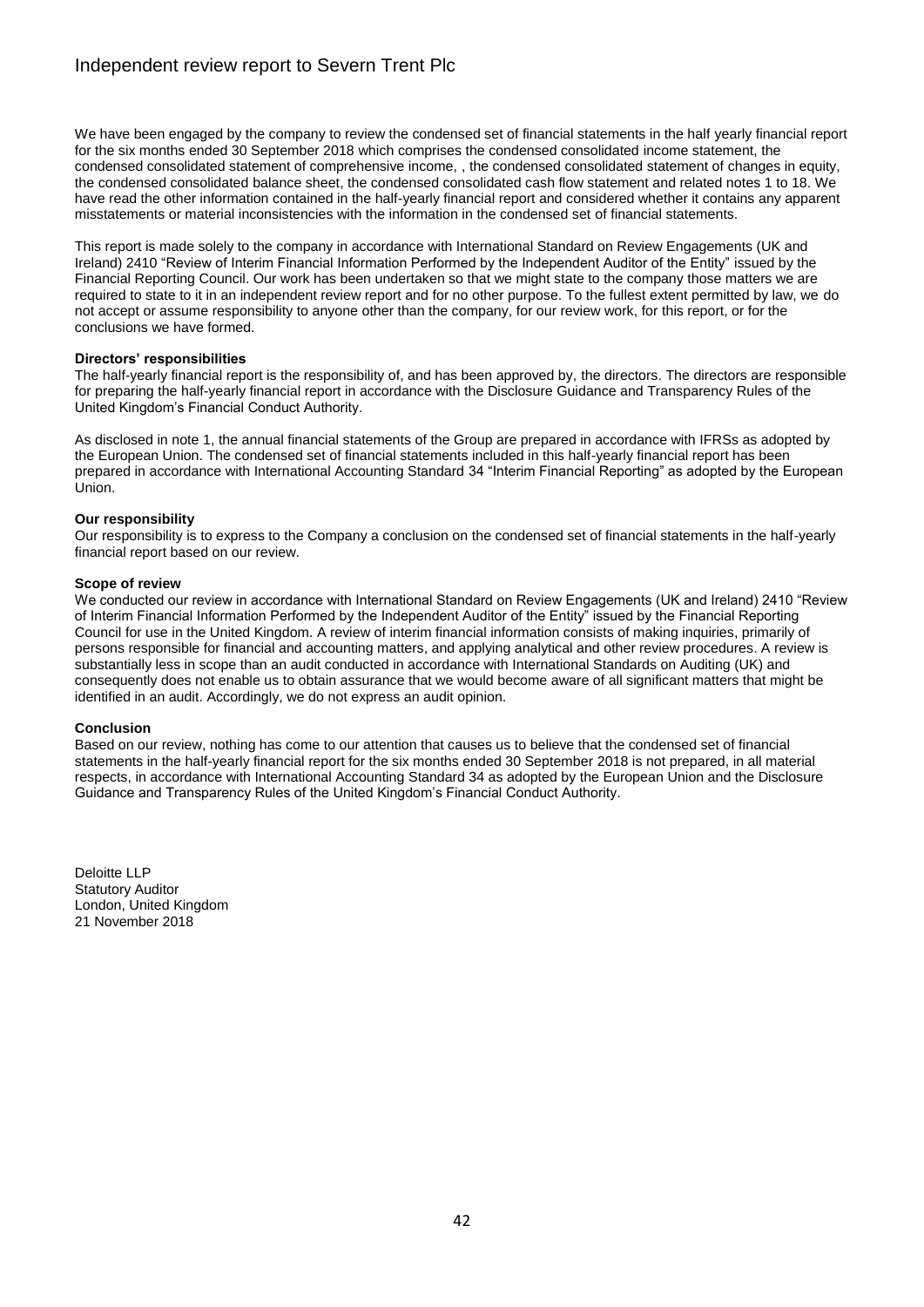### **Asset Management Plan (AMP)**

Price limit periods are sometimes known as AMP (Asset Management Plan) periods. The current period is known as AMP6 (2015-2020) because it is the sixth cycle since the water industry was privatised in 1989.

### **C-MeX (Customer Measure of Experience)**

The proposed Customer Measure of Experience (C-MeX) will replace the SIM as the incentive for companies to improve the experience of residential customers from 1 April 2020 onwards.

#### **Customer ODI (Outcome Delivery Incentive)**

A framework made up of outcomes, measures, targets and incentives which provides companies with rewards for achieving stretching performance targets and compensates customers if performance is below performance targets. This was first introduced at the 2014 price review (PR14) by the regulator, Ofwat.

#### **Final Determination (FD)**

The outcome of the price review process that sets price, investment and services packages that customers receive.

#### **Ofwat**

The water industry's economic regulator in England & Wales.

#### **PR14 / PR19**

The price review (PR) is a financial review process led by Ofwat where wholesale price controls for water and sewage companies are set every five years. PR19 (Price Review 2019) will set wholesale price controls for water and sewerage companies for 2020 to 2025.

#### **Price limits**

The price limits are set to enable water companies to deliver the services required of them over the AMP period. These include allowing for capital maintenance of assets, ensuring security of supply and meeting drinking water and environmental quality requirements.

#### **Regulatory Capital Value (RCV)**

The *regulatory capital value* is used to measure the *capital* base of a company when setting price limits. The *regulatory capital value* represents the initial market *value* of a company, including debt, plus new *capital* expenditure.

#### **RoRE**

Return on Regulated Equity (RoRE) measures the returns (after tax and interest) that companies have earned by reference to the notional regulated equity, where regulated equity is calculated from the RCV and notional net debt.

### **Service Incentive Mechanism (SIM)**

The SIM allows comparison of companies' performance. It measures the following aspects of service delivery:

- i) Where customers have made contact regarding a service issue, for example, phoning about a billing error or writing to complain about a water supply problem.
- ii) A customer survey measuring how well companies have handled all types of customer contacts, not just when things have gone wrong.

Companies receive rewards or penalties in the Price Review depending on their SIM performance.

#### **Totex**

Totex (shortened form of total expenditure) includes operating expenditure (opex), infrastructure renewals expenditure (IRE) and capital expenditure (capex).

#### **Waste cap**

The limit on the amount of outperformance payments for waste water related customer ODIs. For Severn Trent in AMP6 this is £190 million.

#### **WRFIM (Wholesale Revenue Forecasting Incentive Mechanism)**

A mechanism to reduce the impact of deviations on customer bills arising from revenue forecasting deviations by adjusting companies' allowed revenues for each year to take account of differences between actual and projected revenues, and incentivising companies to avoid revenue forecasting errors through applying a penalty to variations that fall outside a set uncertainty band (or 'revenue flexibility threshold').